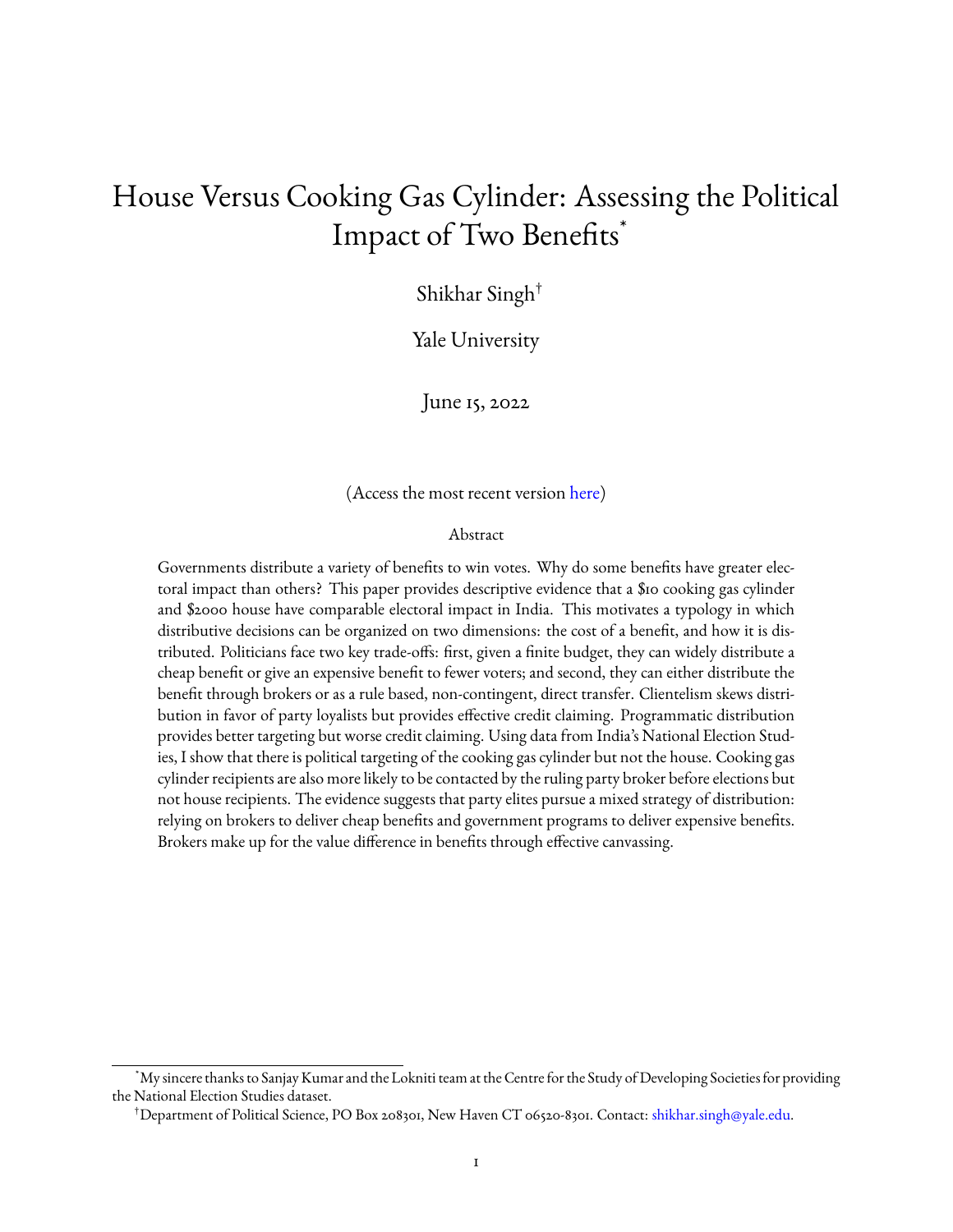## Introduction

Governments routinely distribute benefits that range from homes to home appliances [\(De La O](#page-29-0) [2013;](#page-29-0) [Manacorda, Miguel, and Vigorito](#page-31-0) [2011;](#page-31-0) [Nazareno, Stokes, and Brusco](#page-31-1) [2006;](#page-31-1) [Goyal](#page-30-0) [2019;](#page-30-0) [Kumar](#page-30-1) [2021](#page-30-1)*a*,*[b](#page-30-2)*; [Bueno, Nunes, and Zucco Jr.](#page-29-1) [2017;](#page-29-1) [Barnhardt, Field, and Pande](#page-29-2) [2015;](#page-29-2) [Pop-Eleches and Pop-Eleches](#page-31-2) [2009;](#page-31-2) [Nair](#page-31-3) [2020\)](#page-31-3). Some of these benefits win a lot of votes, others less so. Why is it that some benefits win more votes and move political preferences more than others? The distributive politics literature assumes, sometimes implicitly, that more expensive benefits have greater impact on preferences [\(Lindbeck and](#page-31-4) [Weibull](#page-31-4) [1987;](#page-31-4) [Dixit and Londregan](#page-30-3) [1996;](#page-30-3) [Heath and Tillin](#page-30-4) [2018\)](#page-30-4). Yet, as this paper shows, a cheap benefit can have as much political impact as an expensive benefit. What explains this variation?

To motivate this study, I compare the electoral impact of two, one-time benefits distributed by India's government: a \$10 cooking gas cylinder, and \$2000 cash assistance to build a house. India is an interesting case because it is a populous, developing democracy, with considerable welfare spending, political parties with clientelistic infrastructure, and state capacity to support programmatic distribution.

A regression analysis shows that receiving either of the benefits is associated with similar changes in support for the ruling party, after controlling for a variety of factors that affect selection into benefits and political preferences. Gas cylinder recipients, on average, are 5 percentage points more likely to vote for the ruling party in a parliamentary election, while home recipients are 4 percentage points more likely to vote for the ruling party. This empirical pattern is observed for a variety of measures: satisfaction with the government, performance evaluations, incumbent's re-election prospects, and voting for opposition parties. In other words, the partial correlation between receiving a benefit and supporting the ruling party does not depend on the monetary value of the benefit.

The distributive politics literature does not adequately address this empirical anomaly. First, voting models predict a positive relationship between benefit size and preference change [\(Lindbeck and Weibull](#page-31-4) [1987;](#page-31-4) [Dixit and Londregan](#page-30-3) [1996;](#page-30-3) [Heath and Tillin](#page-30-4) [2018\)](#page-30-4). Second, most studies fix the benefit and evaluate the distributive strategy [\(Kramon and Posner](#page-30-5) [2013;](#page-30-5) [Larreguy, Marshall, and Trucco](#page-30-6) [2018\)](#page-30-6), thereby sidestepping the question of what happens if we vary the benefit size. In practice, politicians simultaneously distribute many benefits, using different distributive strategies. What are the electoral consequences of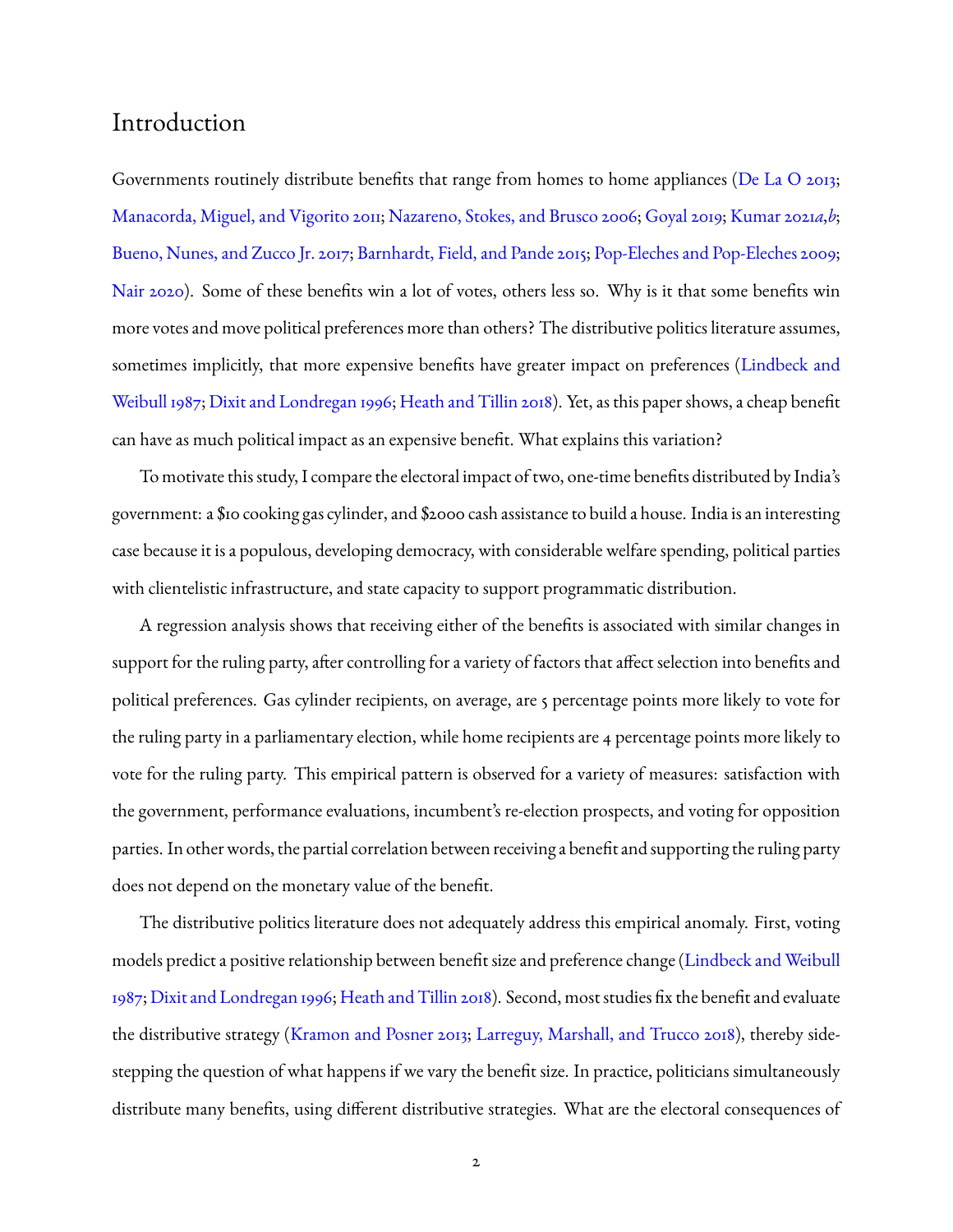these choices?

I propose a parsimonious framework to understand distributive decisions, and their electoral consequences. I argue that in developing democracies, politicians face two trade-offs while making such decisions. When it comes to the benefit, they have a finite budget which implies that they can give a cheap benefit to several voters, or an expensive benefit to fewer voters. When it comes to distributive strategies, politicians can either engage party brokers or apolitical bureaucrats.<sup>[1](#page-2-0)</sup> Clientelism skews distribution in favor of party loyalists but provides effective credit claiming and monitoring of voters [\(Stokes et al.](#page-32-0) [2013;](#page-32-0) [Muralidharan et al.](#page-31-5) [2021;](#page-31-5) [Banerjee et al.](#page-29-3) [2020;](#page-29-3) [Muralidharan, Niehaus, and Sukhtankar](#page-31-6) [2016\)](#page-31-6). Programmatic distribution leads to potentially more efficient socio-economic targeting but weaker credit claiming and voter monitoring. Crucially, the loyalist-skew in clientelism tends to be more acute for an expensive benefit (which can only be given to a few people). In contrast, weak credit claiming and monitoring is a feature of all programmatic distribution, irrespective of benefit size.

These trade-offs explain why some material benefits have greater political impact than others. For example, a cheap benefit, distributed through brokers, can win more votes than an expensive programmatic benefit. There are two reasons for this: the cheaper benefit reaches a more persuadable or easily mobilizable audience, or it is reinforced with better credit claiming and voter monitoring.

I evaluate these explanations in the context of two benefits distributed by the Indian government. I show that the cooking gas cylinder was distributed with the help of brokers, while the house was not. Using a fixed effects model, I show that past vote, specifically support for the ruling party in the previous parliamentary election, strongly predicts getting the clientelistic benefit but not the programmatic benefit. I then employ a regression discontinuity design to understand the distributive consequences of a narrow election win for the ruling party, treating a coin-flip win as an exogenous shock to clientelistic resources. This analysis shows that the probability of receiving a cooking gas cylinder sharply increases in constituencies where the ruling party narrowly wins in the previous election, compared to where it narrowly loses. Furthermore, the probability that a party loyalist receives the cooking gas cylinder also increases significantly at the cut-point. This is evidence of political targeting and the loyalist skew expected

<span id="page-2-0"></span><sup>&</sup>lt;sup>1</sup>I classify countries where the bureaucracy is packed with party brokers as a case of clientelism, not programmatic distribution.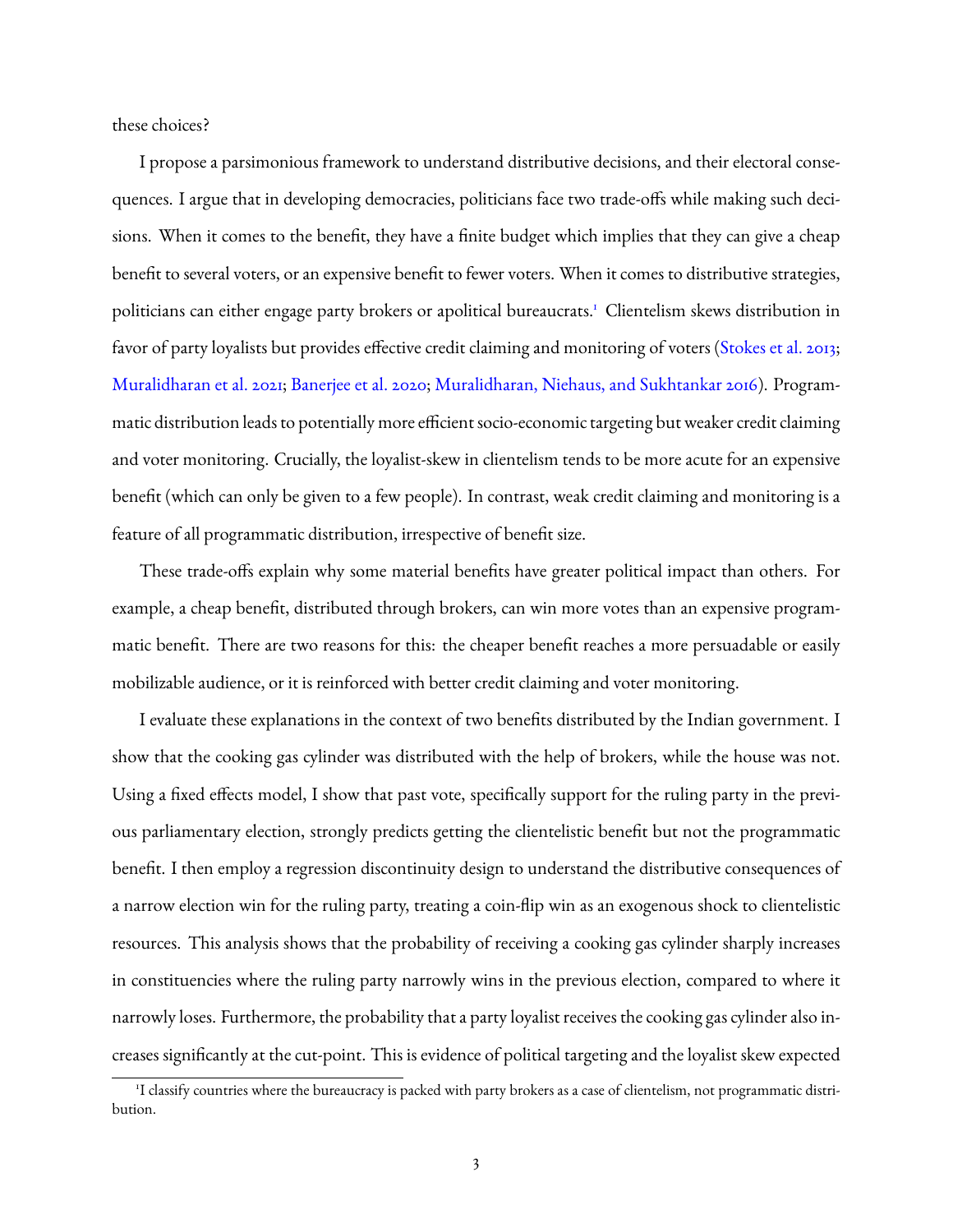under clientelism [\(Stokes et al.](#page-32-0) [2013\)](#page-32-0). Neither of these patterns appear for the housing program. Finally, a regression analysis shows that cylinder recipients are more likely to be contacted by the ruling party's canvassers but this is not the case for house recipients.

Overall, the evidence points to the pivotal role of brokers. Distributing benefits can generate good will but brokers are needed to convert that latent good will into votes. This is why a cheap clientelistic benefit can match the impact of an expensive programmatic benefit.

These findings have important implications for the politics of development. The paper focuses on the strategic considerations that inform politicians' distributive decisions. It develops a theoretical framework to understand how politicians distribute benefits of varying value using different delivery channels. Most prior work focuses on one benefit, and evaluates how it is distributed or how some intervention can increase efficiency. I engage with the possibility that politicians simultaneously distribute several benefits of varying value, and simultaneously use different distributive strategies. There is a mixing of distributive strategies in which brokers distribute some benefits and government programs are used to give out others. Clientelism and programmatic distribution coexist, rather than one displacing the other [\(Larreguy,](#page-30-6) [Marshall, and Trucco](#page-30-6) [2018\)](#page-30-6). This echoes [Weghorst and Lindberg](#page-32-1) [\(2013\)](#page-32-1)'s findings in Ghana where programmatic appeals do not weaken the efficacy of clientelism. It is also different from [Mares and Young](#page-31-7) [\(2019\)](#page-31-7)'s explanation for why clientelism persists. In Eastern Europe, politicians use different types of clientelism for programmatic signaling (i.e. support for or opposition to workfare programs), and voters are less likely to punish clientelistic practices when they perceive policy alignment [\(Mares and Young](#page-31-7) [2019\)](#page-31-7). In contrast, this paper posits that clientelism persists even when politicians are able to cheaply and directly communicate with voters because they still need brokers to claim credit for some welfare programs, disseminate their ideology, and diversify risk.

The mixing of distributive strategies also has interesting implications for partisanship. If parties distribute some benefits through brokers and directly transfer other benefits using publicized rules and without conditions, voters will remember them for partially tolerating rent seeking and leakages but also some efficient programs. Party brands will be less coherent or consistent: part clientelistic and part programmatic. They will also converge or be less distinct from one another. The coherence and convergence of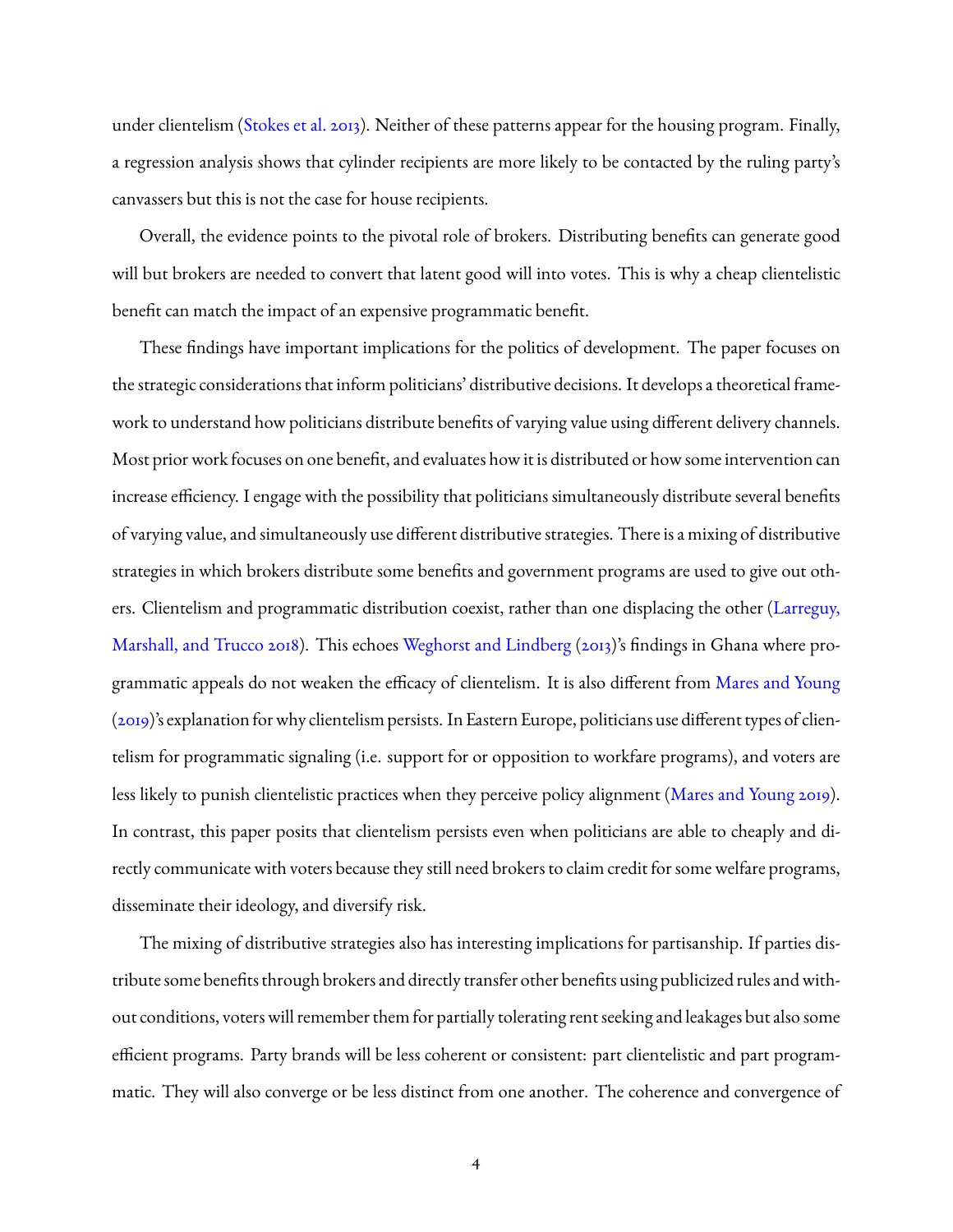party platforms affect partisanship [\(Lupu](#page-31-8) [2016\)](#page-31-8). On the empirical side, this is the first of its kind comparative evaluation of two, large-scale welfare programs in India using individual level data.

The remainder of the paper is structured as follows: I motivate the study with an example from India where two benefits, unequal in monetary value, have an equal impact on political preferences; then survey the existing literature, describe my argument, and present three pieces of empirical evidence in support of that argument.

### Puzzle

India's federal government distributes a variety of benefits, some cheap, others expensive. This paper focuses on two flagship welfare programs of the BJP government: *Ujjwala* and *Awas Yojana*. *Ujjwala* provided a free liquefied petroleum gas (LPG) cylinder worth \$10 to nearly 72 million households.[2](#page-4-0) The *Awas Yojana* provided \$2000 to poor households in rural areas to build a *pucca* (cement) house. Between April 2015 and December 2019, 8.8 million houses were constructed under the program, with 10 states accounting for 9[3](#page-4-1)% of the houses and 91% of eligible beneficiaries.<sup>3</sup> According to contemporary media reports and research papers, these schemes, in particular the two benefits described above, won votes for the BJP in elections. For example, see [Attri and Jain](#page-29-4) [\(2019\)](#page-29-4); Mukherjee and Waghmare (2020); [Deshpande,](#page-29-5) [Tillin, and Kailash](#page-29-5) [\(2019\)](#page-29-5).

I probe this claim further by using data from the National Election Studies 2019 (details in the data section), and focusing on rural areas in 10 states where a large number of houses were built. I employ an ordinary least squares regression with the following specification in lm robust:

<span id="page-4-0"></span><sup>2</sup>Data from the Ministry of Petroleum and Natural Gas, Government of India. Accessible [here.](https://www.pmujjwalayojana.com/released-connections.html) Figure as of May 22, 2019. India's parliamentary elections were conducted between April 11 and May 19, 2019, and the votes were counted on May 23, 2019.

<span id="page-4-1"></span><sup>3</sup>Data from the Ministry of Rural Development, Government of India.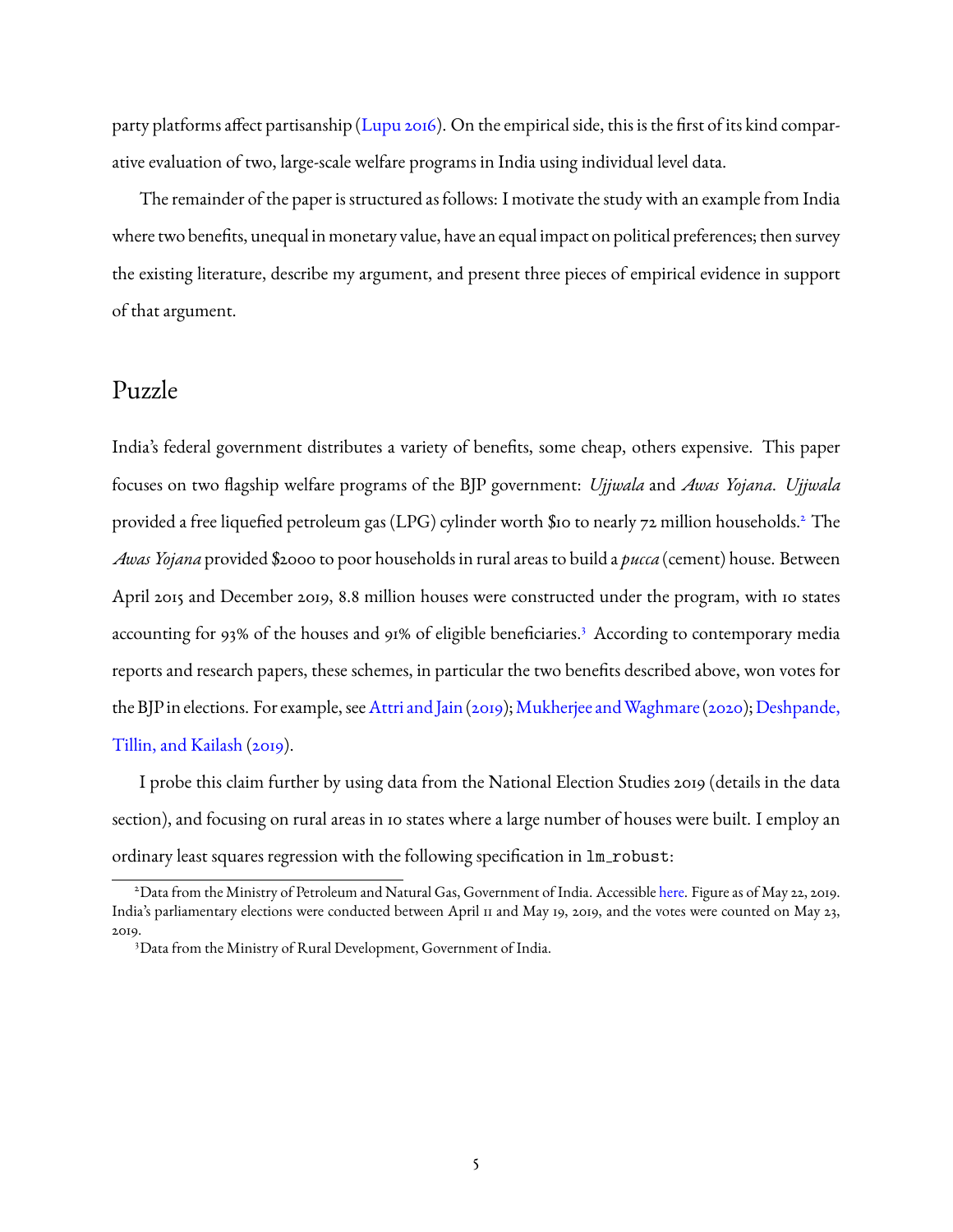<span id="page-5-1"></span>

|                            | Voted<br><b>BJP</b><br>(o/r)     | Voted<br><b>NDA</b><br>(o/r)    | Voted<br>Ethnic<br>Party<br>(o/r) | Re-elect<br>Incumbent<br>(o/r)   | Govt<br>Satisfication<br>$(-2 \text{ to } +2)$ | BJP works<br>for poor<br>(0, 0.5, I) |
|----------------------------|----------------------------------|---------------------------------|-----------------------------------|----------------------------------|------------------------------------------------|--------------------------------------|
| Got a house $(\beta_1)$    | $0.035***$                       | $0.040**$                       | $-0.016$                          | $0.033*$                         | 0.043                                          | 0.016                                |
| Got a cylinder $(\beta_2)$ | (0.012)<br>$0.046***$<br>(0.011) | (0.013)<br>$0.037**$<br>(0.012) | (0.010)<br>$-0.022*$<br>(0.009)   | (0.014)<br>$0.047***$<br>(0.012) | (0.042)<br>$0.181***$<br>(0.037)               | (0.011)<br>$0.027**$<br>(0.010)      |
| Adj. $R^2$                 | 0.567                            | 0.523                           | 0.548                             | 0.461                            | 0.363                                          | 0.333                                |
| Num. obs.                  | 6019                             | 6019                            | 6019                              | 5777                             | 6507                                           | 6237                                 |
| Controls                   | <b>Yes</b>                       | <b>Yes</b>                      | <b>Yes</b>                        | Yes                              | <b>Yes</b>                                     | <b>Yes</b>                           |
| Booth FE                   | Yes                              | Yes                             | Yes                               | Yes                              | Yes                                            | Yes                                  |

Table 1: Political Impact: House v. Gas Cylinder

 $***p<0.001;***p<0.01;*p<0.05$ 

$$
Y_{i,t} = \alpha_0 + \beta_1 (\text{Got a house})_{i,t-1} + \beta_2 (\text{Got a cylinder})_{i,t} +
$$

$$
\rho X_{i,t} + \sum_{j=1}^{J} \gamma_j \text{Bookh}_j
$$

where  $Y_{i,t}$  captures electoral support for the BJP using a variety of survey measures<sup>[4](#page-5-0)</sup>, X is a vector of control variables like past vote choice, ethnicity, mean-centered age, gender (female or not), education, and monthly household expenditure (binned). The specification include polling booth fixed effects to adjust for any confounding due to time invariant factors at the precinct level.  $\beta_1$  and  $\beta_2$  are the parameters of interest.  $\beta_1$  captures the partial correlation between getting a house and supporting the BJP.  $\beta_2$  captures the same relationship for the cooking gas cylinder. Going into the analysis, I have two expectations: (i) receiving a benefit should increase support for the BJP ( $\beta_1>0$  and  $\beta_2>0$ ); and (ii) the expensive benefit should have greater impact than the cheaper benefit ( $\beta_1 > \beta_2$ ).

Table [1](#page-5-1) reports  $\widehat{\beta_1}$  and  $\widehat{\beta_2}$  from this analysis. The full results are reported in Appendix [B,](#page-38-0) Table [9.](#page-39-0) Table I reports the coefficient estimates for a variety of measures: voting for the BJP in the parliamentary

<span id="page-5-0"></span><sup>4</sup>Appendix [C](#page-46-0) explores the association between receiving a benefit and political ideology. I find little evidence that receiving a house or gas cylinder changes political ideology.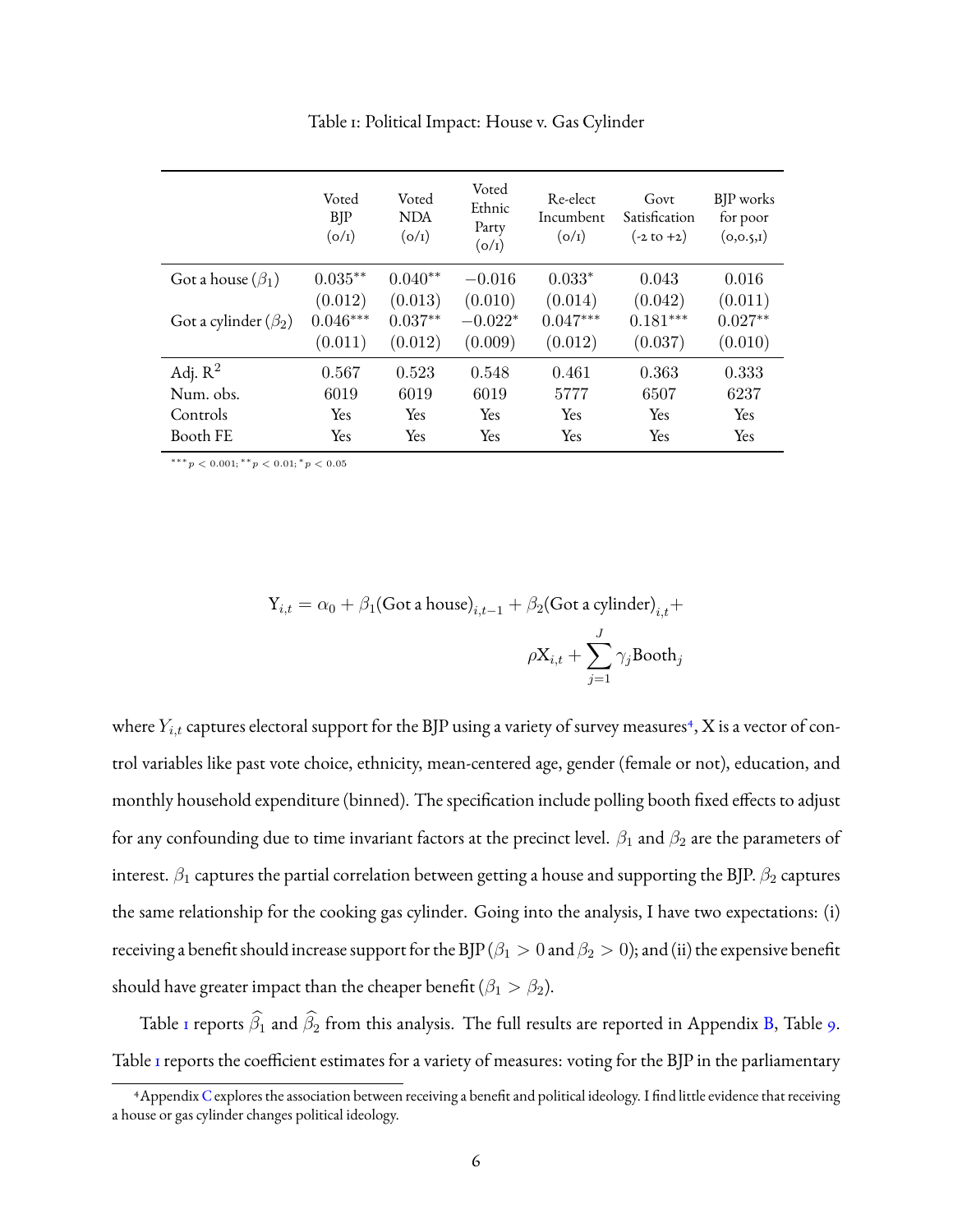election, voting for the BJP-led National Democratic Alliance, voting for ethnic parties (most of which are in opposition to the BJP), pro-incumbency sentiment, satisfaction with the government, and evaluation of its performance. Home recipients are 3.5 percentage points more likely to vote for the BJP, 4 percentage points more likely to vote for the NDA, and 3.3 percentage points more likely to support re-electing the incumbent government. Cylinder recipients are 4.6 percentage points more likely to vote for the BJP, 3.7 percentage points more likely to vote for the NDA, 2.2 percentage points less likely to vote for an ethnic opposition party, 0.18 scale units more satisfied with the government, and 2.7 percentage points more likely to think the BJP works for the poor.

In terms of our initial expectations: (i)  $\hat{\beta}_1$  is statistically distinguishable from 0 in three out of six cases,  $\widehat{\beta}_2$  is distinguishable from 0 in all six cases; and (ii)  $\widehat{\beta}_1 < \widehat{\beta}_2$  in five out of six cases but we fail to reject the null hypothesis of  $\beta_1 = \beta_2$  in every case. On balance, there is little evidence to suggest that the expensive benefit had greater "impact" than the cheaper benefit.

This finding is robust to alternative specifications. In Appendix [B,](#page-38-0) I estimate ordinary least squares regressions separately for each benefit. The specification includes the same control variables and fixed effects. Table  $12$  reports the coefficients for the housing program. Table  $13$  for the cooking gas cylinder scheme.<sup>[5](#page-6-0)</sup> Again, the partial correlations appear stronger for the cooking gas cylinder scheme. This continues to be the case if the model includes an interaction term between receiving a benefit and ethnic categories.<sup>[6](#page-6-1)</sup> I get similar results if the analysis includes all rural respondents (Table [10\)](#page-40-0), or all survey respondents with an additional control variable for ruralness (Table  $\pi$ ). In fact, the point estimate for  $\beta_2$ is typically twice the size of the point estimate for  $\beta_1$  in these specifications. In summary, there is pretty consistent evidence, at least observationally, that the expensive benefit does not have greater political "impact" than the cheap benefit. Why might this be the case?

<span id="page-6-0"></span><sup>&</sup>lt;sup>5</sup>For comparison, Table [14](#page-45-0) reports the results from a model in which the explanatory variable is an index of whether the respondent has benefited from six flagship programs of the BJP government (0 = not benefited from any of the programs, 1 = benefited from all of them). Compared to a voter who does not benefit from any government program, a voter who benefits from six major programs is 15 percentage points more likely to vote for the BJP, 17 percentage points more likely to vote for NDA, 8 percentage points less likely to vote for an ethnic opposition party, 18 percentage points more likely to say the government should be re-elected, 0.6 scale units more satisfied with the government, and 12 percentage points more likely to think the BJP works for the poor.

<span id="page-6-1"></span> $^6$ Specifically three interaction terms: (Benefited  $\times$  Muslim), (Benefited  $\times$  Dalit), and (Benefited  $\times$  Tribal).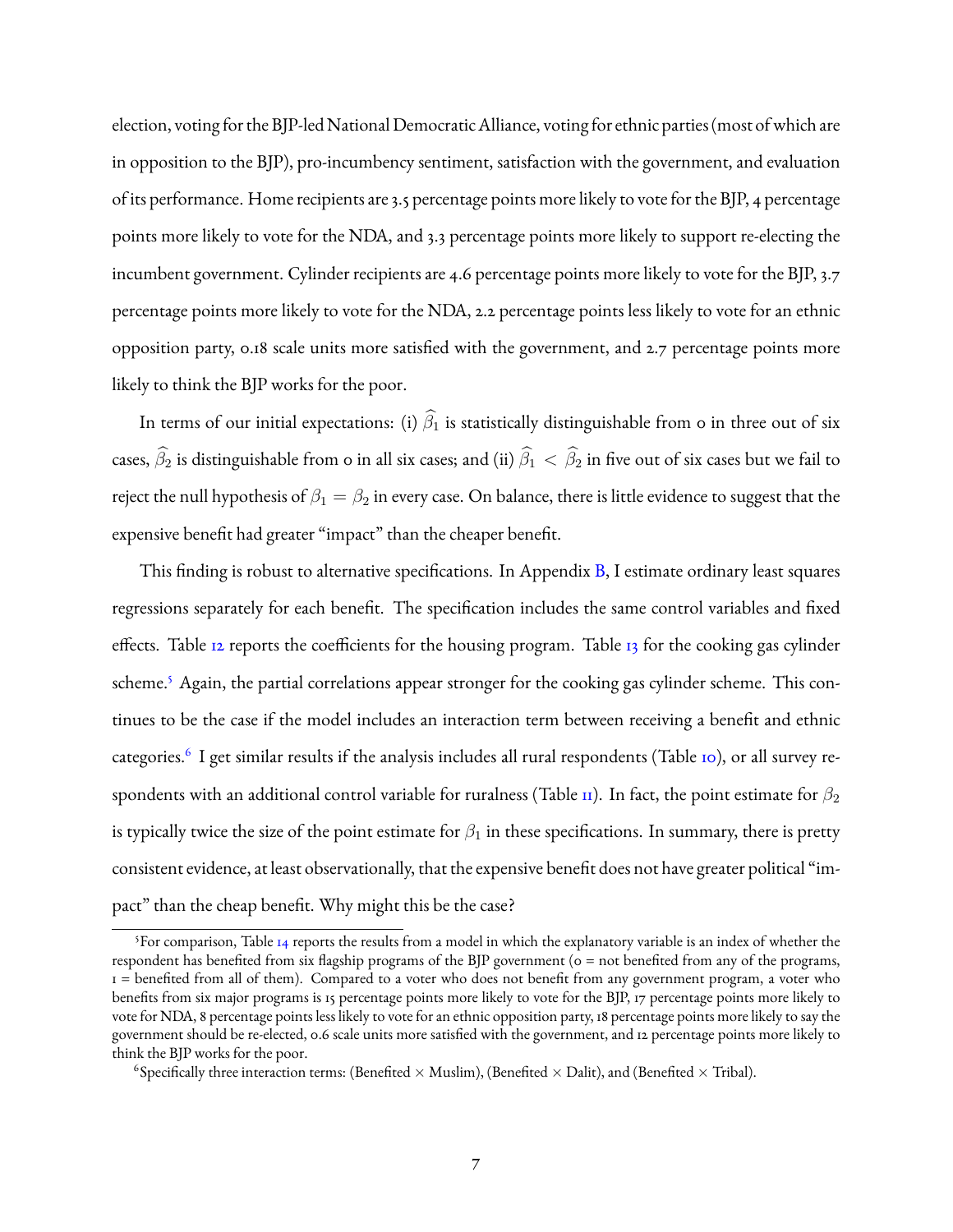# Existing Literature

In this section, I review the distributive politics literature, and point out that it does not adequately address the empirical puzzle. I then turn to the clientelism literature for some insights that help understand the electoral implications of distributive decisions.

The distributive politics literature provides a framework to evaluate programs but it falls short in two respects. First, vote choice models imply that benefit size is positively associated with the magnitude of preference change [\(Heath and Tillin](#page-30-4) [2018\)](#page-30-4). The larger the benefit,  $b_i$ , the more it can compensate for ideological or policy disutility for voter i. Second, most studies focus on a single benefit of standardized value, and often for simplicity, do not engage with the possibility that politicians*simultaneously* distribute many benefits of different value, using different distributive strategies [\(Kramon and Posner](#page-30-5) [2013\)](#page-30-5). As [Nath](#page-31-10) [\(2014\)](#page-31-10) observes, "the composition of spending has not been studied much" [\(Nath](#page-31-10) [2014:](#page-31-10)3), nor have the "*portfolio* choices of politicians" (emphasis not added). By fixing the benefit in question, these studies end up evaluating a single distributive strategy, typically clientelism, and view other strategies from a linear, Progressive prism. That is to say, there is an implied hierarchy of distributive strategies, and a focus on the conditions leading to the transition from clientelism to programmatic politics. There has been less engagement with the idea that clientelism and programmatic distribution can co-exist, and politicians can employ mixed strategies.

Only three exceptions come to mind: [Mares and Young](#page-31-7) [\(2019\)](#page-31-7) examine why Eastern European politicians employ different types of clientelism, [Magaloni, Diaz-Cayeros, and Estvez\(2007\)](#page-31-11) discuss "portfolio diversification" in the case of Mexico, and [Levitsky](#page-30-7) [\(2007\)](#page-30-7) in the case of Argentine Peronists. [Mares and](#page-31-7) [Young](#page-31-7) [\(2019\)](#page-31-7) point out that politicians employ different types of clientelism to signal their support for or opposition to workfare programs. They rely on coercion or negative inducements in localities where social policy benefits are politicized to signal a "tough on welfare" position. They use positive inducements in localities where demand for social policy benefits is high and there are no distributive conflicts to signal "paternalism, benevolence, personal generosity" and support for welfare programs [\(Mares and](#page-31-7) [Young](#page-31-7) [2019:](#page-31-7)7). Clientelism co-exists with programmatic distribution because voters are less likely to punish clientelistic practices that signal policy alignment. This paper offers a different explanation, namely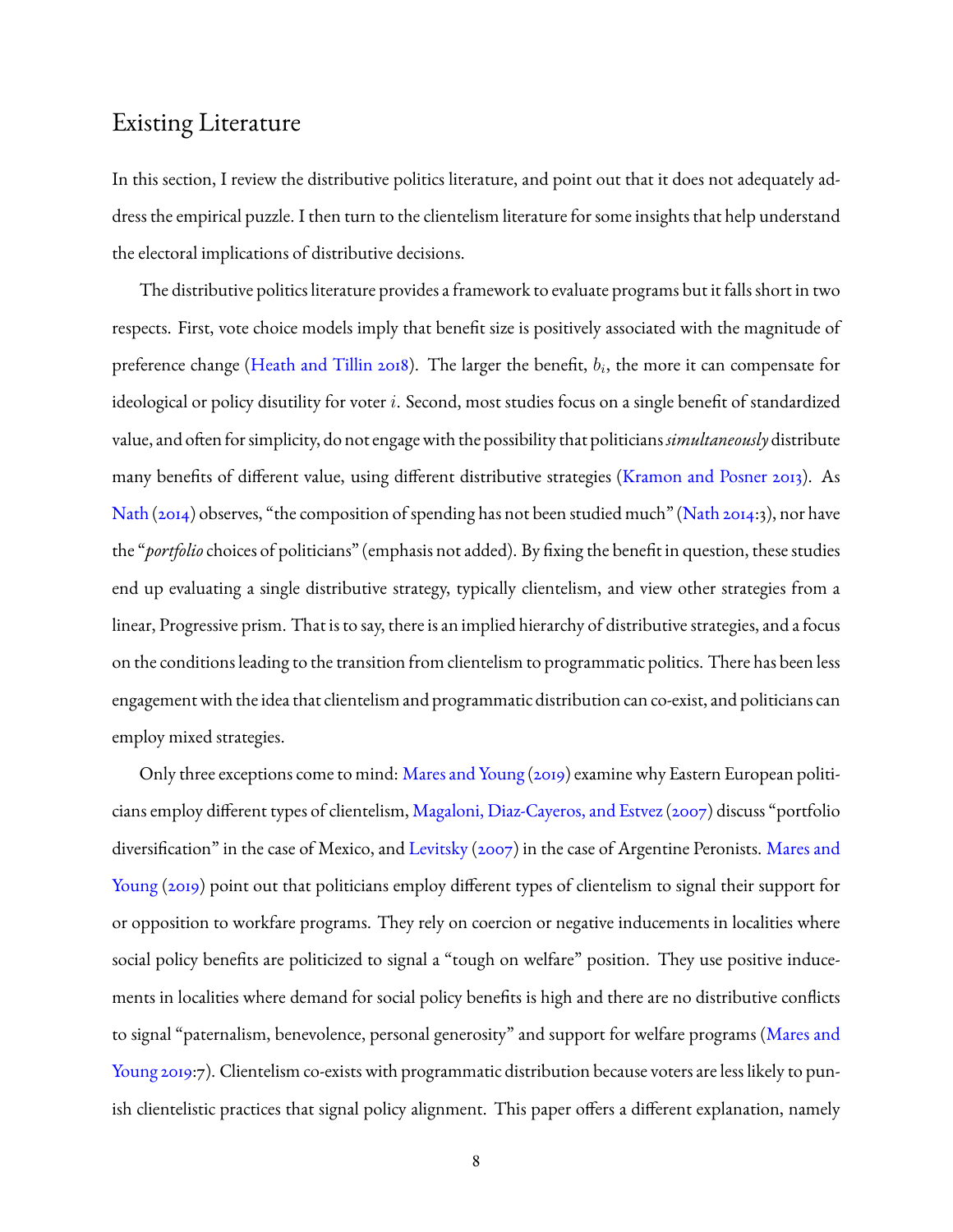that parties still need brokers to claim credit for welfare programs, convert latent good will from such programs into votes, and to disseminate their ideology and diversify distributive risks.

[Magaloni, Diaz-Cayeros, and Estvez](#page-31-11) [\(2007\)](#page-31-11) helpfully point out that electoral returns are uncertain when politicians distribute public goods, compared to when they distribute private goods. Formally, [Magaloni, Diaz-Cayeros, and Estvez](#page-31-11) [\(2007\)](#page-31-11) say that the distribution of public goods yields an electoral return  $E[X]$  with variance  $\sigma^2$  while the distribution of private goods yields a return  $Y$  without any uncertainty. Their model assumes that  $E[X] > Y$ . However, there are two limitations of this approach. The public-private goods comparison does not comprehensively capture the difference between programmatic distribution and clientelism. Private goods, like a house, can be delivered programmatically, namely in a rules-based, non-contingent way. Furthermore, [Magaloni, Diaz-Cayeros, and Estvez](#page-31-11) [\(2007\)](#page-31-11) do not engage as much with benefit size, and assume that a programmatic benefit (public good) reaches more people than a clientelistic benefit (private good). As I show, the opposite is possible when a cheap benefit is distributed through brokers, and an expensive benefit using a government program.

Similarly, [Levitsky](#page-30-7) [\(2007\)](#page-30-7) helpfully points out that Argentine Peronists used clientelistic transfers to win over poor voters, while making programmatic appeals to middle class voters. Though Peronists use two distributive strategies simultaneously, they do so for different sections of the population. I show that there is an incentive to mix distributive strategies for the same section of the population, namely poor voters.

The starting point is the voter's utility function, which typically draws on Downs (1957)'s spatial competition model and [Riker and Ordeshook](#page-31-12) [\(1986\)](#page-31-12)'s "calculus of voting":

$$
U_i(b_i, \sigma_i, \sigma_P) = -(\sigma_i - \sigma_P)^2 + b_i - c_i \tag{1}
$$

Voter i's utility from voting for party  $P$  depends on three things: the squared distance between i's ideological or policy ideal point and party  $P$ 's ideological or policy position, i.e.  $(\sigma_i-\sigma_P)^2$ ; the expected benefit  $b \in \{0, b\}$  if party P comes to power, and the costs of voting  $c \in (0, 1)$ . As [Lindbeck and Weibull](#page-31-4) [\(1987\)](#page-31-4) and [Dixit and Londregan](#page-30-3) [\(1996\)](#page-30-3) show, it is electorally optimal for parties to target benefits at swing voters to compensate them for some (or all) of the disutility arising from policy differences  $(\sigma_i - \sigma_P)^2$ . Note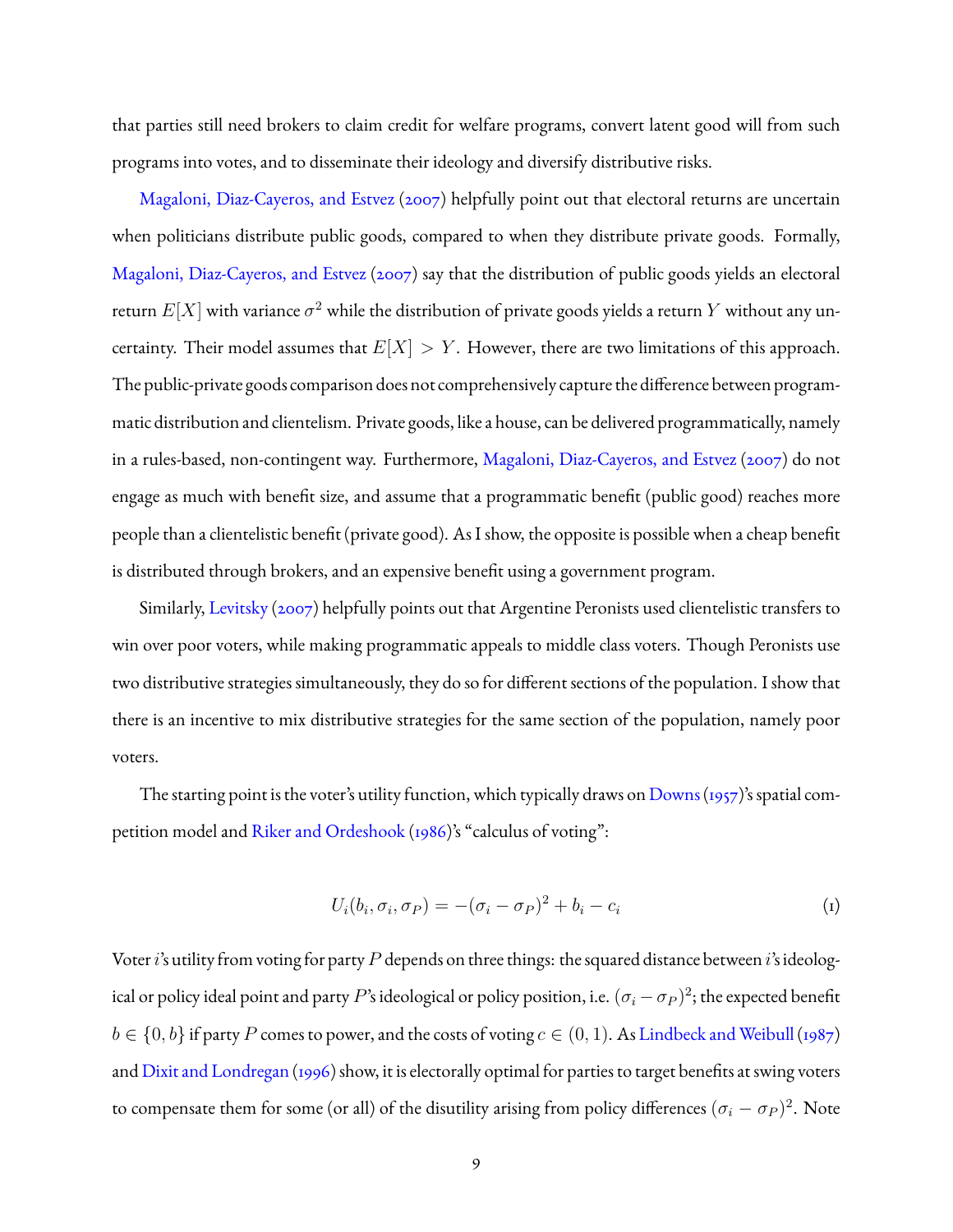that in this formulation, the value of the benefit is fixed (b or 0), and material gain ( $b_i$ ) can compensate for ideological or policy differences. This is what gives rise to the idea that the bigger the benefit, the better. A sufficiently large  $b_i$  can theoretically compensate for any disutility arising from ideological or policy differences.<sup>[7](#page-9-0)</sup> And for the same voter, a larger benefit will increase their utility from voting for party  $P$ , resulting in a stronger preference for party  $P$ , keeping constant all other factors. [Heath and Tillin](#page-30-4) [\(2018\)](#page-30-4), for example, show that efficient public goods provisioning makes people less responsive to vote buying when it involves a cheap benefit like free vegetables. However, this "institution effect" goes away when politicians seek to buy votes using more expensive benefits like paying for medical expenses, giving a free water pump, or getting a family member a job. In most cases, however, the benefit value is capped at b.

On the empirical side, this manifests itself in the form of single program or benefit evaluations. For example, does a cash transfer [\(Imai, King, and Rivera](#page-30-9) [2020;](#page-30-9) [Zucco Jr.](#page-32-2) [2013;](#page-32-2) [De La O](#page-29-0) [2013;](#page-29-0) [Manacorda,](#page-31-0) [Miguel, and Vigorito](#page-31-0) [2011\)](#page-31-0), unemployment benefit [\(Nazareno, Stokes, and Brusco](#page-31-1) [2006\)](#page-31-1), road [\(Goyal](#page-30-0) [2019\)](#page-30-0), house [\(Kumar](#page-30-1) [2021](#page-30-1)*a*,*[b](#page-30-2)*; [Bueno, Nunes, and Zucco Jr.](#page-29-1) [2017;](#page-29-1) [Barnhardt, Field, and Pande](#page-29-2) [2015\)](#page-29-2), land titling program [\(Larreguy, Marshall, and Trucco](#page-30-6) [2018\)](#page-30-6), infrastructural investment in basic services [\(Kadt](#page-30-10) [and Lieberman](#page-30-10) [2017\)](#page-30-10), or some other freebie [\(Pop-Eleches and Pop-Eleches](#page-31-2) [2009;](#page-31-2) [Nair](#page-31-3) [2020\)](#page-31-3) change political preferences? For a comprehensive list, see Table 1 in [Kramon and Posner](#page-30-5) [\(2013\)](#page-30-5).

Invariably, program evaluations lead to the question of distributive efficiency. The move then is to fix the benefit b, and evaluate a distributive strategy or interventions that reduce inefficiencies in that distributive strategy [\(Muralidharan et al.](#page-31-5) [2021;](#page-31-5) [Banerjee et al.](#page-29-3) [2020;](#page-29-3) [Muralidharan, Niehaus, and Sukhtankar](#page-31-6) [2016\)](#page-31-6).

Formally, this leads to the inclusion of a "dead-weight loss" term,  $\theta_{i,P} \in (0,1)$ , in models. Now, the optimal strategy for parties is to target benefits not just at swing voters but those to whom it can deliver it most efficiently, i.e. "core supporters" for whom  $\theta_{i,P} \approx 0$  [\(Cox and McCubbins](#page-29-6) [1986\)](#page-29-6). As [Stokes et al.](#page-32-0) [\(2013\)](#page-32-0) put it, the probability of receiving a benefit is now maximum when  $(\sigma_i)^2=0$  (i.e. swing voters), or when  $\theta_{i,P} = 0$  (core constituents).<sup>[8](#page-9-1)</sup> Logically, what follows is a discussion of who is the the "core constituent"? In the clientelism literature, the argument made is that party brokers embedded in com-

<span id="page-9-0"></span><sup>7</sup>This continues to be the case even if we stipulate diminishing returns to a benefit.

<span id="page-9-1"></span><sup>&</sup>lt;sup>8</sup>Formally,  $p_i(b_{i,P}=b|\sigma_i,\theta_{i,P})=\Phi[-\theta_{i,P}\times (\sigma_i)^2],$  where  $\Phi[\cdot]$  is a distribution symmetric around 0.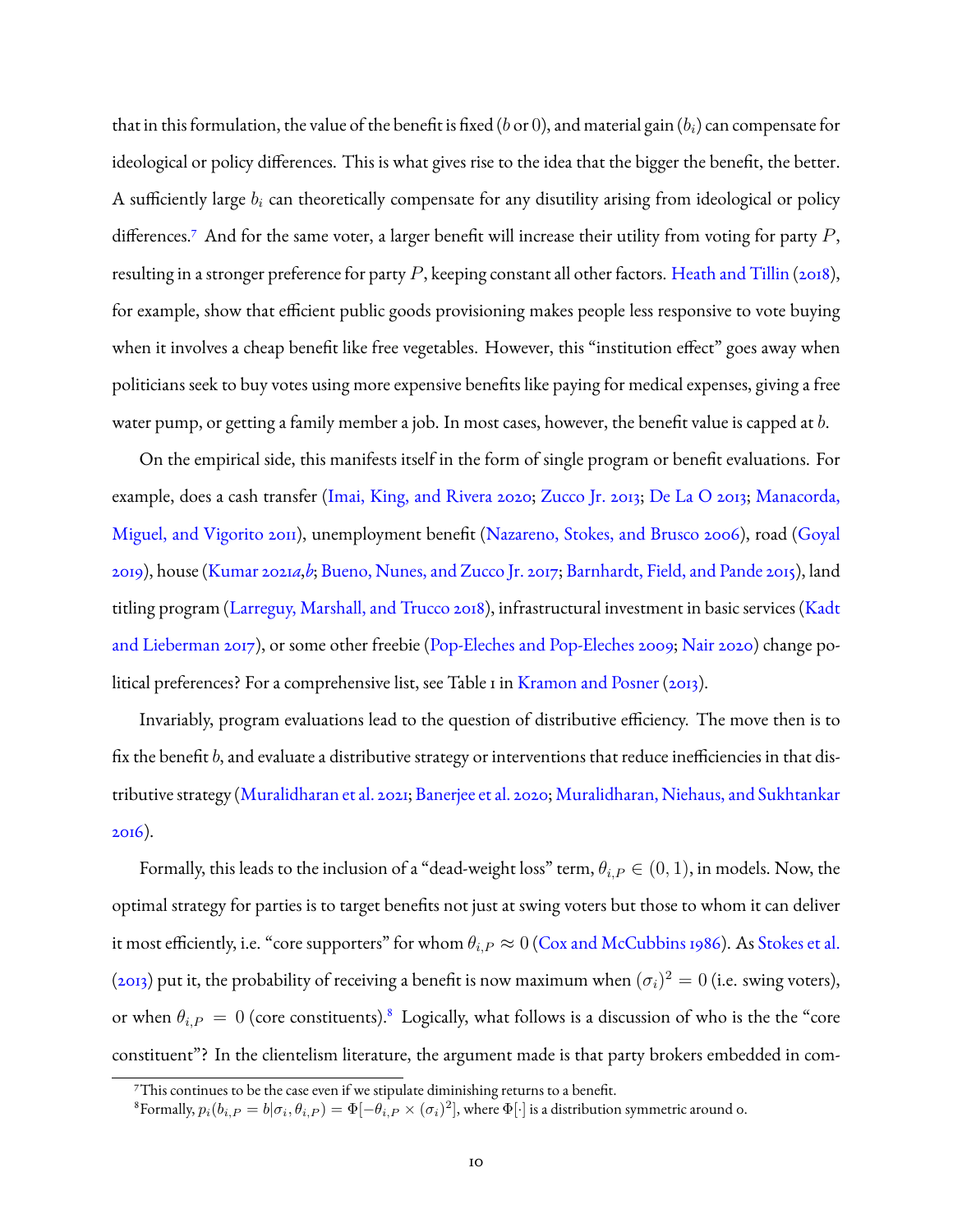munities reduce inefficiencies because of their situated knowledge, ability to monitor voters and punish reneging [\(Stokes](#page-32-3) [2005\)](#page-32-3). Accordingly, a party can efficiently deliver benefits to some voter i, irrespective of their ideological beliefs, if they are in community  $j$  which is part of the party broker's clientelistic network.

The debate then shifts to an empirical anomaly: [Stokes et al.](#page-32-0) [\(2013\)](#page-32-0) find that "too many loyal supporters receive benefits, too few swing or uncommitted voters [do]" (73-74). Note that loyalists are "proximate to a party in ideological or partisan terms" (i.e.  $(\sigma_i-\sigma_P)^2$  is small), as distinct from core supporters "who are network-proximate to a party" [\(Stokes et al.](#page-32-0) [2013:](#page-32-0)34). Their explanation for this reveals a principal-agent problem in clientelistic strategies. Party leaders lack information about the voter's type (loyalist, swing or opposition supporter), and imperfectly observe the broker's competence through network size. Brokers, on the other hand, know the voter's type and have an incentive to build the largest possible network with the fewest possible resources, siphoning-off the rest as rent. Owing to this information asymmetry, there is dealignment of incentives: the party wants to maximize electoral support, the broker wants to maximize rent. For any finite budget, the broker wants to spend as little of it on securing support, keeping the rest for themselves. Of course, the broker must build a network larger than their competition's to retain the party's favor. From the broker's perspective then, the "cheapest" voters are loyalists. A smaller benefit  $(b)$  can buy their support, so the broker can maximize network size (or support) by channeling benefits to loyalists. In practice, there may not be enough loyalist votes to carry an election, so the broker's network has to be "ideologically heterogenous" [\(Stokes et al.](#page-32-0) [2013:](#page-32-0)95) but with a preponderance of loyalists. There is robust evidence that clientelism leads to mistargeting or the partisan targeting of benefits [\(Bardhan et al.](#page-29-7) [2020;](#page-29-7) [Shenoy and Zimmermann](#page-32-4) [2021;](#page-32-4) [Marcesse](#page-31-13) [2018;](#page-31-13) [Azulai](#page-29-8) [2017\)](#page-29-8).

Despite mistargeting or a loyalist skew in distribution, brokers are indispensable. They are needed by the government as local partners to implement schemes [\(Krishna](#page-30-11) [2007;](#page-30-11) [Mookherjee and Nath](#page-31-14) [2021\)](#page-31-14)<sup>[9](#page-10-0)</sup> and provide public goods [\(Baldwin](#page-29-9) [2019,](#page-29-9) [2013\)](#page-29-10), by citizens to make claims on the state [\(Auerbach](#page-29-11) [2020;](#page-29-11) [Kruks-](#page-30-12)[Wisner](#page-30-12) [2018\)](#page-30-12), and by parties to mobilize or persuade voters because they have credibility and influence in the neighborhood which they use to shape political preferences [\(Harding and Michelitch](#page-30-13) [2019;](#page-30-13) [Auerbach](#page-29-12) [2016;](#page-29-12) [Baldwin](#page-29-10) [2013\)](#page-29-10). [Hidalgo and Nichter](#page-30-14) [\(2016\)](#page-30-14) shows that benefits distributed through brokers can

<span id="page-10-0"></span><sup>9</sup>[Mookherjee and Nath](#page-31-14) [\(2021\)](#page-31-14) find that brokers are better able to identify deserving households relative to programmatic distribution which relies on low quality information available to higher levels of government.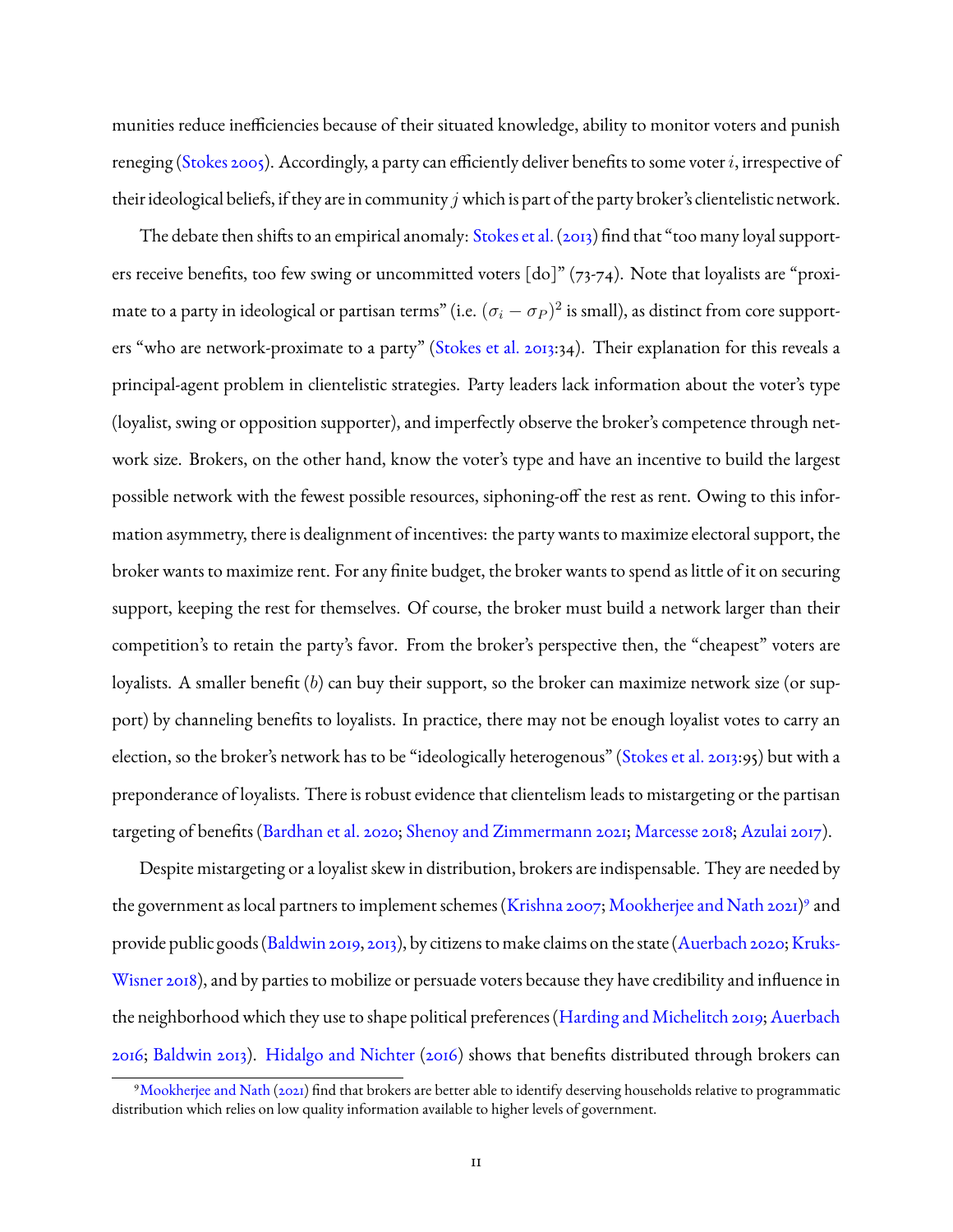also be used to "import outsiders" into the electorate. Critically, when brokers are excluded from the distributive process, there may be less mistargeting but also weaker credit claiming and monitoring of voters.

How does the size of the benefit affect this distributive trade-off? Should politicians rely on brokers to distribute some benefits but not others? What are the electoral implications of different distributive choices? I propose a parsimonious framework to evaluate these choices in the next section.

### Argument

The distributive decisions that politicians make can be organized on two dimensions: benefit size or value (how cheap or expensive is the benefit)<sup>[10](#page-11-0)</sup>, and distributive strategy (how it is being given out). The electoral implications of these choices stem from a third factor: who gets the benefit. To start with, I present a set of stylized facts about each of these dimensions:

- 1. Benefit value: As the benefit  $b_i$  becomes more valuable, we should expect the voter to get greater utility from supporting the party that gives that benefit. The utility gains could be subject to the law of diminishing returns (i.e.  $u_i'(b) > 0$  and  $u_i''(b) < 0$ ). That is to say, beyond a point, a unit increase in the value of a material benefit may not translate into any additional utility for the voter. This removes the possibility that a substantially large benefit can compensate for *any* ideological or policy disutility.
- 2. Distributive strategies: As the literature in the prior section suggests, clientelism produces mistargeting but provides robust credit claiming and voter monitoring. In contrast, programmatic distribution offers more objective targeting but weaker credit claiming and voter monitoring. Presented with a choice, politicians have to pick between distributing a benefit disproportionately to loyalists but ensuring *most* beneficiaries know the benefit was given by them and are encouraged to turn out

<span id="page-11-0"></span><sup>&</sup>lt;sup>10</sup>I *assume* that the monetary value of a benefit is positively correlated with its use value (or utility) to the voter. Another way of saying this is that I treat the monetary value of a benefit as a good empirical measure of its use value. While noting that these are theoretically distinct concepts, I use them interchangeably in the remainder of the paper.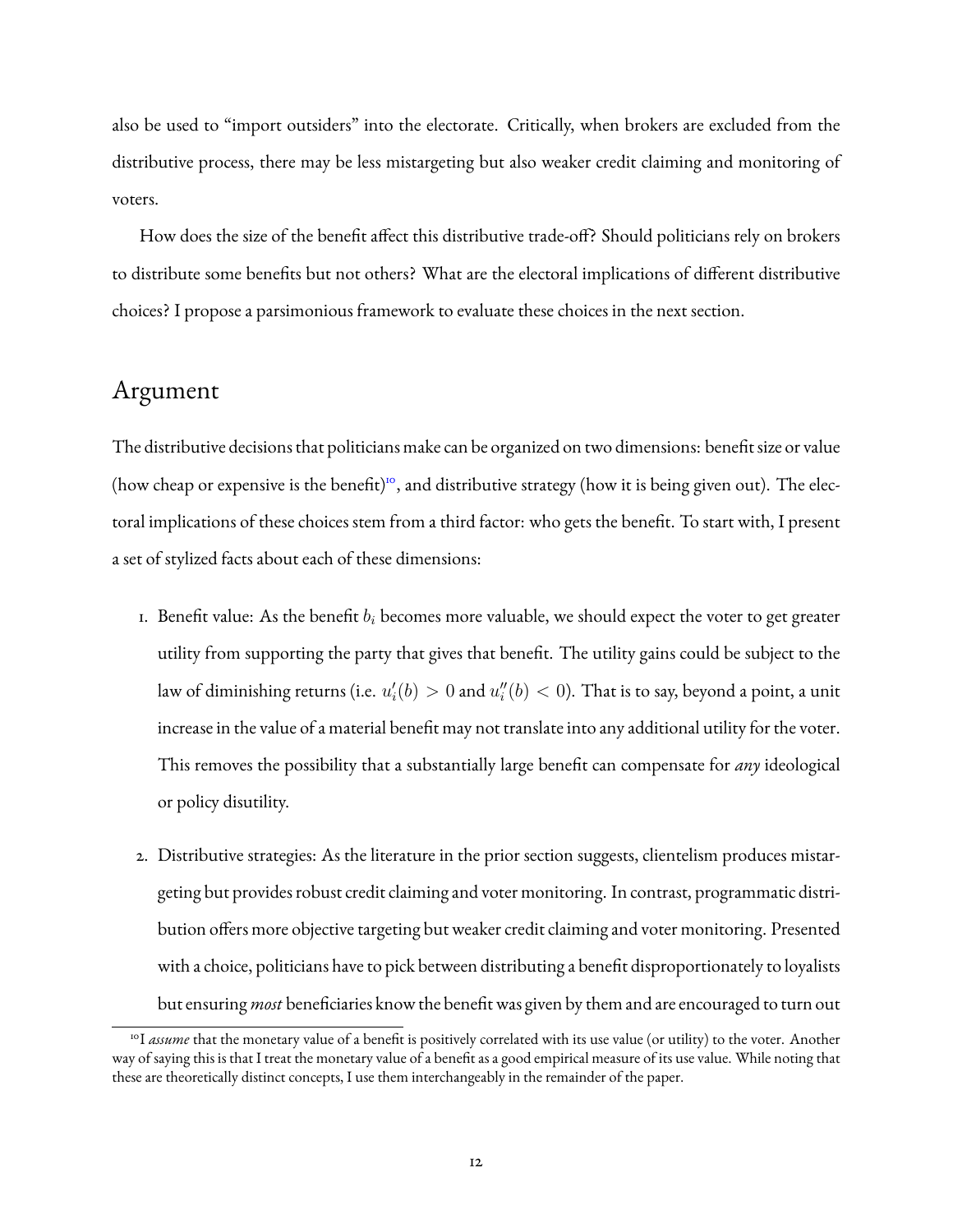and vote, or distributing the benefit to voters who need that benefit the most but potentially not claim as much credit or be able to monitor the beneficiary's political behavior.

3. Beneficiary characteristics: Assume voters exist on a single ideological dimension ranging from loyalists ( $\sigma_i = k$ ) to opposition supporters ( $\sigma_i = -k$ ), with swing voters in the middle ( $\sigma_i = 0$ ). As ideological distance  $(\sigma_i-\sigma_P)^2$  increases, the voter's disutility from voting for party  $P$  increases. Since the marginal utility from benefits also diminishes, there are two types of beneficiaries: (i) those who switch to party  $P$  because their ideological disutility can be compensated through benefits ( $\sigma_i \geq k_0$  where  $k_0 \in (0, -k)$ ); and (ii) those who get greater utility from voting for party P but their vote choice does not change as a result of receiving the benefit. For voters with  $\sigma_i > 0$ , their preference for party P becomes stronger, and for those with  $\sigma_i < k_0$ , their preference for the opposition party becomes weaker.

Against this backdrop, politicians decide what benefits to distribute, and how to distribute them. I assume politicians are office-seeking, and distribute benefits to win votes and elections. They face two trade-offs when making distributive decisions:

- Trade-off 1: Given a finite budget  $\Omega$ , a cheap (low value) benefit can be given to more voters or an expensive (high value) benefit to fewer voters. I *assume* that how much a benefit costs is positively correlated with its use value.
- Trade-off 2: When deciding how to distribute a benefit, clientelism produces mistargeting (skews distribution in favor of loyalists) but provides more effective credit claiming and monitoring of voters; programmatic distribution provides more objective targeting but weaker credit claiming and voter monitoring. Critically, the loyalist skew in clientelism is more acute when there are fewer benefits to distribute, notably with an expensive or high value benefit. Programmatic distribution's limitations when it comes to credit claiming and voter monitoring is not dependent on benefit size.

Putting together, I propose a two-by-two that captures the distributive choices and their implications (see Table [2\)](#page-13-0):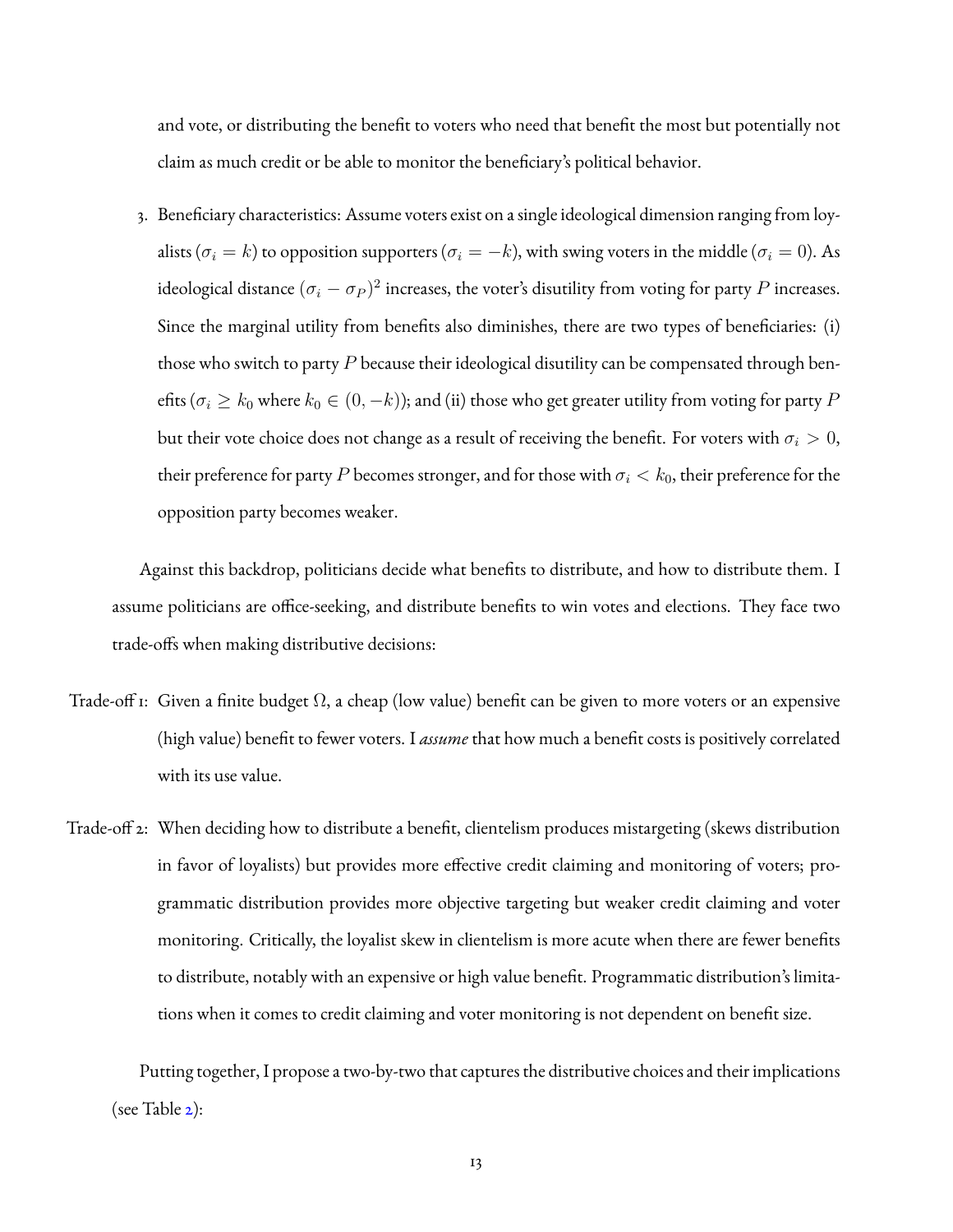<span id="page-13-0"></span>

|                              | Cost of the benefit                                                                                                                                                                                                                        |                                                                                                                                                                                    |  |  |
|------------------------------|--------------------------------------------------------------------------------------------------------------------------------------------------------------------------------------------------------------------------------------------|------------------------------------------------------------------------------------------------------------------------------------------------------------------------------------|--|--|
| <b>Distributive Strategy</b> | Cheap                                                                                                                                                                                                                                      | Expensive                                                                                                                                                                          |  |  |
| Clientelism                  | Benefit can saturate broker's heteroge-<br>neous network of loyalists and swing<br>voters.<br>E.g.: BJP's free cooking gas cylinder<br>scheme or zero balance bank accounts                                                                | Benefit cannot be given to everyone<br>in the broker's network. Loyalists en-<br>tirely or disproportionately benefit.<br>E.g.: Congress' housing scheme (In-<br>dira Awas Yojana) |  |  |
| Programmatic                 | Benefit is distributed to a large, ide-<br>ologically heterogeneous population,<br>including those inside the party bro-<br>ker's network and those outside that<br>network supporting the opposition<br>party.<br>E.g.: Farm loan waivers | Benefit is distributed to fewer people<br>but typically party supporters and op-<br>position voters.<br>E.g.: BJP's housing scheme (PM Awas<br>Yojana)                             |  |  |

Table 2: What to distribute, and how to distribute it?

Focusing on cheap benefits, Table [2](#page-13-0) suggests that if the party adopts clientelism, it can distribute benefits to a large portion of the broker's network, including swing voters and weakly opposed voters. At the time of elections, it would also benefit from the broker's local embeddedness and monitoring of voters. In contrast, if the party decides to go down the programmatic route, it can reach a slightly larger set of voters, including those outside its clientelistic network. However, credit-claiming and monitoring will be weaker because the party by-passes the broker. These differences must also be seen in another light a small benefit does not generate an overwhelming amount of utility for the voter, so the need for credit claiming and monitoring is greater. From an electoral perspective, it makes more sense to distribute the cheaper benefit through brokers.

Now consider expensive or high value benefits. Table [2](#page-13-0) suggests that if the party adopts clientelism, it will end up distributing benefits in an electorally inefficient manner, primarily to its loyalists. On the up side, brokers will mobilize these voters at the time of elections.<sup>[11](#page-13-1)</sup> In contrast, if the party adopts a programmatic approach, the benefit reaches more than just its loyalist base but this happens at the expense of credit claiming and voter monitoring. Furthermore, an expensive or high value benefit gives the voter a lot of utility, potentially enough to compensate for weak credit claiming and election time monitoring.

<span id="page-13-1"></span><sup>&</sup>lt;sup>11</sup>[Nichter](#page-31-15) [\(2008\)](#page-31-15) explains how parties can target benefits at loyalists to ensure they turnout to vote.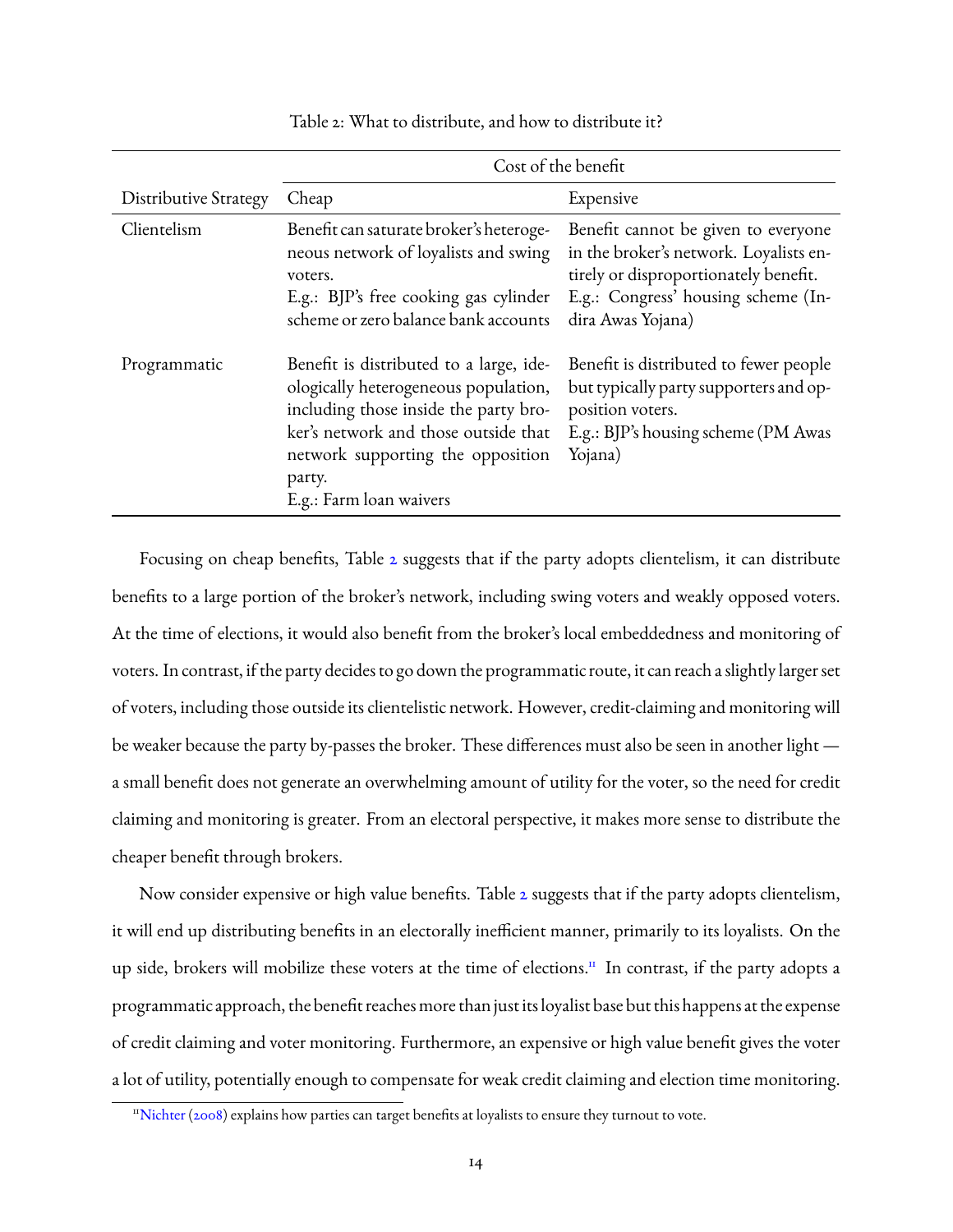As a result, I contend that the party is more likely to distribute expensive benefits programmatically.

There are a few other reasons why a party would distribute small benefits through brokers, and large benefits programmatically. For party elites, there is an incentive to diversify their distributive strategy so that they are not overly reliant on brokers or bureaucrats. In so doing, party elites balance competing considerations: they want to efficiently deliver benefits to pivotal voters (explained earlier), and keep brokers engaged and happy. This means involving brokers in *some* distributive processes that generate rents for them. The best mixed strategy here is to distribute cheap benefits through brokers and expensive benefits through programs. Such a strategy minimizes the electoral impact of mistargeting (or suboptimal targeting), creates work for brokers, and permits just-enough leakage through small rents to keep the party machine well-oiled.

Taking a step back, Table [2](#page-13-0) provides a framework to compare different strategies as well. For example, why might a cheap benefit distributed through brokers have as much (or greater) political impact as a program that delivers an expensive benefit? This can happen when brokers make up for the value deficit through credit claiming and voter monitoring. Some of this effect will also be on account of the fact that the broker delivered benefit reaches a more persuadable audience (namely, within-network or ideologically more proximate voters). In evaluating the pivotal role of brokers, it would be important to control for this selection bias. Conversely, when an expensive benefit is politically more impactful we can conclude that its value compensated for weaker credit claiming. This suggests that material utility or value, at some level, can compensate for local embeddedness and weaker canvassing.

Turning to the two benefits that motivate this study, Table [2](#page-13-0) offers clear predictions or explanations. These are:

- 1. The BJP should distribute the cheap benefit using brokers, and the expensive benefit through a government program. As evidence of this mixed strategy, there should be mistargeting of the cheap benefit but not the expensive benefit. This should be the case both geographically and in terms of partisan characteristics of beneficiaries (party loyalist skew in distribution).
- 2. For the cheaper benefit to have greater impact (after adjusting for differential selection into benefits), there must be asymmetric contact before elections. Cylinder recipients should be more likely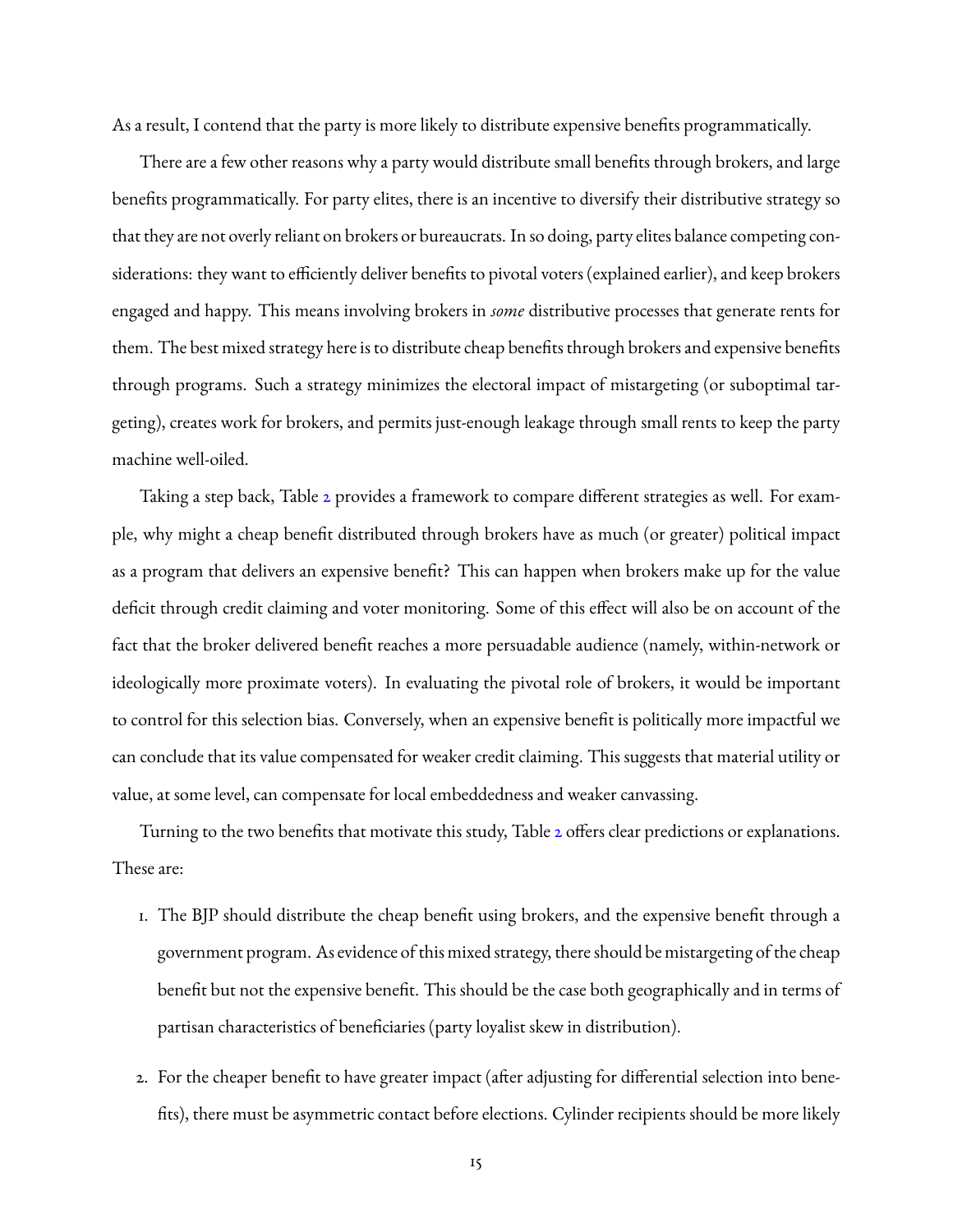to be contacted by BJP canvassers, compared to non-recipients, controlling for other attributes that determine vote choice and who gets the benefit (e.g. past vote choice and ethnicity). House recipients should *not* be more likely to be contacted by BJP canvassers, compared to non-recipients. In effect, brokers work harder to claim credit for the clientelistic benefit and mobilize support but they do not make such an effort for the programmatic benefit.

# Empirical Strategy

The empirics in this paper map onto the two observable implications: establishing that the housing program did not engage in political targeting but the cooking gas cylinder scheme did; and as a consequence of this, BJP canvassers were more likely to contact cylinder recipients before an election but not house recipients. In support of the first claim I report qualitative evidence, correlational evidence (conditioning on observables) and results from a better identified close elections regression discontinuity design. In support of the second claim I present correlational evidence using survey data and a fixed effects model. In the remainder of this section I describe the data sources, measures, and estimation strategy.

### Data

The attitudinal measures for this paper come from the National Election Studies (NES). These face-toface surveys have been conducted since 1996 by the Center for the Study of Developing Societies (CSDS), a reputed research institute. There is a pre-election and post-election survey, both a random sample drawn from the voters' list. They are nationally representative on demographic, geographic, and political parameters. Here, I use data from the post-election survey in 2019, focussing on rural areas in 10 Indian states that account for 93% of the houses built under the *Awas Yojana*, and 91% of eligible beneficiaries  $(n = 9745)^{12}$  $(n = 9745)^{12}$  $(n = 9745)^{12}$  These ten states have similar levels of housing deprivation (which serves as a proxy for socioeconomic development in rural areas), and broadly comparable political competition (insofar as the BJP contests many seats and has an organizational presence). These states are Bihar, Uttar Pradesh, Mad-

<span id="page-15-0"></span><sup>&</sup>lt;sup>12</sup>More details on survey's methodology are available here: [https://www.lokniti.org/media/PDF-upload/1565073104](https://www.lokniti.org/media/PDF-upload/1565073104_34386100_method_pdf_file.pdf)-[34386100](https://www.lokniti.org/media/PDF-upload/1565073104_34386100_method_pdf_file.pdf) method pdf file.pdf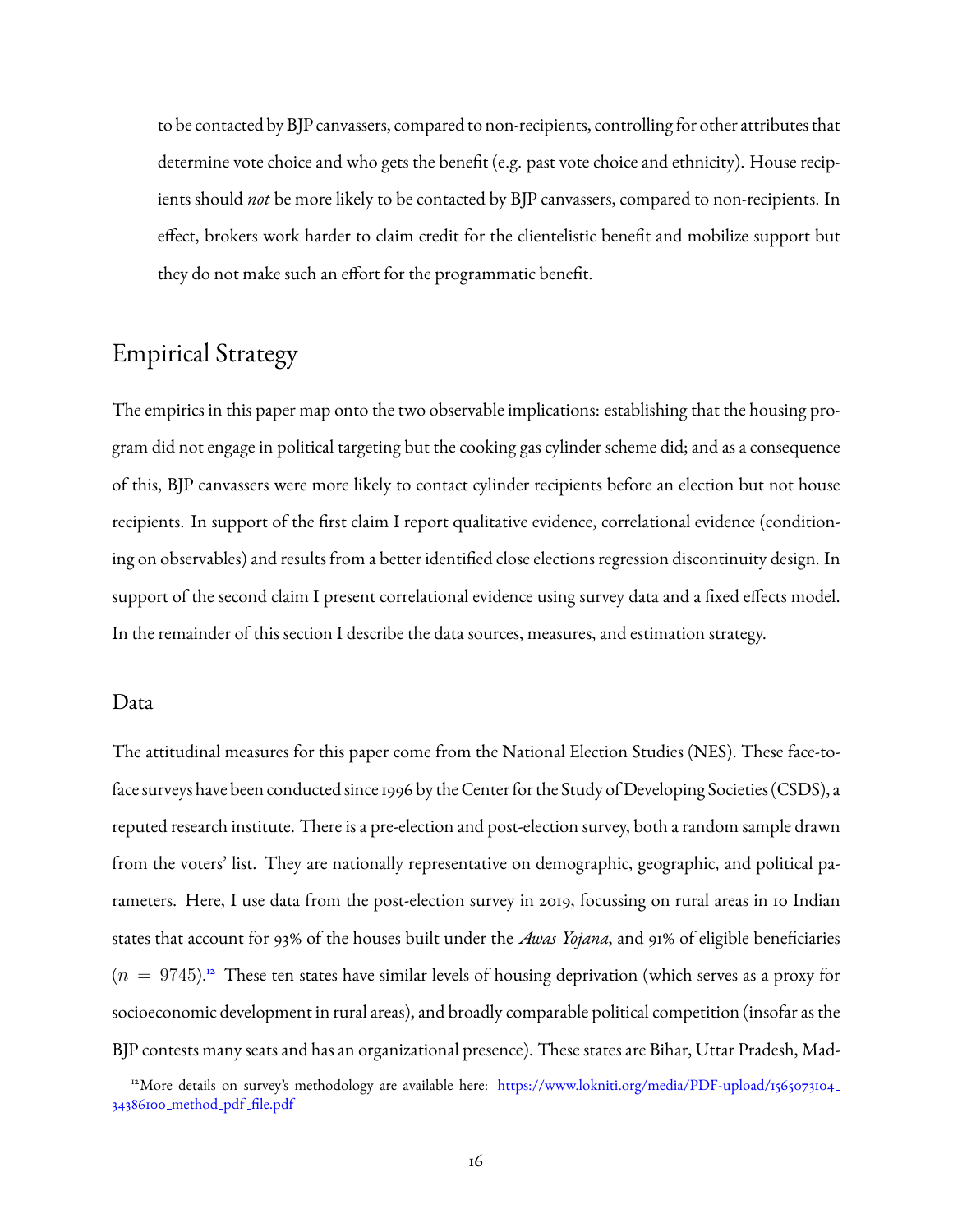hya Pradesh, Rajasthan, Jharkhand, Chhattisgarh, Odisha, West Bengal, Assam, and Maharashtra.

The NES measures exposure to government schemes, vote choice in the 2019 national elections, past vote choice, and political attitudes. For the RD analysis, I supplement survey data with publicly available administrative data to construct the forcing variable: BJP's margin of victory in the (previous) 2014 parliamentary election. India's election commission puts out election results at the parliamentary constituency level. It also disaggregates this information at the state constituency level. State constituencies are perfectly nested within parliamentary constituencies. At the state level, chief election officers disaggregate the results further at the polling booth level (popularly called "Form 20 data"). However, this information is reported in different formats, often without party names and different spellings of candidate names, sometimes even in local languages. This makes it exceedingly laborious to scrape and systematize the data, something reputed data repositories have also not finished doing for the 2014 parliamentary election. For this reason, I use results at the parliamentary and state constituency level for my analysis.

### Measures

Appendix [A](#page-34-0) describes the measures used in various analyses, including survey questions, (re-) coding decisions, and aggregation of measures into an index.

### Estimation

To show that there is political targeting of the cheap benefit but not the expensive benefit, I use a fixedeffects model with the following specification in  $lm\_robust$ :

$$
\begin{aligned} \text{Benefited}_{i,t} = \alpha_0 + \beta_1 \text{Fast Vote}_{i,t-5} + \beta_2 \text{Muslim}_{i,t} + \beta_3 \text{Dalit}_{i,t} + \beta_4 \text{Tribal}_{i,t} \\ + \rho \text{X}_{i,t} + \sum_{j=1}^J \gamma_j \text{Booth}_j \end{aligned}
$$

where Benefited is a dummy variable that takes a value of 1 if the respondent says they received a benefit, otherwise 0. Past Vote is a dummy variable that takes a value of 1 if the respondent says they voted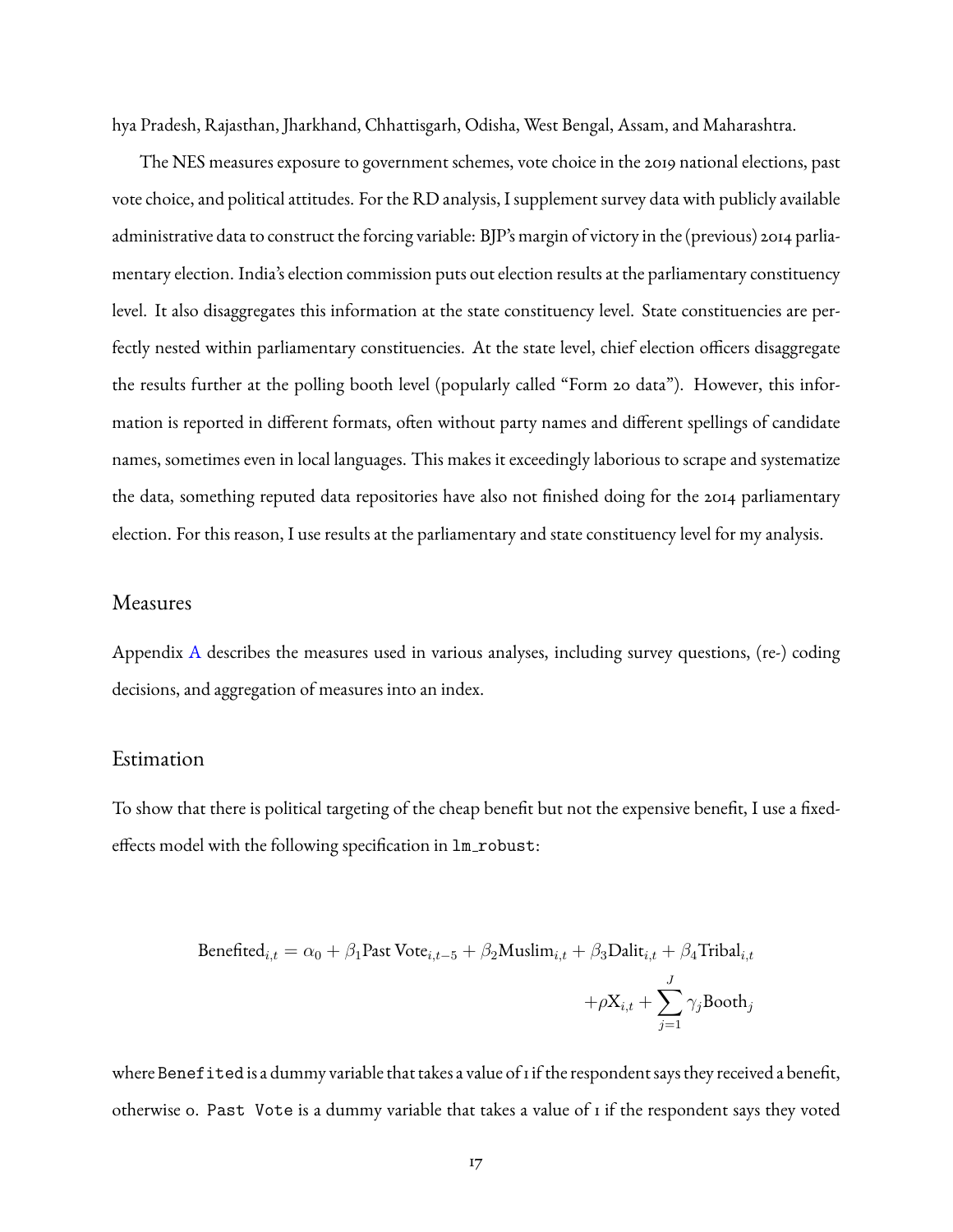for the BJP in the 2014 parliamentary election, else 0. I control for ethnicity through three indicator variables: one for lower caste Hindus (Dalits), one for Tribals, and a third one for Muslims. X is a vector of demographic controls, namely mean-centered age, gender (female or not), education, and monthly household expenditure (binned). I specify fixed effects at the polling booth level to account for any confounding due to time invariant local factors.

To assess whether narrowly winning (or losing) in the previous parliamentary election affects getting a benefit, I use a close-elections regression discontinuity design. The forcing variable is operationalized as BJP's margin of victory or defeat ( $-100$  to  $+100$ ) in the prior parliamentary election. I use rdrobust in R to estimate the difference at the cut-point. I specify the following:

rdrobust(
$$
y
$$
 = benefited,  $x$  = bip-margin-pct,  $p$  = 1, kernel = "triangular",  
bwselect = "mserd", cluster = constituencylD, all =  $T$ )

where bjp margin pct is BJP's margin of victory or defeat in a parliamentary or state constituency in the 2014 election. All standard errors are heteroskedasticity-robust (HC2), and clustered at the parliamentary or state constituency level.

When it comes to contact at the time of elections, I again use an ordinary least squares regression with fixed effects. This takes the specification:

$$
Y_{i,t} = \alpha_0 + \beta_1 (\text{Got a house})_{i,t-1} + \beta_2 (\text{Got a cylinder})_{i,t} +
$$

$$
\rho X_{i,t} + \sum_{j=1}^{J} \gamma_j \text{Bookh}_j
$$

where  $Y_{i,t}$  is an indicator variable that equals 1 if the respondent is contacted by the BJP before an election, otherwise 0. X is a vector of control variables like past vote choice, ethnicity, mean-centered age, gender (female or not), education, and monthly household expenditure (binned).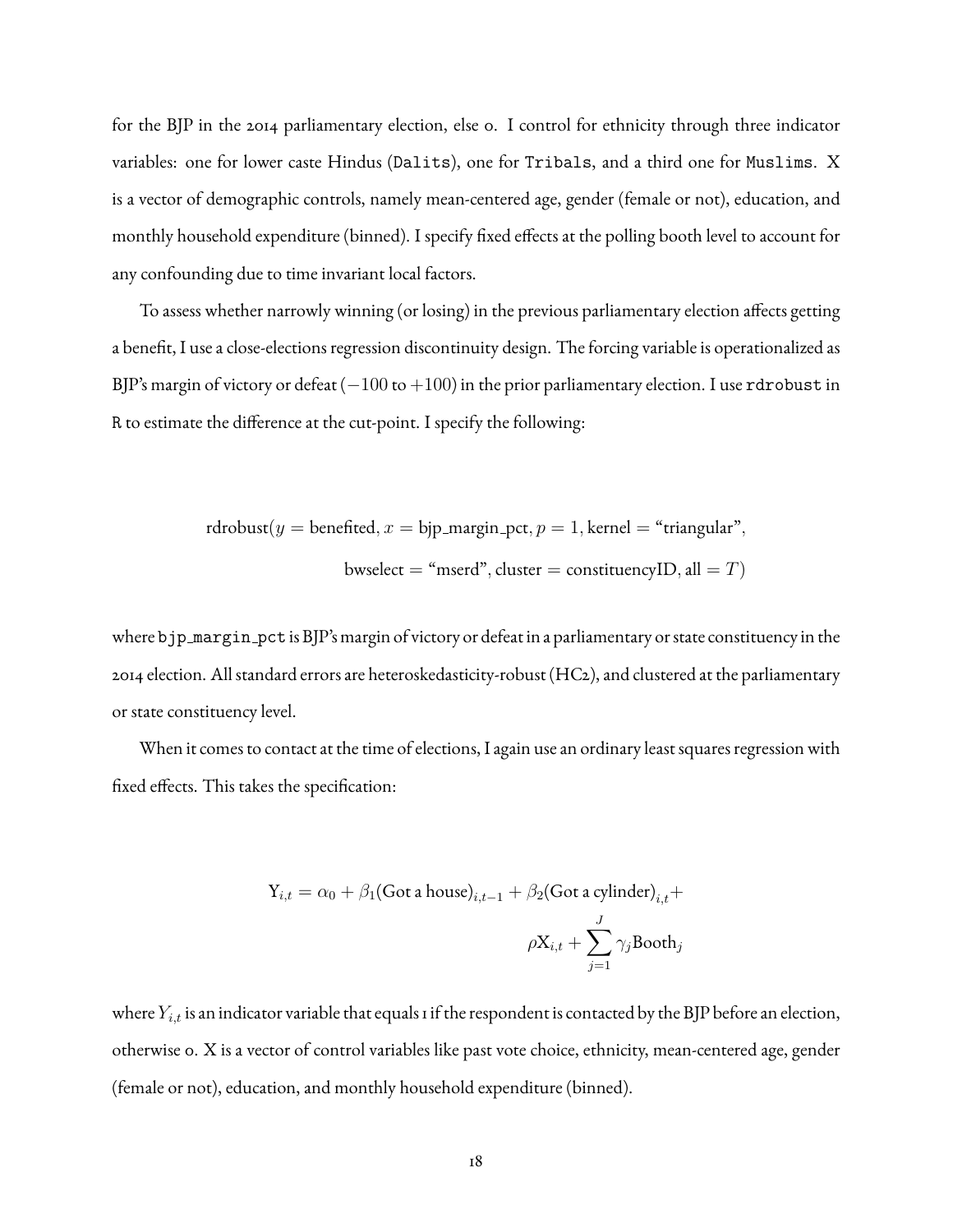# Results

Before focusing on *Ujjwala* and the *Awas Yojana*, I present some descriptive statistics on government programs. Table [3](#page-18-0) reports the percentage of an ethnic group that receives a benefit (columns 2 to 7), the percentage of the total survey sample that receives that benefit (column 8), and the percentage of beneficiaries that credit the Modi government for that benefit. The first three programs predate the current government, and have survived in some shape and form over decades. For example, the subsidized food program reaches an estimated 45% of the population, particularly benefiting the lower castes (SCs) and tribals (STs). Pension and employment guarantees benefit nearly a quarter of the population, though Muslims benefit at lower rates despite being socioeconomically backward. Lower caste Hindus and tribals, who are also socioeconomically vulnerable, benefit at slightly higher rates than the population average.

<span id="page-18-0"></span>

|                       |            | Hindus |      |           | Minority |                  |                  |
|-----------------------|------------|--------|------|-----------|----------|------------------|------------------|
| Scheme                | <b>GEN</b> | OBC.   | SC   | <b>ST</b> | Muslim   | Entire<br>Sample | Credit<br>Center |
| Food (PDS)            | 39.I       | 49.0   | 50.9 | 51.5      | 43.3     | 44.9             | 29.1             |
| Pension               | 24.0       | 29.5   | 25.2 | 27.1      | 22.7     | 25.8             | 32.9             |
| Employment/MNREGA     | I7.1       | 22.5   | 28.1 | 31.7      | 17.8     | 23.4             | 57.4             |
| Free gas cylinder     | 26.4       | 34.4   | 35.8 | 46.8      | 29.6     | 31.9             | 76.6             |
| Housing scheme        | II.3       | 19.9   | 23.7 | 31.5      | 17.4     | 19.0             | 53.6             |
| Zero balance bank acc | 19.2       | 22.0   | 23.5 | 24.3      | 15.7     | 19.6             | 79.9             |
| Health insurance      | 15.2       | 17.8   | 20.5 | 25.0      | 14.6     | 17.2             | 57.4             |
| Farmer income support | I2.0       | 15.0   | 10.9 | 12.6      | 9.9      | II.9             | 48.0             |
| Farm loan waiver      | IO.I       | 13.3   | IO.3 | I4.0      | 8.0      | IO.7             | 37.9             |

Table 3: Descriptive Statistics

#### *Note:*

Columns 2-6 report the percentage of an ethnic group that receives a benefit. Column 7 reports the percentage of the entire sample that receives a benefit. Column 8 reports the percentage of beneficiaries that credit the Modi government for that benefit Data: National Election Studies 2019

Of particular interest to us are programs started by the current government (reported in rows 4-9). As table [2](#page-13-0) predicts, the government is able to distribute a cheap benefit (like a gas cylinder) to many people (nearly a third of the sample), but more expensive benefits like a house or health insurance to fewer people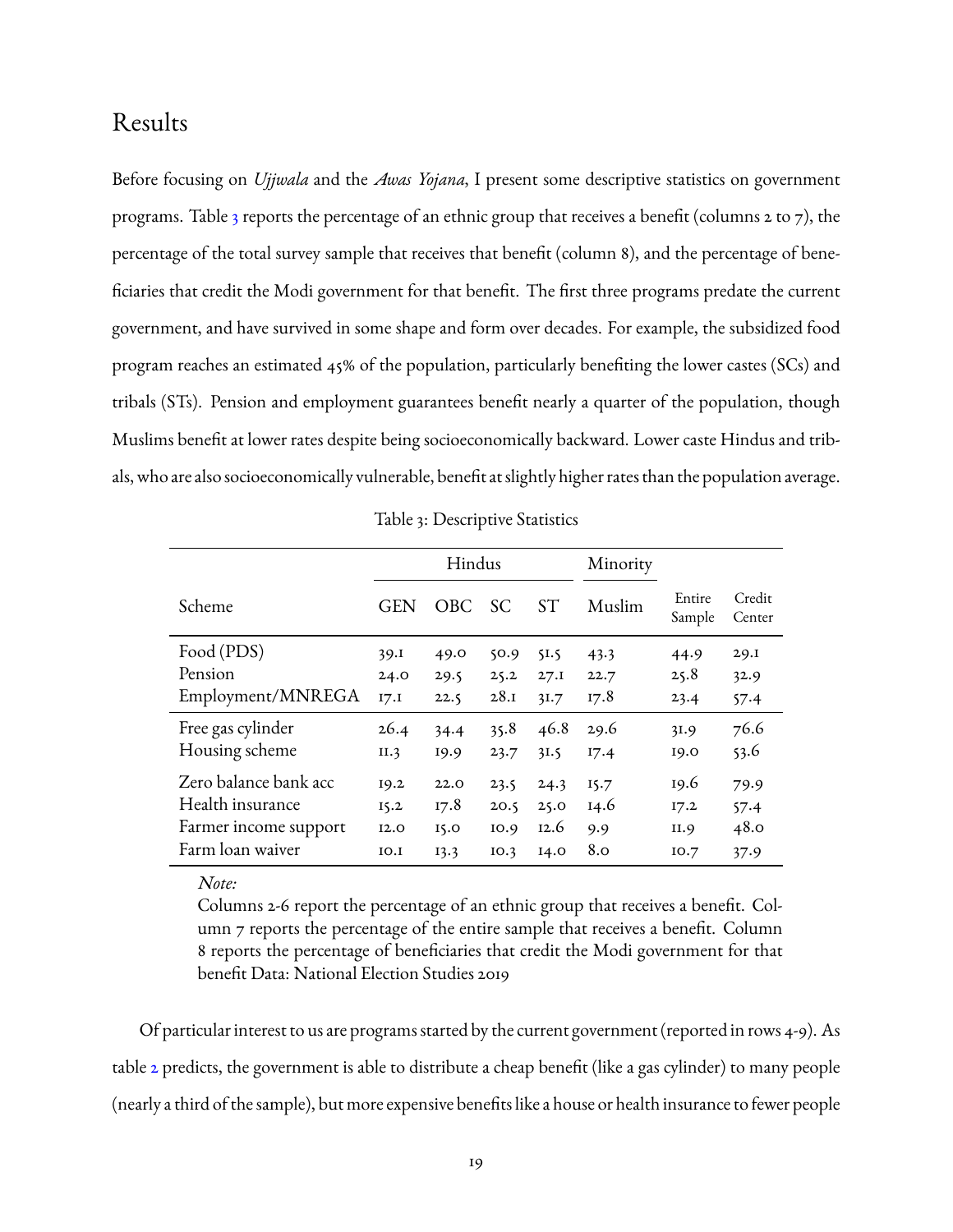(approximately 17-19% of the sample). An anomaly here is the zero-balance bank account — a relatively costless benefit that is cheaply deliverable but only reaches 20% of the sample.

Focusing on distributive strategies, I do observe a loyalist skew in the distribution of cooking gas cylinders but not houses. To see this, consider ethnicity as an imperfect proxy for political ideology: upper caste Hindus ("General" voters) strongly support the BJP's economic and social policies ( $\sigma = k$ ), intermediate and backward castes (OBCs) are less supportive, tribals and lower castes are weakly opposed or swing voters (depending on the constituency's demographics), and Muslims are strongly opposed ( $\sigma =$  $-k$ ). This ordering of social groups is also negatively correlated with status and material affluence. 26% of "general" voters get a free cooking gas cylinder, despite being the most socioeconomically affluent group. In contrast, only 11% of them get a house, which was specifically targeted at poor households using census data.

When it comes to credit for programs, a few things stand out. As one would expect, the current government gets relatively less credit for long running programs and more credit for its own flagship programs. The most striking difference is between the broker delivered cooking gas cylinder and the programmatically distributed house or farm loan waiver. Nearly 77% of survey respondents who get a cooking gas cylinder credit the BJP government for it. In contrast, only 54% of those that get a house credit the BJP government for it. Similarly, only 38% of those whose agricultural loan was waived by the government actually credit the BJP government for this benefit. The zero balance bank account is an interesting case: a programmatic good on first appearance that is overwhelmingly credited to the central government. Nearly 80% of those that got such a bank account credit the BJP government for it. It turns out that like the cooking gas cylinder, these accounts were opened with the help of party brokers. In interviews with bureaucrats involved with the program I confirm the role of party mobilization: brokers identified voters without a bank account, took them to the bank branch, and got their account opened. It is worth noting that this benefit was not easily available directly at the bank because banks had a strong incentive to not open zero balance accounts, which are commercially unviable. In summary, there is robust descriptive evidence that credit claiming is stronger for clientelistic goods, and weaker for programmatic ones. Credit claiming is complicated by the fact that some states have BJP governments, while others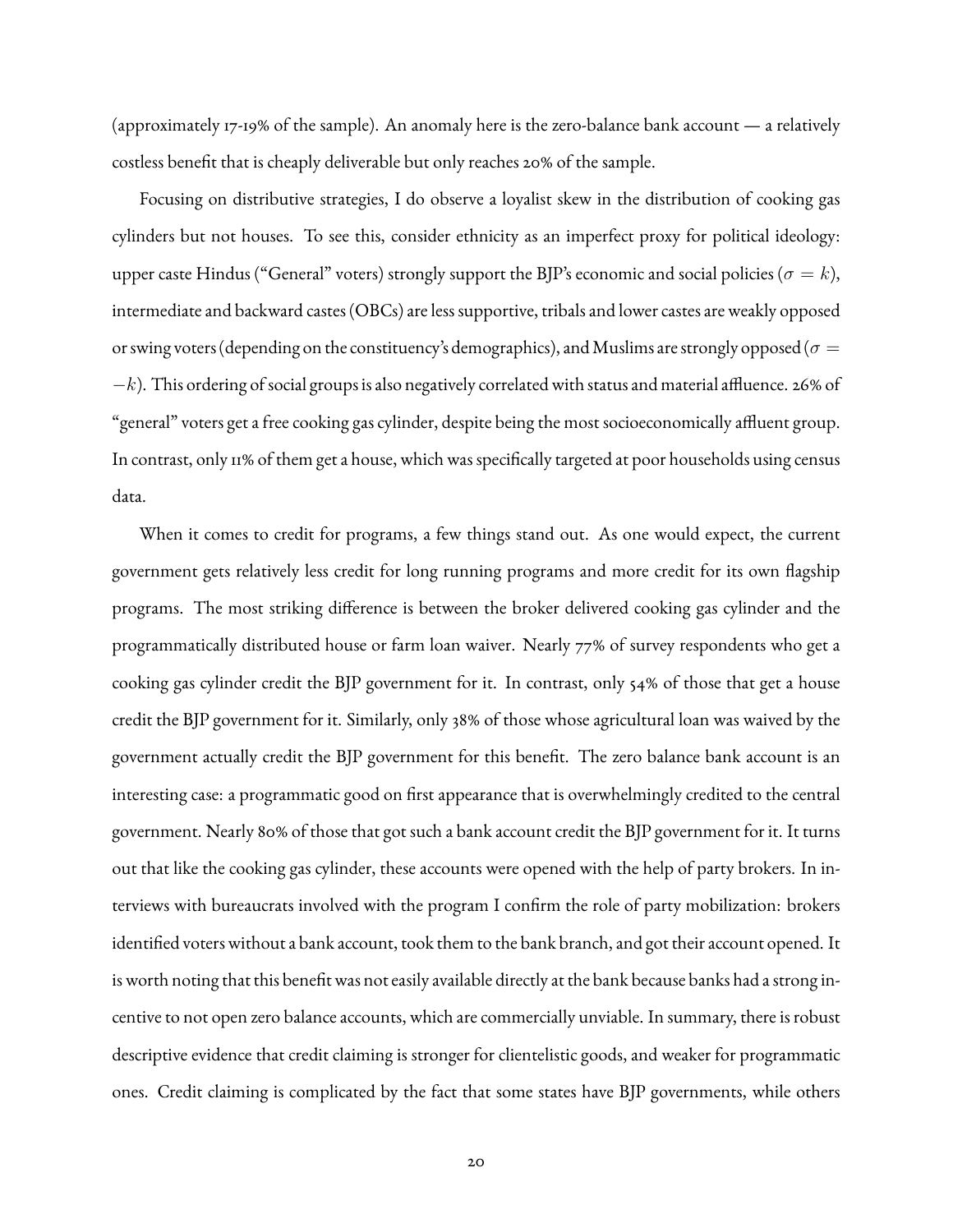have opposition parties in power. This can lead to "credit hijacking", particularly when benefits cannot be distributed through non-state organizations in opposition governed areas [\(Bueno](#page-29-13) [2018\)](#page-29-13). This is less of a concern when the same party controls both tiers of government.

Finally, these descriptive findings need to be appropriately caveated. For one, there is a lot of political and socioeconomic variation *within* ethnic groups, making ethnicity a less than perfect predictor of either political ideology or deservingness. Moreover, most government programs have both programmatic and clientelistic features, making it hard to draw black-and-white contrasts. It is precisely for this reason that I focus on two government programs that sharply capture some of these contrasts. The cooking gas cylinder, valued at \$10, is predominantly delivered through party brokers. Money to build a house, valued at \$2000, is one of the best specimens of programmatic distribution in the Indian system. Beneficiaries were identified using socioeconomic indicators from the 2011 census, assigned a household deprivation score, rank ordered from most to least deprived, and given the benefit in that order with the village ranking made public before disbursement started. Since this housing program has an urban and rural component, with considerably stronger programmatic features in the rural component, my analysis focuses on rural areas. Since 93% of houses and 91% of beneficiaries are located in 10 Indian states, my analysis focuses on rural areas in these provinces. For a more empirically robust examination, I now turn to regression analysis, using a direct measure of partisanship, adjusting for a range of observable characteristics that affect selection into benefits, and restricting comparisons to within-precinct.

### Political Targeting: Evidence from a Fixed Effects Model

Observationally, BJP supporters are more likely to get a cooking gas cylinder and benefit from six flagship programs but are not more likely to receive a house. Table [4](#page-21-0) reports the coefficient estimates from a fixed-effects model in which the outcome is receiving a benefit (house or cooking gas cylinder), and the predictors of interest are the respondent's vote choice in the prior parliamentary election, and their ethnicity. The model includes a variety of demographic control variables, and restricts comparisons to within-precinct (polling booth) to account for any confounding due to local, time invariant factors.

Table [4](#page-21-0) confirms the loyalist skew in clientelistic distribution: respondents that voted for the BJP in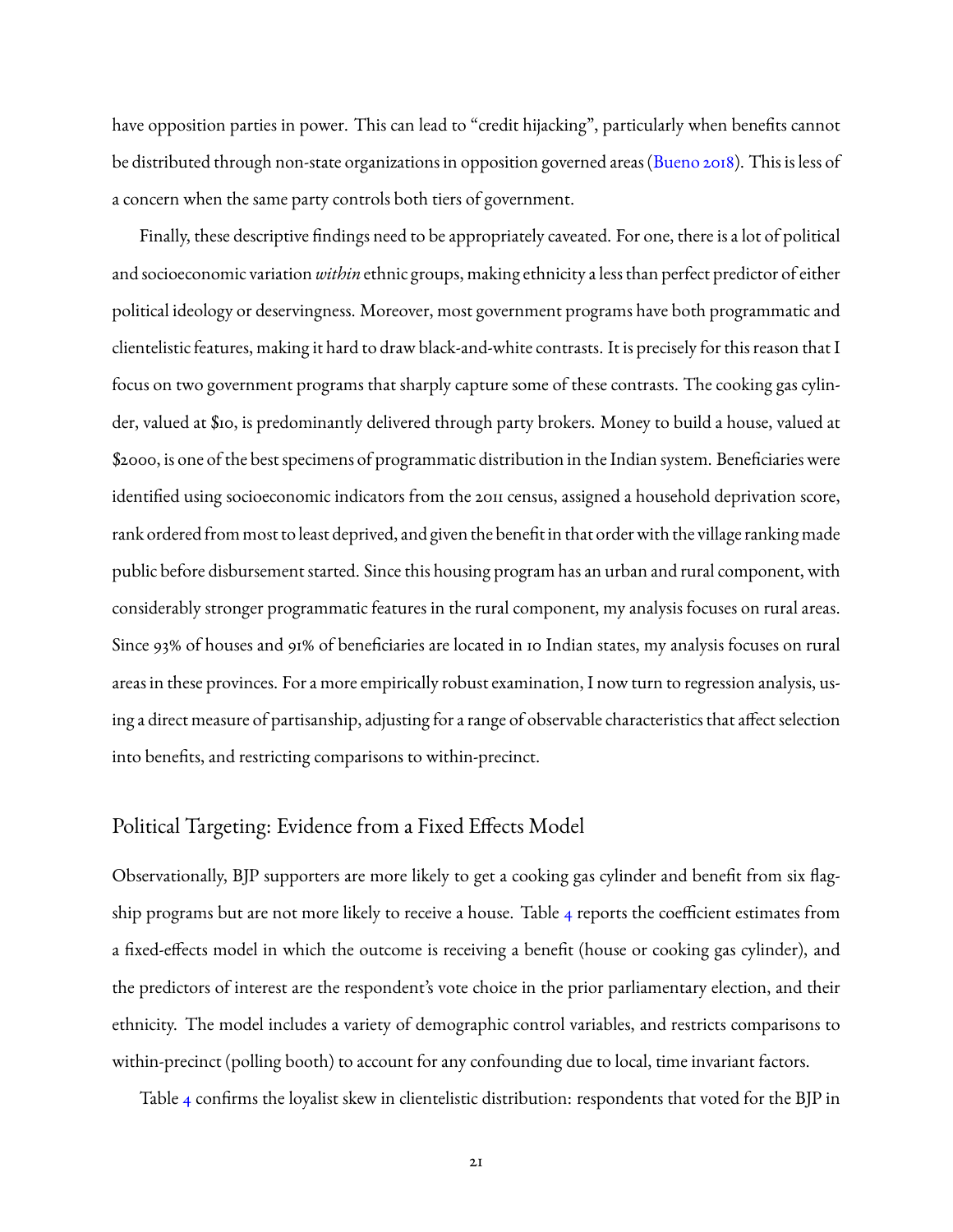<span id="page-21-0"></span>

|                   |                 | DV: Benefited from   |                 |
|-------------------|-----------------|----------------------|-----------------|
|                   | Housing Program | Cooking gas cylinder | All BJP schemes |
| Voted BJP in 2014 | 0.018           | $0.048***$           | $0.030***$      |
|                   | (0.012)         | (0.013)              | (0.006)         |
| Muslim            | $-0.021$        | $-0.072**$           | $-0.042***$     |
|                   | (0.022)         | (0.025)              | (0.011)         |
| Dalit             | $0.062***$      | $0.050**$            | 0.012           |
|                   | (0.016)         | (0.017)              | (0.007)         |
| Tribal            | $0.116***$      | $0.077**$            | $0.028**$       |
|                   | (0.022)         | (0.024)              | (0.010)         |
| Adj. $R^2$        | 0.261           | 0.320                | 0.495           |
| Num. obs.         | 6638            | 6638                 | 6638            |
| Dem. Controls     | <b>Yes</b>      | Yes                  | Yes             |
| Booth FE          | Yes             | Yes                  | Yes             |

Table 4: Political Targeting of Benefits? Partisanship and Ethnicity

 $***p<0.001; **p<0.01; *p<0.05$ 

2014 are 5 percentage points more likely to receive a cooking gas cylinder, 3 percentage points more likely to benefit from *six flagship* BJP schemes, but not more likely to receive a house ( $\widehat{\beta} = 0.018$ , s.e. = 0.012). Moreover, ideologically opposed voters (i.e. Muslims) are considerably less likely to get a cooking gas cylinder or benefit from flagship programs but are not less likely to receive a house. As Table [4](#page-21-0) shows, Muslims are seven percentage points less likely than upper and backward caste voters to get a cooking gas cylinder, and four percentage points less likely to benefit from the flagship programs of the BJP government. Crucially, Muslims are *not* less likely to get a house ( $\hat{\beta} = -0.021$ , s.e. = 0.022). There is some evidence of swing voter targeting as well. Dalits and tribals are more likely to get a house. Dalits are approximately six percentage points more likely to get a house compared to upper and backward caste voters ( $\hat{\beta} = 0.062$ , s.e.= 0.016). Tribals are 11 percentage points more likely to get a house ( $\hat{\beta} = 0.116$ ,  $s.e. = 0.022$  for tribals). Similarly, Dalits are five percentage points more likely to get a cooking gas cylinder ( $\widehat{\beta}=0.05$ , s.e.= 0.017), and Tribals are seven percentage points more likely to get a cylinder  $(\widehat{\beta} = 0.077, \text{s.e.} = 0.024).$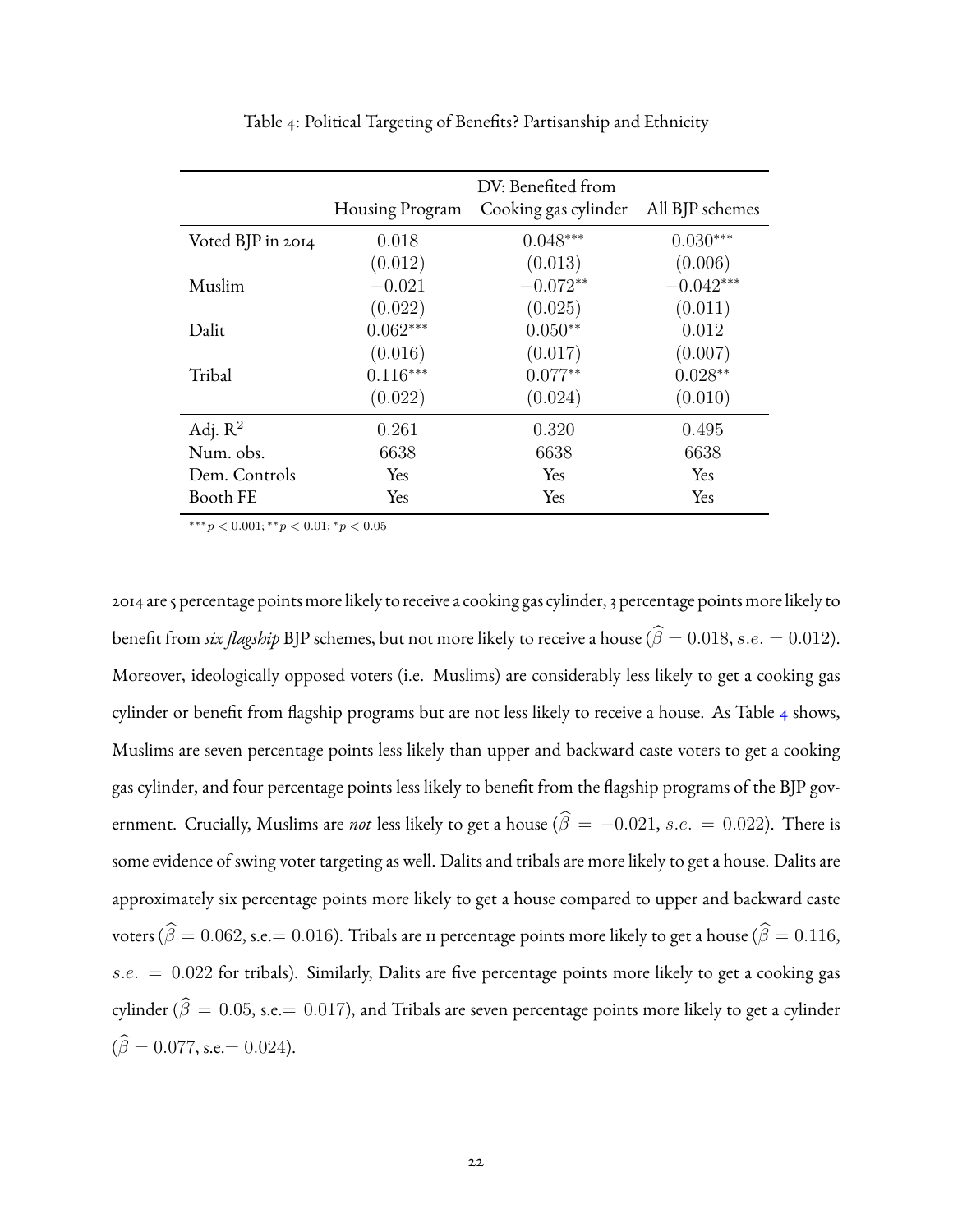### Evidence from a Close Elections RD

Does clientelism lead to greater geographic mistargeting of benefits than programmatic distribution? For a design-based test, I turn to regression discontinuity analysis using survey responses from rural areas in ten Indian states. I leverage the fact that parliamentary election results are publicly available at lower levels of aggregation. India's Election Commission reports the results at the parliamentary constituency (PC) level, and for every state assembly constituency (AC) nested within the parliamentary constituency. This allows us to construct the forcing variable (bjp margin pct) for each survey respondent based on their parliamentary and state assembly constituency location.<sup>[13](#page-22-0)</sup> The outcome in this analysis is whether the respondent reports receiving a benefit (house, cooking gas cylinder, or an index of six benefits distributed through flagship government programs). The expectation is that the BJP will reward areas that voted for it in the parliamentary election, and that the clientelistic benefit can be more precisely targeted towards areas and people that voted for the party than the programmatic benefit.

This is exactly what we find. At the parliamentary constituency level, the probability of receiving a cooking gas cylinder sharply increases when the BJP narrowly wins an election, compared to when it narrowly loses. There is much weaker evidence, if any, that the BJP distributes more houses in constituencies it narrowly wins. Table [5](#page-23-0) reports a 43.7 percentage point (s.e.  $= 0.145, p = 0.003$ ) increase in the prob-ability of receiving a cooking gas cylinder when the BJP narrowly wins a parliamentary constituency.<sup>[14](#page-22-1)</sup> This difference is both substantively large and statistically significant. I get a similar result when the RD bandwidth is manually set to 5% ( $n = 1255$ ). The probability of receiving a cooking gas cylinder increases by 26 percentage points (s.e. =  $0.12$ ,  $p = 0.035$ ) at the cut-point. The estimate is smaller and statistically insignificant when the bandwidth is set to 3% ( $n = 558$ ). There is only a three and a half percentage point increase (s.e. =  $0.089$ ,  $p = 0.69$ ) in the probability of receiving a cooking gas cylinder at the cut-point. The main result is also robust to the exclusion of observations near the cut-off. Appendix [E.4](#page-58-0) reports the difference at the cut-point for a variety of donut hole RD specifications. These estimates

<span id="page-22-0"></span><sup>&</sup>lt;sup>13</sup>Following [Cattaneo, Idrobo, and Titiunik](#page-29-14) [\(2019\)](#page-29-14)'s guidance, I report the results of the McCrary density test, visualize the frequency distribution of the forcing variable, check for discontinuous changes in covariates at the cut-off, and sensitivity of results to the exclusion of observations near the cut-off in Appendices [D](#page-48-0) and [E.](#page-54-0)

<span id="page-22-1"></span><sup>&</sup>lt;sup>14</sup>The RD plots are reported in Appendix [F.](#page-60-0)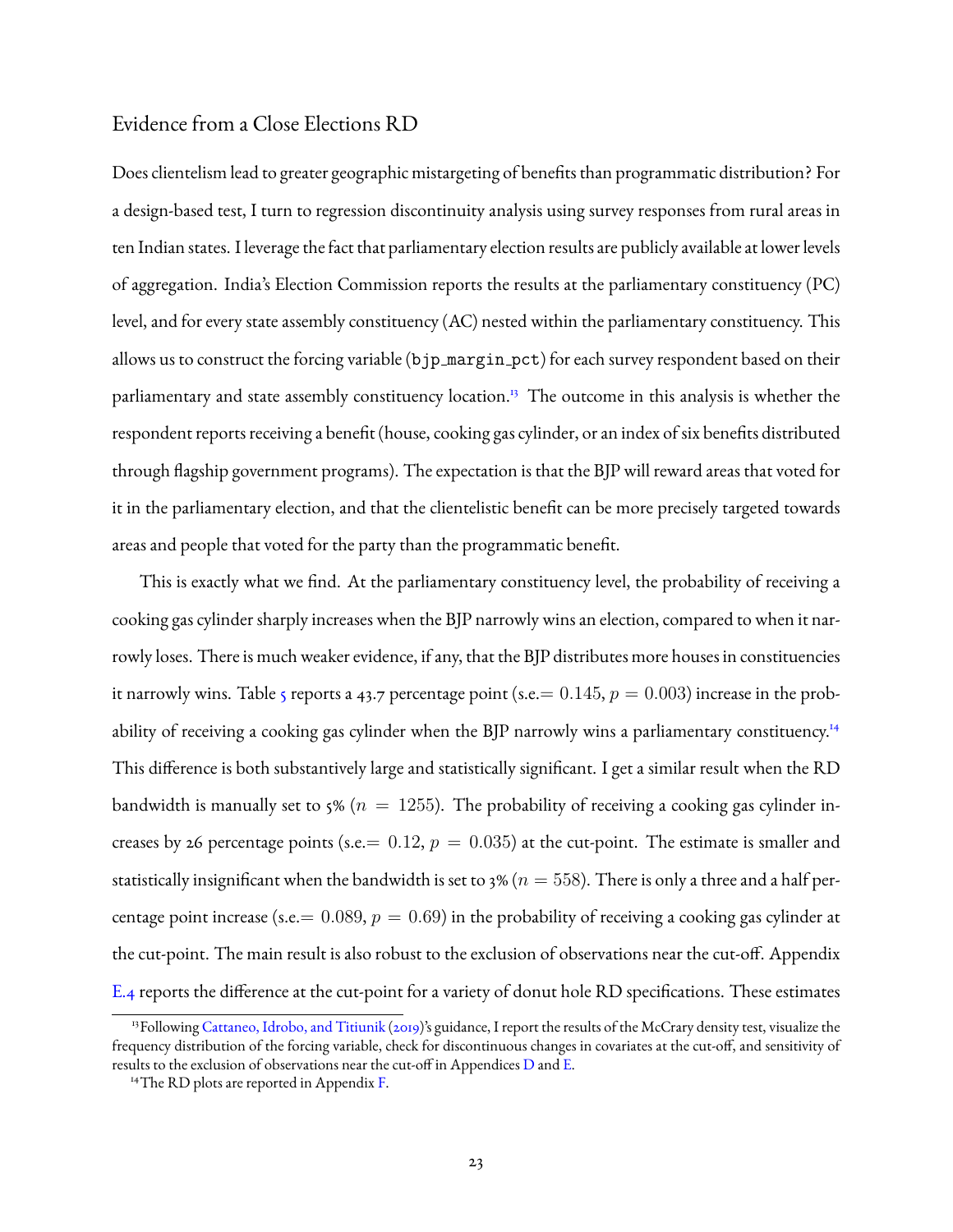<span id="page-23-0"></span>

| Benefited from                                                                                      | RD (MSE optimal BW) |           |              |  |                |
|-----------------------------------------------------------------------------------------------------|---------------------|-----------|--------------|--|----------------|
| 1.0 <sub>V</sub>                                                                                    | Coef                | <b>SE</b> | $\mathbf{D}$ |  | $n$ BW $(L,R)$ |
| Housing Scheme 0.129 0.114 0.254 2441 9.68,9.68<br>All BJP schemes 0.071 0.057 0.209 2169 8.61,8.61 |                     |           |              |  |                |

Table 5: Benefit Targeting (Parliamentary Constituency Level)

The difference at the cut-point was estimated using rdrobust in R, specifying a first-order polynomial  $(p=1)$ , triangular kernel weights, and MSE-optimal bandwidths. We report the robust, bias-corrected estimate and HC2 robust standard error (clustered at the parliamentary constituency level). Data from National Election Studies 2019, Election Commission of India 2014

are always positive, and typically 20 percentage points or higher.

There is less conclusive evidence that the probability of receiving a house increases when the BJP narrowly wins a parliamentary constituency. Table [5](#page-23-0) reports a 13 percentage point (s.e=0.114,  $p = 0.25$ ) increase at the cut-point but it is not statistically distinguishable from zero. The point estimate is negative when the bandwidth is manually selected:  $\widehat{\tau_{RD}} = -0.28$  (s.e.= 0.07,  $p < 0.001$ ) when the bandwidth is 5%, and  $\widehat{\tau_{RD}} = -0.31$  (s.e. = 0.11,  $p = 0.005$ ) when the bandwidth is 3%. However, the difference at the cut-point is positive when observations near the cut-point are excluded from the analysis (see donut hole RD estimate in Figure [6](#page-58-1) and Table [23](#page-59-0) of Appendix [E.4\)](#page-58-0).

Within parliamentary constituencies, it is even clearer that the clientelistic benefit is targeted towards areas that voted for the BJP but this is not the case for the programmatic benefit. Table [6](#page-24-0) shows that the probability of receiving a cooking gas cylinder increases by 24 percentage points (s.e.  $= 0.11, p = 0.029$ ) when the BJP narrowly wins in a state assembly segment of the parliamentary constituency, compared to when it narrowly loses. There is a small, though statistically insignificant, decrease in the probability of receiving a house at the cut-point ( $\widehat{\tau_{RD}} = -0.038$ , s.e. = 0.11,  $p = 0.73$ ). The results are similar if the RD bandwidth is manually set to 5% or 3%. When the bandwidth is set to 5%, the probability of receiving a cooking gas cylinder increases by 29 percentage points (s.e.  $= 0.14, p = 0.04$ ) at the cut-point. When it is set to 3%, the probability of getting a cylinder increases by 37.6 percentage points (s.e.  $= 0.25, p = 0.144$ )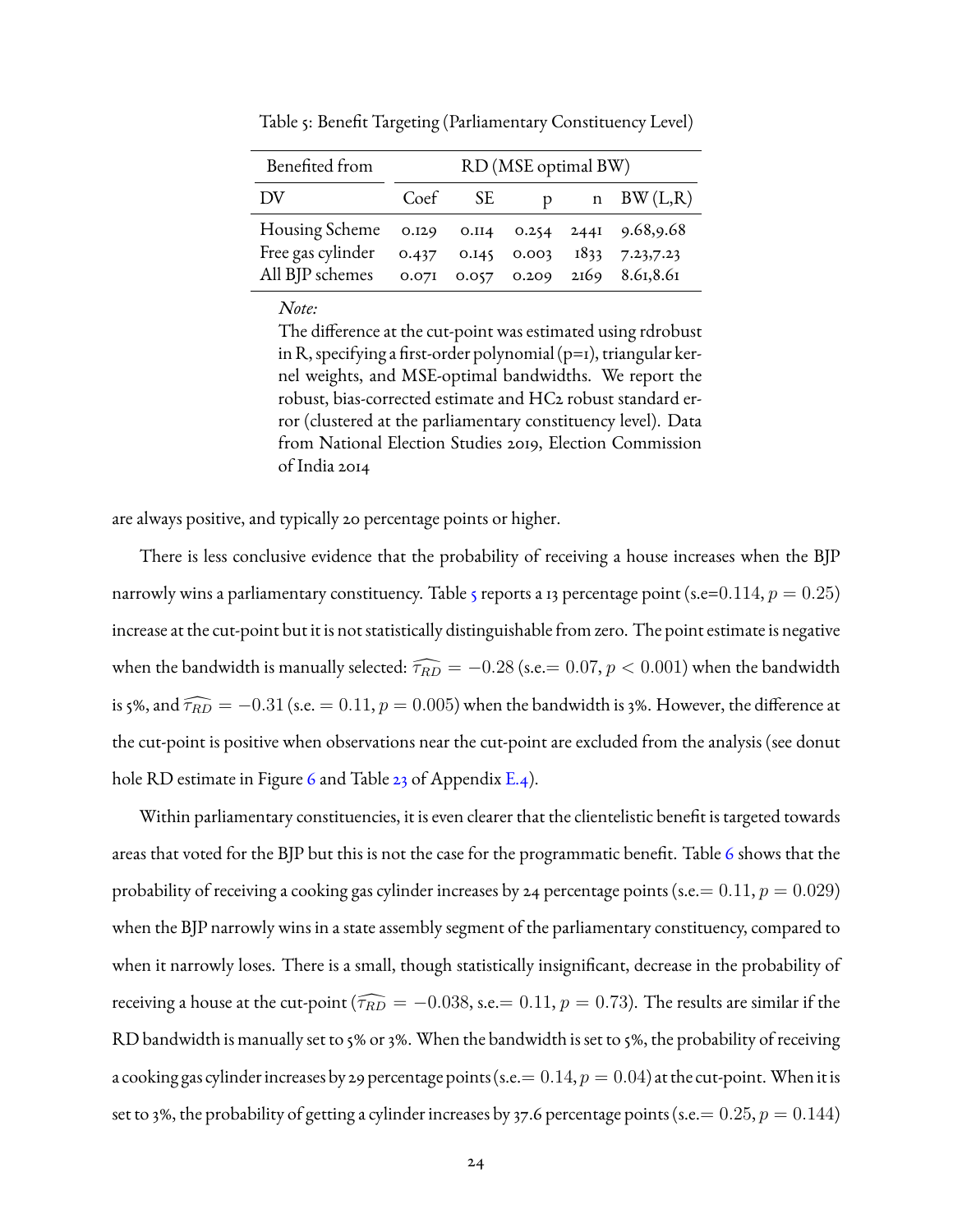<span id="page-24-0"></span>

| Benefited from                                     | RD (MSE optimal BW) |         |              |  |                                               |
|----------------------------------------------------|---------------------|---------|--------------|--|-----------------------------------------------|
| DV.                                                |                     | Coef SE | $\mathbf{D}$ |  | n BW $(L,R)$                                  |
| Housing Scheme -0.038 0.112 0.734 3655 12.12,12.12 |                     |         |              |  |                                               |
| Free gas cylinder                                  | 0.240               |         |              |  | 0.110 0.029 3769 12.77, 12.77                 |
| All BJP schemes                                    |                     |         |              |  | $-0.041$ $0.081$ $0.616$ $4442$ $15.53,15.53$ |

Table 6: Benefit Targeting (Assembly Constituency Level)

The difference at the cut-point was estimated using rdrobust in R, specifying a first-order polynomial (p=1), triangular kernel weights, and MSE-optimal bandwidths. We report the robust, bias-corrected estimate and HC2 robust standard error (clustered at the assembly constituency level). Data from National Election Studies 2019, Election Commission of India 2014

at the cut-point. In both specifications, there is no statistically significant change in the probability of receiving a house at the cut-point:  $\widehat{\tau_{RD}} = 0.06$  (s.e.= 0.22,  $p = 0.77$ ) when the bandwidth is 5%, and  $\widehat{\tau_{RD}} = 0.098$  (s.e. = 0.28,  $p = 0.73$ ) when the bandwidth is 3%. The results for the cooking gas cylinder and house are robust to the exclusion of observations near the cut-off, using a variety of donut hole RD specifications (see Appendix [D.4\)](#page-52-0).

The next part of this analysis shows that in areas that voted for the BJP, party loyalists specifically are more likely to receive the clientelistic benefit but not the programmatic benefit. In this RD analysis, the outcome is the probability of being a BJP voter *and* receiving a benefit (cooking gas cylinder or house). The outcome is coded as 1 if a survey respondent receives a benefit *and* reports voting for the BJP in the 2014 parliamentary election, otherwise 0.[15](#page-24-1) The forcing variable (margin of victory) is defined at the state assembly constituency level.

Table  $\tau$  reports the difference at the cut-point for this outcome. Strikingly, the probability of a BJP loyalist getting a cooking gas cylinder increases by 13 percentage points (s.e.  $= 0.07, p = 0.06$ ) when the party narrowly wins in an assembly segment. There is no increase in the probability of a loyalist receiving a house ( $\widehat{\tau_{RD}} = -0.03$ , s.e. = 0.08,  $p = 0.71$ ). In other words, clientelistic benefits are specifically targeted at loyalists in areas where the party wins in a parliamentary election.

<span id="page-24-1"></span><sup>&</sup>lt;sup>15</sup>Three types of respondents are coded 0: loyalists who do not receive the benefit, voters that support some other party and receive the benefit, and voters that support some other party and do not receive the benefit.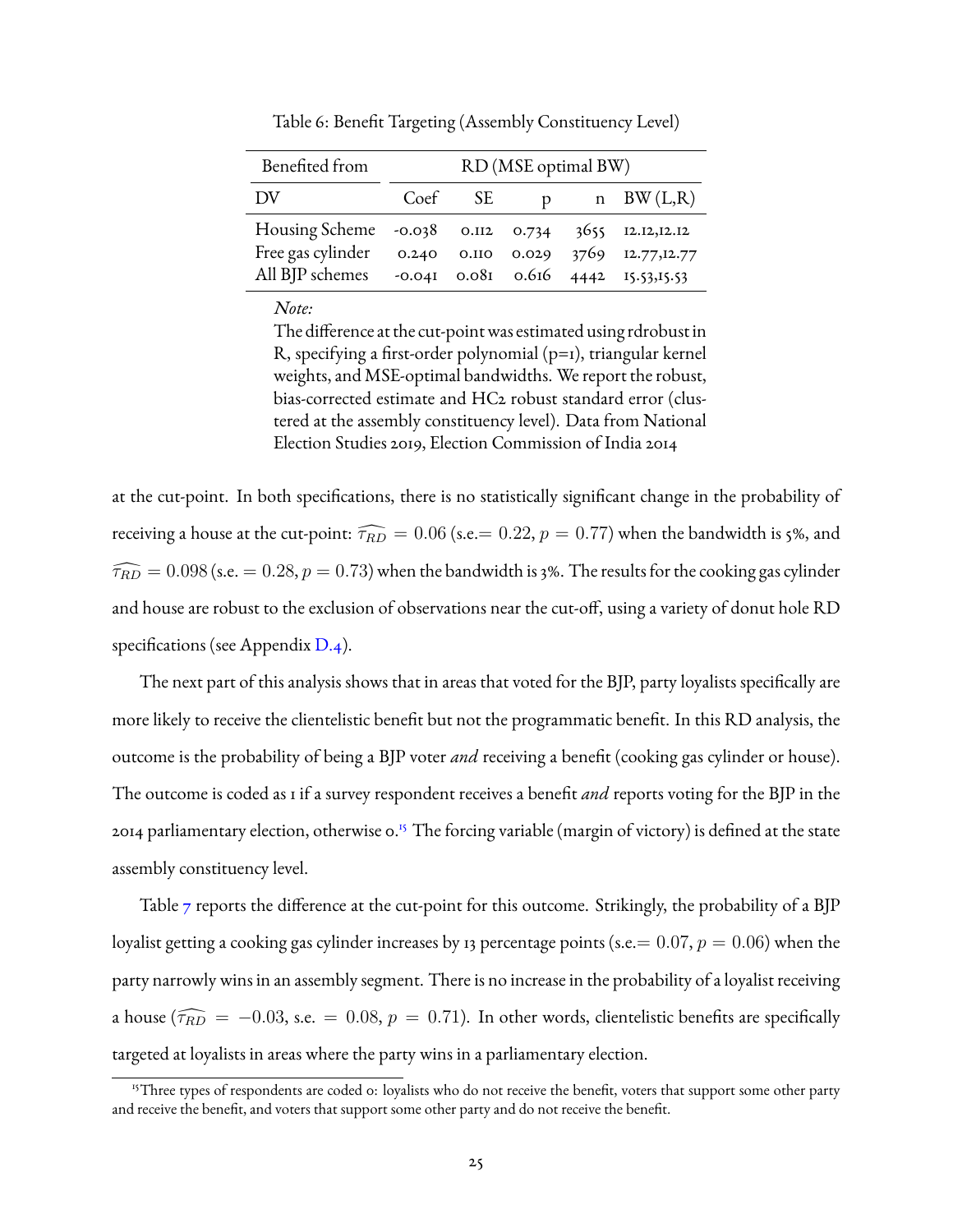<span id="page-25-0"></span>

| Loyalist and benefited from |         | RD (MSE optimal BW) |                                              |
|-----------------------------|---------|---------------------|----------------------------------------------|
| - DV                        | Coef SE |                     | p n BW(L,R)                                  |
| Housing Scheme              |         |                     | $-0.030$ $0.08$ $0.705$ $2781$ $12.74,12.74$ |
| Free gas cylinder           |         |                     | 0.132 0.07 0.060 2117 9.31,9.31              |

Table 7: Loyalists Benefit?

The difference at the cut-point was estimated using rdrobust in R, specifying a first-order polynomial (p=1), triangular kernel weights, and MSEoptimal bandwidths. We report the robust, bias-corrected estimate and HC2 robust standard error (clustered at the assembly constituency level). Data from National Election Studies 2019, Election Commission of India 2014

The evidence from the fixed effects model and the RD analysis point in the same direction. Prior support to the BJP improves ones chances of getting a cooking gas cylinder but not a house. Qualitative information about these programs explain why this might be the case: party brokers distribute the cooking gas cylinder but the housing program by-passes these intermediaries. As a politician told me in an interview, whenever development work or social welfare schemes are launched, "cadres want the party to be the distributing unit ... [they] want to be part of the distribution network to get tenders to make money, and to give benefits only to supporters".

#### Contact By Brokers Before Elections

Does the broker's involvement (or not) in the distribution of a benefit affect credit claiming? To understand this, I study contact by parties during the parliamentary election. Table [8](#page-26-0) reports the results from an ordinary least squares regression in which the dependent variable is whether a survey respondent reports being contacted by a party, and the explanatory variables are receiving a house or cooking gas cylinder. As before, the specification includes control variables (ethnicity, past vote choice, age, gender, education, and income), and precinct (polling booth) fixed effects.

Column 2 of Table [8](#page-26-0) confirms the central prediction of my theoretical framework: people who get a house are no more likely to be contacted by BJP canvassers than those that do not get a house ( $\widehat{\beta}_1 = 0.012$ , s.e.  $= 0.011$ ) but cooking gas cylinder recipients are four percentage points more likely to be contacted by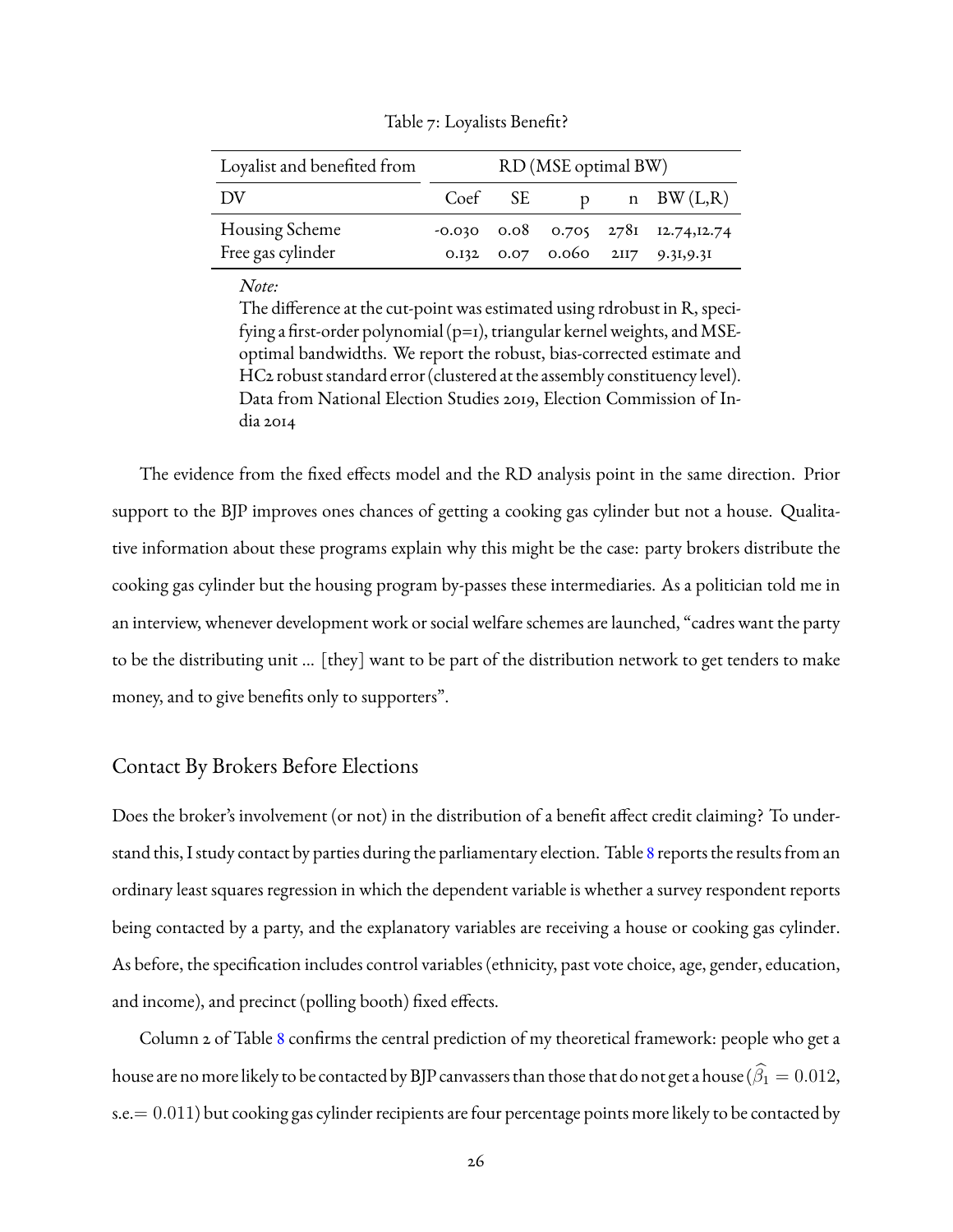<span id="page-26-0"></span>

|                            | Contacted<br>by BJP<br>(o/I) | Contacted<br>by Cong<br>(o/I) | Contacted<br>by Reg Parties<br>(o/r) |
|----------------------------|------------------------------|-------------------------------|--------------------------------------|
| Got a house $(\beta_1)$    | 0.012                        | $-0.002$                      | 0.018                                |
|                            | (0.011)                      | (0.010)                       | (0.009)                              |
| Got a cylinder $(\beta_2)$ | $0.039***$                   | 0.017                         | $0.023**$                            |
|                            | (0.010)                      | (0.009)                       | (0.007)                              |
| Adj. $R^2$                 | 0.397                        | 0.409                         | 0.416                                |
| Num. obs.                  | 6398                         | 6345                          | 6399                                 |
| Controls                   | Yes                          | Yes                           | Yes                                  |
| Booth FE                   | Yes                          | Yes                           | Yes                                  |

Table 8: Contact by Brokers

 $***p<0.001;$ <sup>\*\*</sup> $p<0.01;$ <sup>\*</sup> $p<0.05$ 

BJP canvassers ( $\widehat{\beta}_2 = 0.039$ , s.e. = 0.01). The full results are reported in Appendix [B,](#page-38-0) Table [9.](#page-39-0) The same results are observed when the analysis includes all rural respondents (Table [10\)](#page-40-0) or the full survey sample with an additional control variable for ruralness (Table II). In each of those cases, cooking gas cylinder recipients are three to four percentage points more likely to be contacted by BJP canvassers compared to people that have not got the benefit. In contrast, there is no association between receiving a house and being contacted by the BJP. These findings are also robust to alternative specifications (see Tables [12](#page-43-0) and [13\)](#page-44-0).

What about contact by other political parties? Columns 3 and 4 in Table [8](#page-26-0) report the partial correlation between receiving a benefit and being contacted by the Congress party or regional parties. Once again we see that receiving a house is not associated with greater pre-election contact by opposition parties, whether that be the Congress or other regional parties. Cooking gas cylinder recipients are more likely to be contacted by regional parties ( $\widehat{\beta}_2 = 0.023$ , s.e. = 0.007) but not the Congress party. Cylinder recipients are more likely to be contacted by both if we look at all rural respondents (Table  $\overline{10}$ ), or all survey respondents (Table [11\)](#page-41-0). In other words, opposition parties reach out to cylinder recipients and compete for their votes but they make no additional effort to contact beneficiaries of the housing program.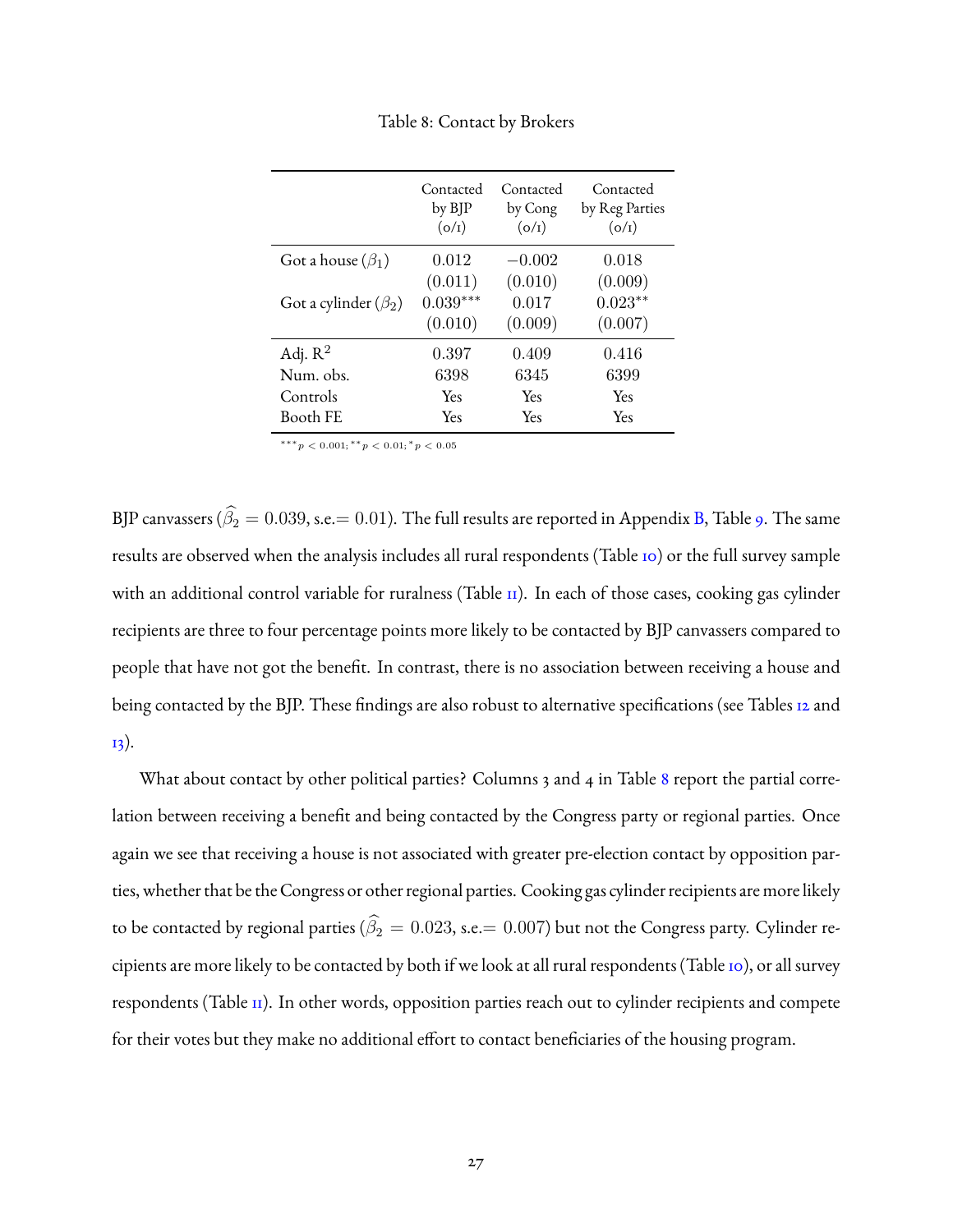## Discussion

In May 2022, *The Economist* ran a piece titled, "India's politicians have figured out how to turn welfare into votes". That article concludes:

For poor Indians, the benefits are clear. Not only does the central government have a bigger incentive to improve their lives; states also feel the need to compete with it in munificence. It is better, too, for Indian democracy for politicians to pitch for votes based on the services they provide rather than on the grievances they stoke. Despite the BJP's constant drumbeat of Hindu majoritarianism, it is the party's record of providing basic goods that appeals to many more voters, including Muslims. [\(Economist](#page-30-15) [2022\)](#page-30-15)

But how exactly do Indian politicians distribute welfare benefits, and why do some benefits have greater electoral impact than others? This paper offers a typology of distributive decisions that sheds light on the strategic considerations informing politicians' decisions. The upshot is that rule based, non-contingent, direct transfers do not displace clientelism. Programmatic distribution and clientelism coexist because politicians have an incentive to use brokers to distribute cheap benefits, and government programs to distribute expensive benefits. An interesting electoral consequence of this is that cheap, clientelistic benefits (like a \$10 cooking gas cylinder) can end up having as much impact as expensive, programmatic benefits (like a \$2000 house).

But there are other, substantive implications for the politics of development. While prior work in distributive politics focuses on a benefit and evaluates its impact, how it is distributed, or how it can be distributed more efficiently, I look at how politicians allocate resources for several benefits and employ different delivery mechanisms. In every country, politicians simultaneously distribute several benefits of varying value, and use different distributive strategies. Clientelism and programmatic distribution tend to coexist, rather than one displace the other [\(Larreguy, Marshall, and Trucco](#page-30-6) [2018\)](#page-30-6). For example in Ghana programmatic appeals do not erode clientelism [\(Weghorst and Lindberg](#page-32-1) [2013\)](#page-32-1). In Eastern Europe, clientelism is used for programmatic signaling, and voters are more tolerant of clientelistic inefficiencies when there is programmatic alignment [\(Mares and Young](#page-31-7) [2019\)](#page-31-7). In India, clientelism persists because politi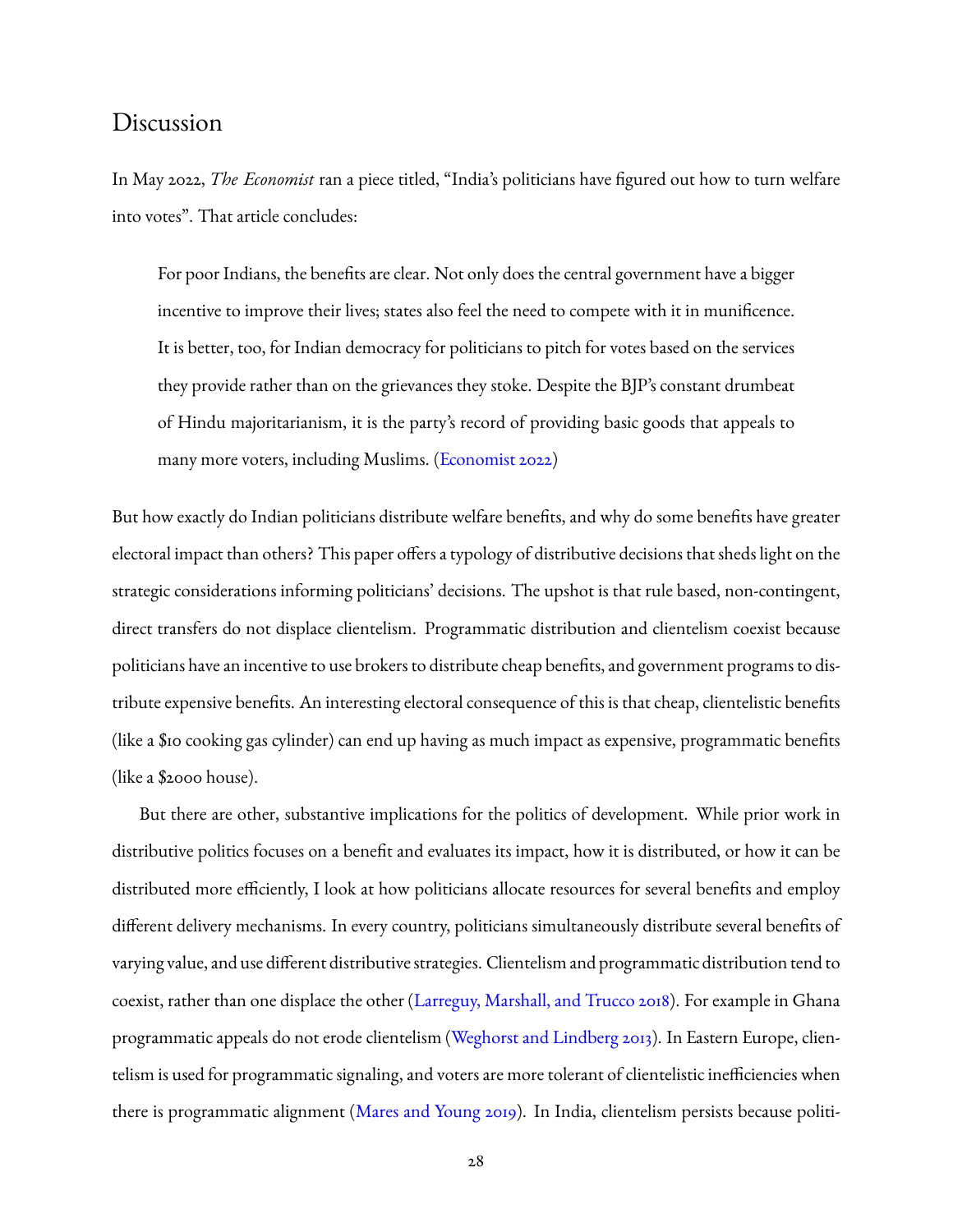cians have one eye on political survival, the other on welfare maximization. Even when they are able to cheaply and directly communicate with voters, and claim credit for the benefits they distribute, they entrust brokers with distributing some benefits while delivering others through government programs. They do this because they still need brokers to claim credit for welfare programs that distribute cheap benefits, to disseminate their ideology, and to diversify risk. Brokers are especially useful when distributing cheap benefits because their effective credit claiming and canvassing makes up for the low value of the benefit.

The mixing of distributive strategies also has interesting implications for partisanship. Parties that distribute some benefits through brokers and directly transfer other benefits through publicized rules and without conditions, develop less coherent brands. On the one hand voters see the party tolerate rent seeking and leakages. On the other hand they observe efficient last-mile delivery of benefits through flagship programs. The party brand is part clientelistic, part programmatic. If all the major parties develop similar reputations, they are less distinct from each other. As we know, the coherence and convergence of party platforms affects partisanship [\(Lupu](#page-31-8) [2016\)](#page-31-8).

Finally, the findings in this paper suggest that politicians may not be optimally allocating resources when they distribute expensive benefits. If cheaper benefits can end up having as much electoral impact, why use scarce resources on high value benefits? This, in turn, has implications for poverty alleviation and economic development. If politicians are incentivized to distribute cheap goods, public investments in more expensive goods are likely to suffer. Yet, expensive benefits like a house are critical for reducing physical and material insecurity, improving productivity and overall standard of living. How can distribution of expensive benefits be made electorally viable? Future work can help identify demand and supply side conditions that make it more attractive for politicians to distribute expensive benefits.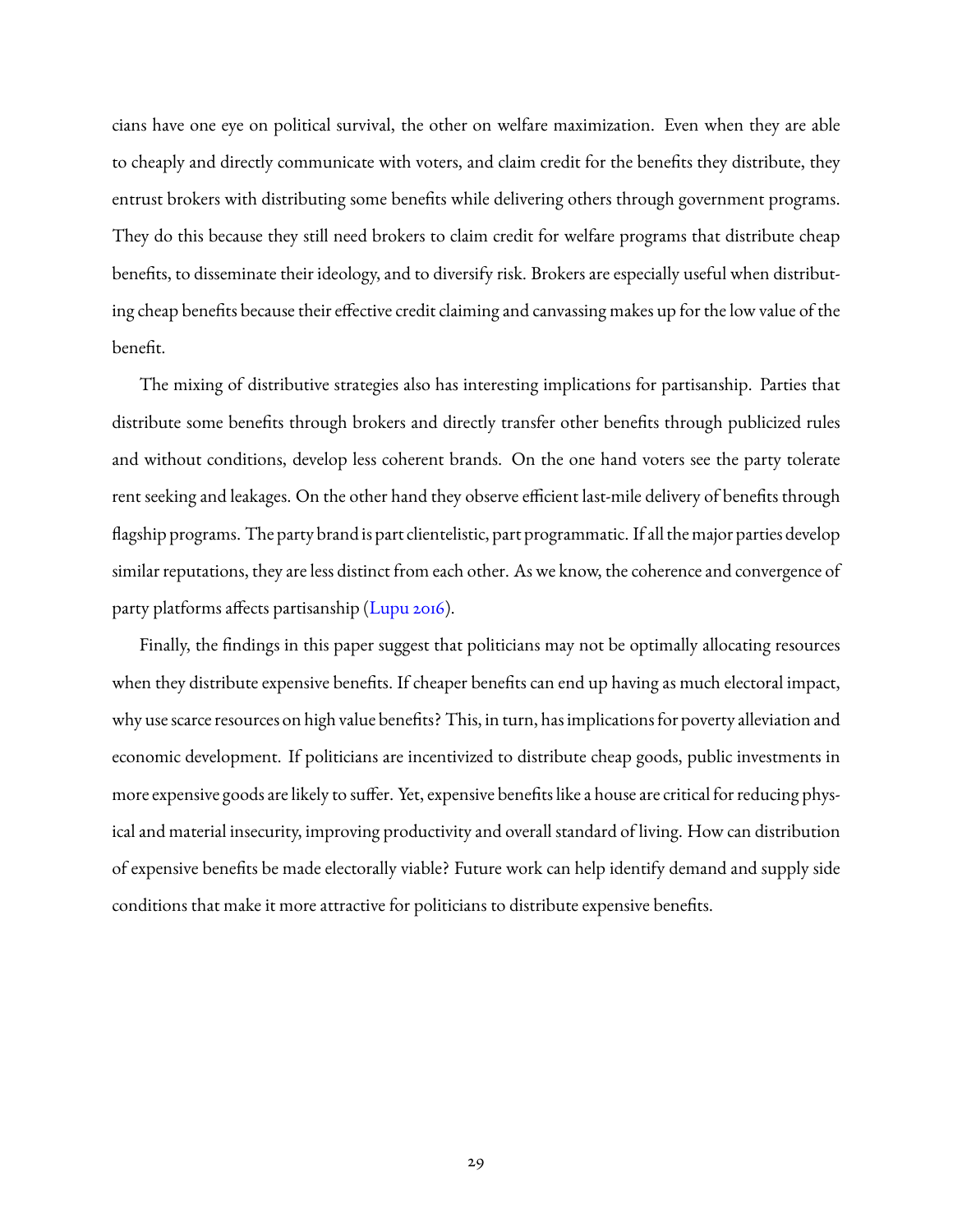# References

- <span id="page-29-4"></span>Attri, Vibha, and Anurag Jain. 2019. "Post-poll survey: when schemes translate into votes." *The Hindu (27 May 2019)* .
- <span id="page-29-12"></span>Auerbach, Adam Michael. 2016. "Clients and Communities The Political Economy of Party Network Organization and Development in India's Urban Slums." *World Politics* 68(1): 111–148.
- <span id="page-29-11"></span>Auerbach, Adam Michael. 2020. *Demanding Development: The Politics of Public Goods Provision in India's Urban Slums*. Cambridge: Cambridge University Press.
- <span id="page-29-8"></span>Azulai, Michel. 2017. "Public Good Allocation and the Welfare Costs of Political Connections: Evidence from Brazilian Matching Grants." Unpublished paper, London School of Economics.
- <span id="page-29-10"></span>Baldwin, Kate. 2013. "Why Vote with the Chief? Political Connections and Public Goods Provision in Zambia." *American Journal of Political Science* 57(4): 794–809.
- <span id="page-29-9"></span>Baldwin, Kate. 2019. "Elected MPs, Traditional Chiefs, and Local Public Goods: Evidence on the Role of Leaders in Co-Production from Rural Zambia." *Comparative Political Studies* 51(12): 1925–1956.
- <span id="page-29-3"></span>Banerjee, Abhijit, Esther Duflo, Clement Imbert, Santhosh Mathew, and Rohini Pande. 2020. "Egovernance, Accountability, and Leakage in Public Programs: Experimental Evidence from a Financial Management Reform in India." *American Economic Journal: Applied Economics* 12(4): 39–72.
- <span id="page-29-7"></span>Bardhan, Pranab, Sandip Mitra, Dilip Mookherjee, and Anusha Nath. 2020. "How Do Voters Respond toWelfare vis-a-vis Infrastructure Programs? Evidence for Clientelism inWest Bengal." *Federal Reserve Bank of Minneapolis Staff Report* (605).
- <span id="page-29-2"></span>Barnhardt, Sharon, Erica Field, and Rohini Pande. 2015. "Moving to Opportunity or Isolation? Network Effects of a Randomized Housing Lottery in Urban India." Unpublished paper, . [http://www.nber.](http://www.nber.org/papers/w21419) [org/papers/w21419](http://www.nber.org/papers/w21419)
- <span id="page-29-1"></span>Bueno, Natalia, Felipe Nunes, and Cesar Zucco Jr. 2017. "When Governments Make Dreams Come True : The Political Effects of Public Housing (Pre-Analysis Plan)." Unpublished paper, Yale University. <http://egap.org/registration/2558>
- <span id="page-29-13"></span>Bueno, Natalia S. 2018. "Bypassing the Enemy: Distributive Politics, Credit Claiming, and Nonstate Organizations in Brazil." *Comparative Political Studies* 51(3): 304–340.
- <span id="page-29-14"></span>Cattaneo, Matias D., Nicolas Idrobo, and Rocio Titiunik. 2019. *A Practical Introduction to Regression Discontinuity Designs: Foundations*. New York: Cambridge University Press.
- <span id="page-29-6"></span>Cox, Gary W., and Matthew D. McCubbins. 1986. "Electoral Politics as a Redistributive Game." *Journal of Politics* 2(48): 370–389.
- <span id="page-29-0"></span>De La O, Ana L. 2013. "Do Conditional Cash Transfers Affect Electoral Behavior? Evidence from a Randomized Experiment in Mexico." *American Journal of Political Science* 57(1): 1–14.
- <span id="page-29-5"></span>Deshpande, Rajeshwari, Louise Tillin, and K.K. Kailash. 2019. "The BJP's Welfare Schemes: Did They Make a Difference in the 2019 Elections?" *Studies in Indian Politics* 7(2): 219–233.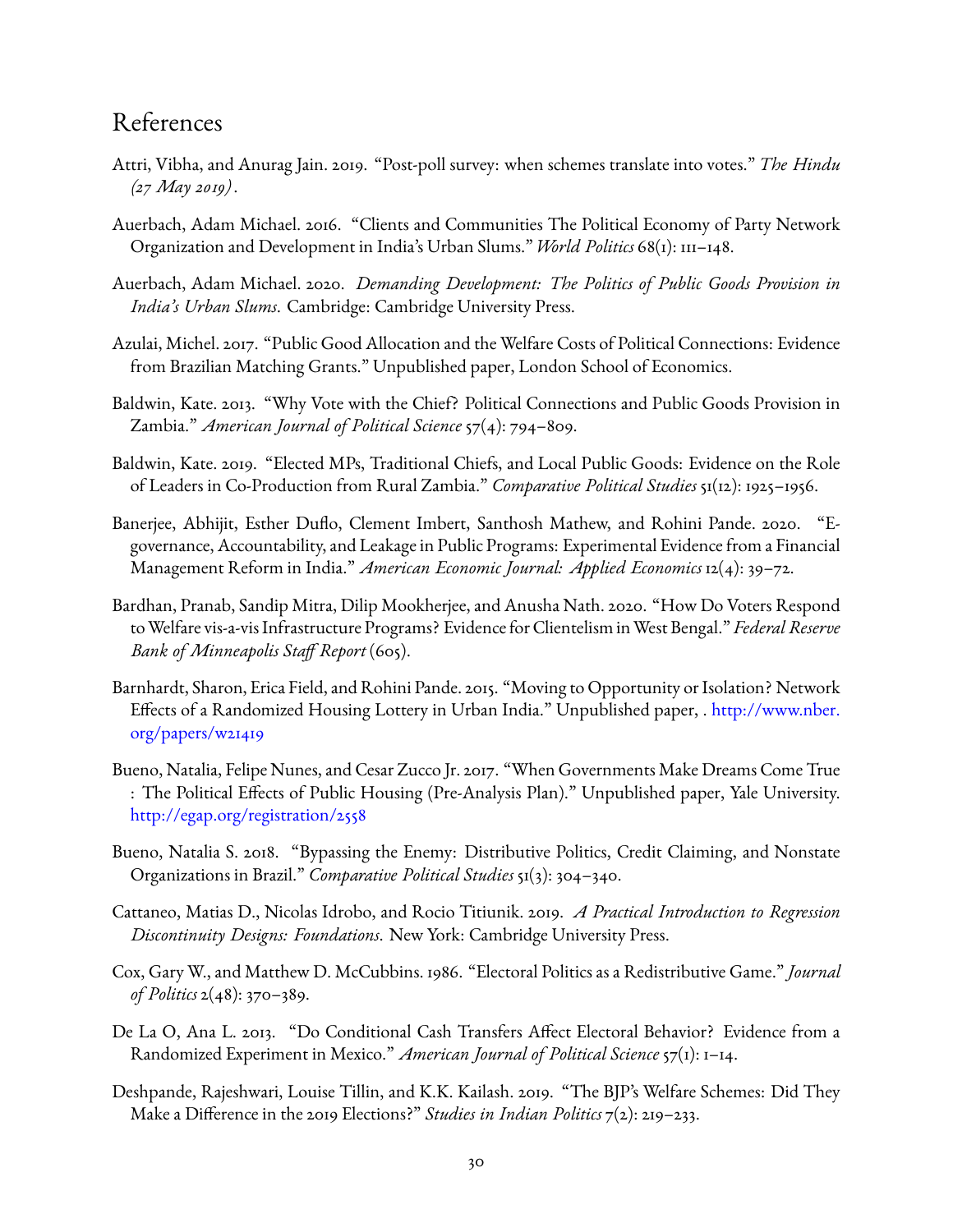- <span id="page-30-3"></span>Dixit, Avinash, and John Londregan. 1996. "The Determinants of Success of Special Interests in Redistributive Politics." *Journal of Politics* 4(58): 1132–1155.
- <span id="page-30-8"></span>Downs, Anthony. 1957. *An Economic Theory of Democracy*. New York: Harper.
- <span id="page-30-15"></span>Economist, The. 2022. "India's politicians have figured out how to turn welfare into votes.".
- <span id="page-30-0"></span>Goyal, Tanushree. 2019. "Do citizens enforce accountability for public goods provision? Evidence from India's rural roads program." Unpublished paper, University of Oxford. [https://ssrn.com/abstract=](https://ssrn.com/abstract=3378451) [3378451](https://ssrn.com/abstract=3378451)
- <span id="page-30-13"></span>Harding, Robin, and Kristin Michelitch. 2019. "Candidate coethnicity, rural/urban divides, and partisanship in Africa." *Party Politics* 27(4): 791–802.
- <span id="page-30-4"></span>Heath, Oliver, and Louise Tillin. 2018. "Institutional Performance and Vote Buying in India." *Studies in Comparative International Development* 53: 90–110.
- <span id="page-30-14"></span>Hidalgo, F. Daniel, and Simeon Nichter. 2016. "Voter Buying: Shaping the Electorate through Clientelism." *American Journal of Political Science* 60(2): 436–455.
- <span id="page-30-9"></span>Imai, Kosuke, Gary King, and Carlos Velasco Rivera. 2020. "Do Nonpartisan Programmatic Policies Have Partisan Electoral Effects? Evidence from Two Large-Scale Experiments." *The Journal of Politics*  $82(2): 714 - 730.$
- <span id="page-30-10"></span>Kadt, Daniel de, and Evan S. Lieberman. 2017. "Nuanced Accountability: Voter Responses to Service Delivery in Southern Africa." *British Journal of Political Science* 50: 185–215.
- <span id="page-30-5"></span>Kramon, Eric, and Daniel N. Posner. 2013. "Who Benefits from Distributive Politics? How the Outcome One Studies Affects the Answer One Gets." *Perspectives in Politics* 11(2): 461–474.
- <span id="page-30-11"></span>Krishna, Anirudh. 2007. "Politics in the middle: mediating relationships between the citizens and the state in rural North India." In *Patrons, Clients and Policies: Patterns of Democratic Accountability and Political Competition*. Cambridge: Cambridge University Press, 141–158.
- <span id="page-30-12"></span>Kruks-Wisner, Gabrielle. 2018. *Claiming the state: Active Citizenship and Social Welfare in Rural India*. Cambridge: Cambridge University Press.
- <span id="page-30-1"></span>Kumar, Tanu. 2021*a*. "Home-price subsidies increase local-level political participation in urban India." *Journal of Politics* (Forthcoming): 1–43.
- <span id="page-30-2"></span>Kumar, Tanu. 2021*b*. "The housing quality, income, and human capital effects of subsidized homes in urban India." *Journal of Development Economics* (Forthcoming): 1–40.
- <span id="page-30-6"></span>Larreguy, Horacio, John Marshall, and Laura Trucco. 2018. "Breaking Clientelism or Rewarding Incumbents? Evidence from an Urban Titling Program in Mexico." Unpublished paper, . [https://scholar.](https://scholar.harvard.edu/files/jmarshall/files/corett_v18.pdf) [harvard.edu/files/jmarshall/files/corett](https://scholar.harvard.edu/files/jmarshall/files/corett_v18.pdf)\_v18.pdf
- <span id="page-30-7"></span>Levitsky, Steven. 2007. "From populism to clientelism? The transformation of labor-based party linkages in Latin America." In *Patrons, Clients and Policies: Patterns of Democratic Accountability and Political Competition*, eds. Herbert Kitschelt, and Steven I. Wilkinson. Cambridge University Press , 206–226.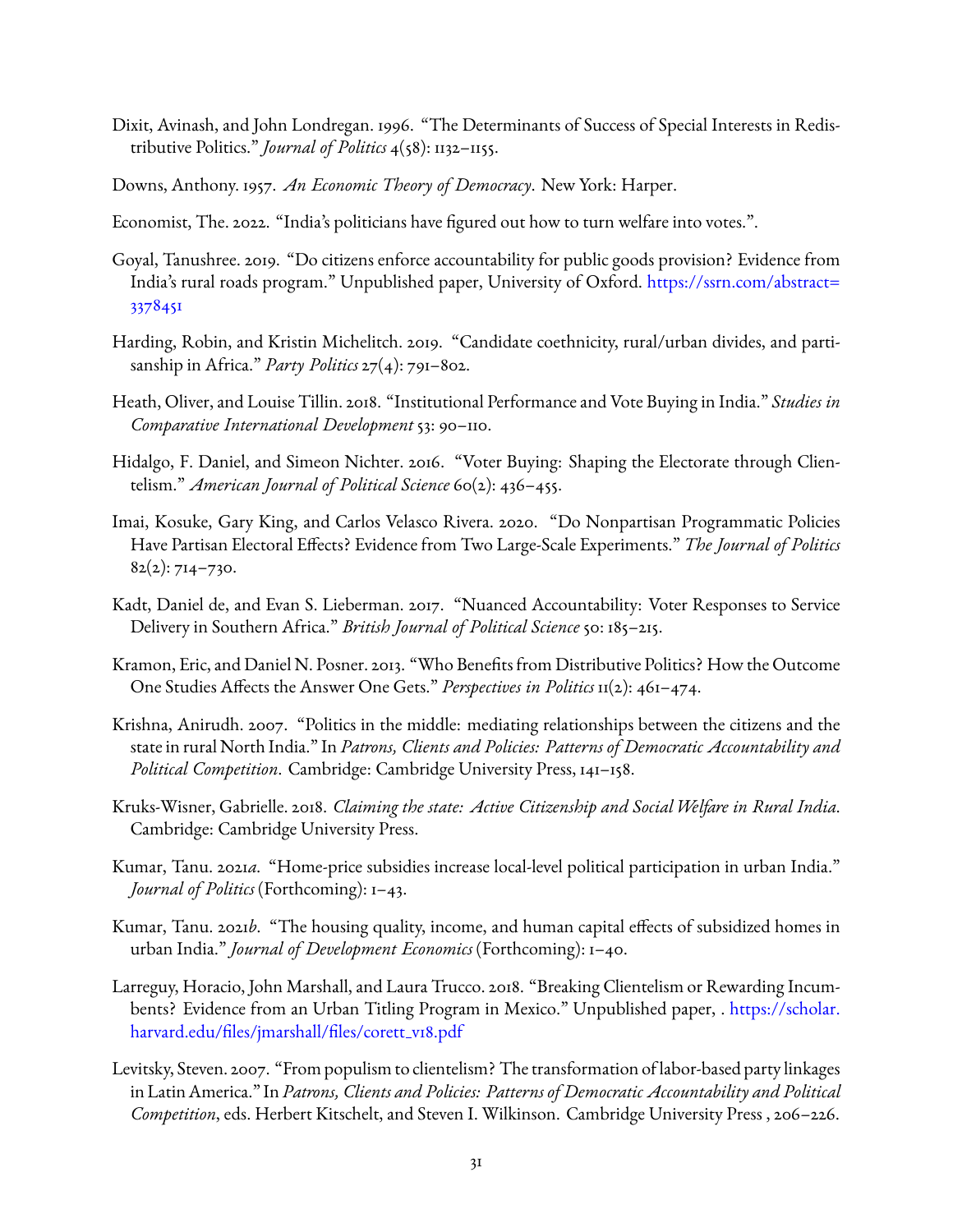- <span id="page-31-4"></span>Lindbeck, Assar, and Jorgen W. Weibull. 1987. "Balanced-budget Redistribution as the Outcome of Political Competition." *Political Choice* (52): 273–297.
- <span id="page-31-8"></span>Lupu, Noam. 2016. *Party Brands in Crisis: Partisanship, Brand Dilution, and the Breakdown of Political Parties in Latin America*. Cambridge: Cambridge University Press.
- <span id="page-31-11"></span>Magaloni, Beatriz, Alberto Diaz-Cayeros, and Federico Estvez. 2007. "Clientelism and portfolio diversification: a model of electoral investment with applications to Mexico." In *Patrons, Clients and Policies: Patterns of Democratic Accountability and Political Competition*, eds. Herbert Kitschelt, and Steven I. Wilkinson. Cambridge University Press , 182–205.
- <span id="page-31-0"></span>Manacorda, By Marco, Edward Miguel, and Andrea Vigorito. 2011. "Government Transfers and Political Support." *American Economic Journal: Applied Economics* 3(July): 1–28.
- <span id="page-31-13"></span>Marcesse, Thibaud. 2018. "Public Policy Reform and Informal Institutions: The Political Articulation of the Demand for Work in Rural India." *World Development* 103: 284–296.
- <span id="page-31-7"></span>Mares, Isabela, and Lauren E. Young. 2019. *Conditionality and Coercion: Electoral Clientelism in Eastern Europe*. New York: Oxford University Press.
- <span id="page-31-14"></span>Mookherjee, Dilip, and Anusha Nath. 2021. "Clientelistic Politics and Pro-Poor Targeting: Rules versus Discretionary Budgets." *Federal Reserve Bank of Minneapolis Staff Report* (623).
- <span id="page-31-9"></span>Mukherjee, Sanjeeb, and Abhishek Waghmare. 2020. "BJP's flagship schemes may have helped secure victory in Bihar." *Business Standard (20 November 2020)* .
- <span id="page-31-6"></span>Muralidharan, Karthik, Paul Niehaus, and Sandip Sukhtankar. 2016. "Building State Capacity: Evidence from Biometric Smartcards in India." *American Economic Review* 106(10): 2895–2929.
- <span id="page-31-5"></span>Muralidharan, Karthik, Paul Niehaus, Sandip Sukhtankar, and Jeffrey Weaver. 2021. "Improving Last-Mile Service Delivery Using Phone-Based Monitoring." *American Economic Journal: Applied Economics* 13(2): 52–82.
- <span id="page-31-3"></span>Nair, Gautam. 2020. "Business, Voters, and the Distributive Politics of Publicity Private Goods." Unpublished paper, .
- <span id="page-31-10"></span>Nath, Anusha. 2014. "Political Competition and Elite Capture of Local Public Goods." Unpublished paper, Boston University.
- <span id="page-31-1"></span>Nazareno, Marcelo, Susan Stokes, and Valeria Brusco. 2006. "Reditos y Peligros Electorales del Gasto Publico en la Argentina." *Desarrollo Economico* 46(181): 63–88.
- <span id="page-31-15"></span>Nichter, Simeon. 2008. "Vote Buying or Turnout Buying? Machine Politics and the Secret Ballot." *American Political Science Review* 1(102): 19–31.
- <span id="page-31-2"></span>Pop-Eleches, Cristian, and Grigore Pop-Eleches. 2009. "Government Spending and Pocketbook Voting: Quasi-Experimental Evidence from Romania." Unpublished paper, .
- <span id="page-31-12"></span>Riker, William H., and Peter C. Ordeshook. 1986. "A Theory of the Calculus of Voting." *American Political Science Review* 1(62): 25–42.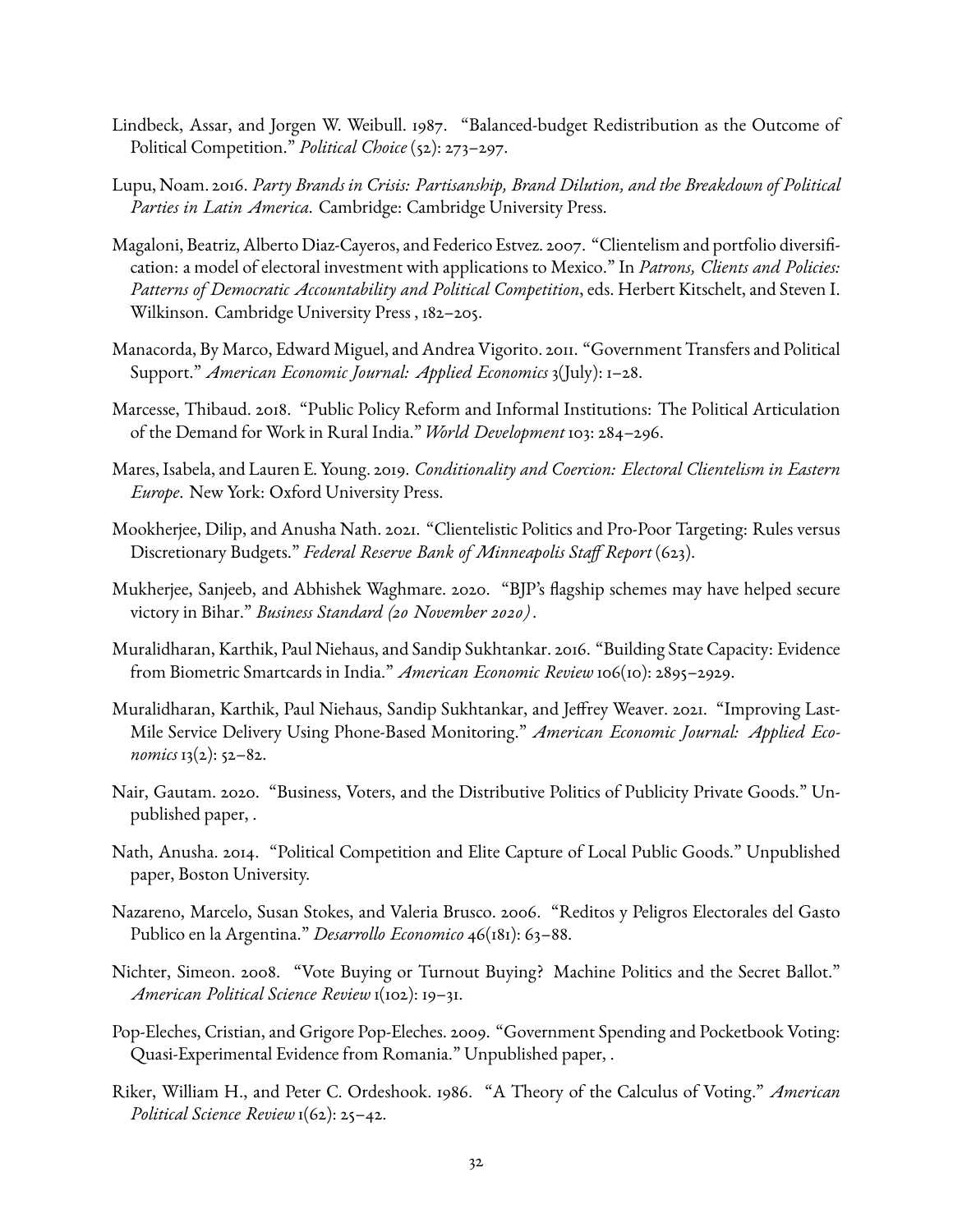- <span id="page-32-4"></span>Shenoy, Ajay, and Laura V. Zimmermann. 2021. "The Workforce of Clientelism: The Case of Local Officials in the Party Machine." Unpublished paper, University of California, Santa Cruz.
- <span id="page-32-3"></span>Stokes, Susan C. 2005. "Perverse Accountability: A Formal Model of Machine Politics with Evidence from Argentina." *American Political Science Review* 3(99): 315–326.
- <span id="page-32-0"></span>Stokes, Susan C., Thad Dunning, Marcelo Nazareno, and Valeria Brusco. 2013. *Brokers, Voters, and Clientelism: The Puzzle of Distributive Politics*. New York: Cambridge University Press.
- <span id="page-32-1"></span>Weghorst, Keith, and Steffan Lindberg. 2013. "What Drives the Swing Voter in Africa?" *American Journal of Political Science* 57(3): 717–734.
- <span id="page-32-2"></span>Zucco Jr., Cesar. 2013. "When Payouts Pay Off: Conditional Cash Transfers and Voting Behavior in Brazil 2002-10." *American Journal of Political Science* 57(4): 810–822.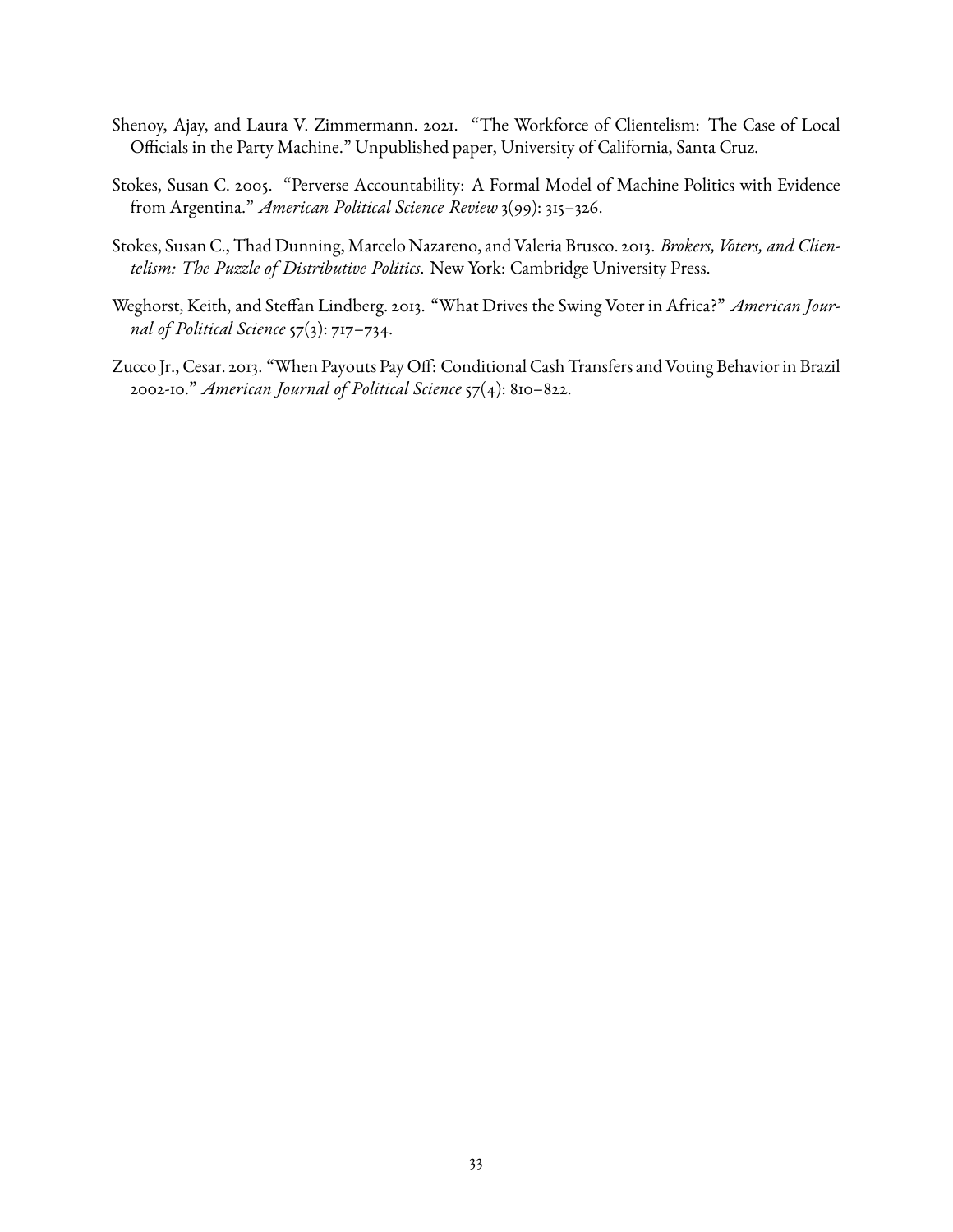# *Appendix to*

# House Versus Cooking Gas Cylinder: Assessing the Political Impact of Two Benefits

### Shikhar Singh

### June 15, 2022

# Contents

| $\mathbf{A}$ | <b>Study Measures</b>                            | 35 |
|--------------|--------------------------------------------------|----|
|              |                                                  | 35 |
|              | A.2                                              | 38 |
| B            | <b>Electoral Impact</b>                          | 39 |
|              | $B_{\rm J}$                                      | 39 |
|              | B.2                                              | 43 |
| C.           | Ideological Impact                               | 47 |
| D            | Design Tests (State Assembly Constituency Level) | 49 |
|              | $D_{\rm J}$                                      | 49 |
|              | $D_{.2}$                                         | 50 |
|              | D.3                                              | 5I |
|              |                                                  | 53 |
| E            | Design Tests (Parliamentary Constituency Level)  | 55 |
|              | $E_{\text{I}}$                                   | 55 |
|              | E.2                                              | 56 |
|              | E.3                                              | 57 |
|              | E.4                                              | 59 |
| F            | <b>Regression Discontinuity Plots</b>            | 61 |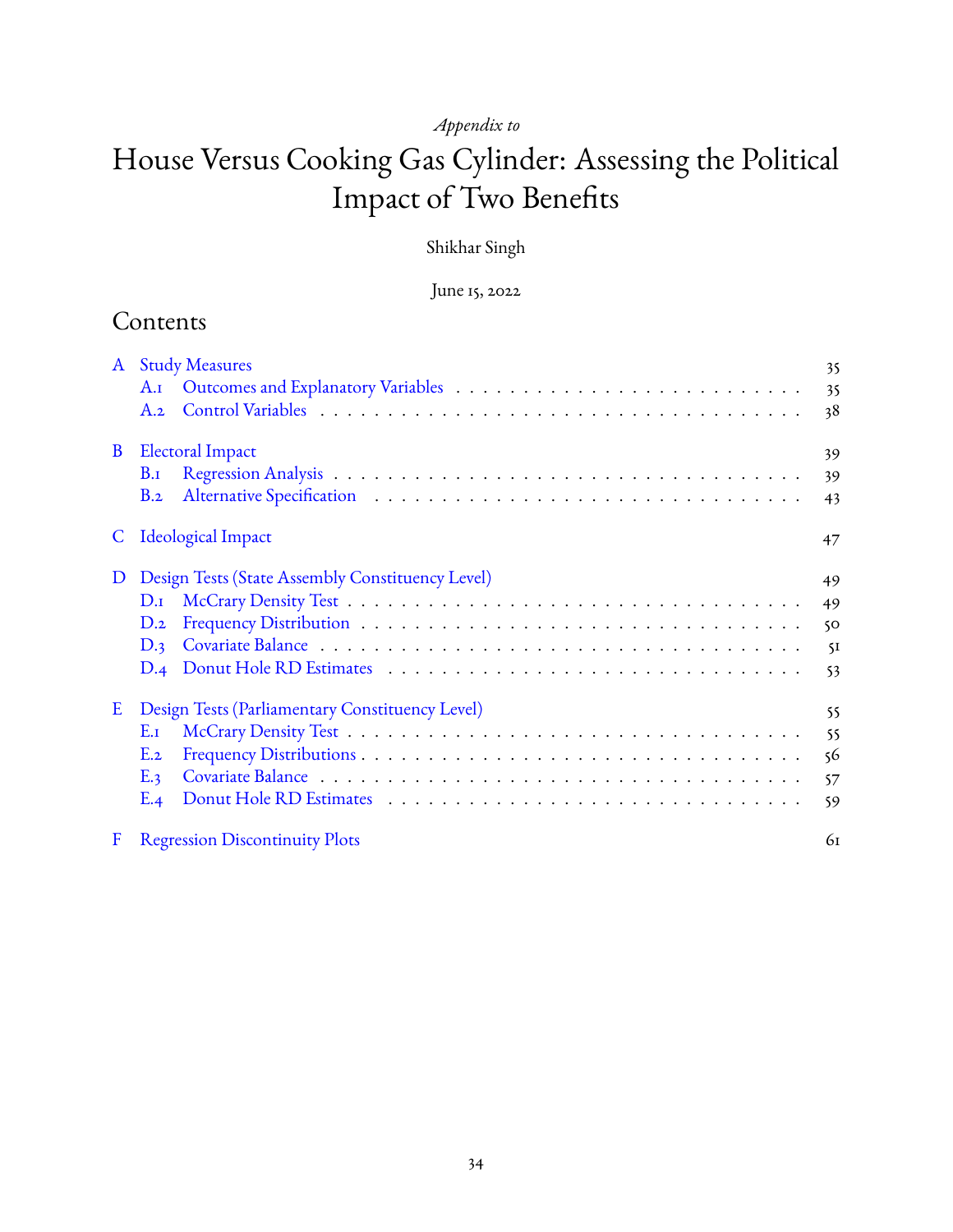# <span id="page-34-0"></span>A Study Measures

# <span id="page-34-1"></span>A.1 Outcomes and Explanatory Variables

| Variable(s)                                        | Source, Original Measure                                                                                                                                                                                                                                                                                                   | Recoding                                                                                                                                                                                                                                                                                   |
|----------------------------------------------------|----------------------------------------------------------------------------------------------------------------------------------------------------------------------------------------------------------------------------------------------------------------------------------------------------------------------------|--------------------------------------------------------------------------------------------------------------------------------------------------------------------------------------------------------------------------------------------------------------------------------------------|
| Voted BJP, Voted NDA, Voted<br>for an ethnic party | (Survey) Who did you vote for?<br>I am giving you this slip which<br>has names and election symbols<br>of the candidates and parties<br>that you saw on the voting ma-<br>chine. On this slip please put a<br>mark in front of the same sym-<br>bol against which you pressed<br>the button                                | Three dummy variables that<br>take a value of 1 if the respon-<br>dent voted for BJP, otherwise<br>o. Another one if they voted<br>for BJP or any of its allies,<br>otherwise o. A third dummy<br>variable that equaled I if the<br>respondent voted for any ethnic<br>party, otherwise o. |
| Re-elect incumbent                                 | (Survey) Should the BJP-led<br>NDA government at the Centre<br>get another chance after the<br>coming Lok Sabha election?                                                                                                                                                                                                  | $Yes = I, No = o$                                                                                                                                                                                                                                                                          |
| Satisfaction with govt.                            | (Survey) Are you satisfied or dis-<br>satisfied with the performance<br>of the BJP-led NDA govern-<br>ment at the Centre over the last<br>five years?                                                                                                                                                                      | Fully satisfied $= 2$ , Somewhat<br>satisfied $=$ 1, Somewhat dissatis-<br>$\text{fied} = -\text{I}$ , Fully dissatisfied = $-\text{2}$                                                                                                                                                    |
| BJP works for poor                                 | (Survey) People have different<br>opinions about the develop-<br>ment that has taken place in<br>the country in the last 5 years.<br>Some believe it has only been<br>for the rich, others say it has<br>been for all people, and some<br>others say that there has been<br>no development at all. What?s<br>your opinion? | No development at all = $o$ , Only<br>for rich = $0.5$ , For all people = $1$                                                                                                                                                                                                              |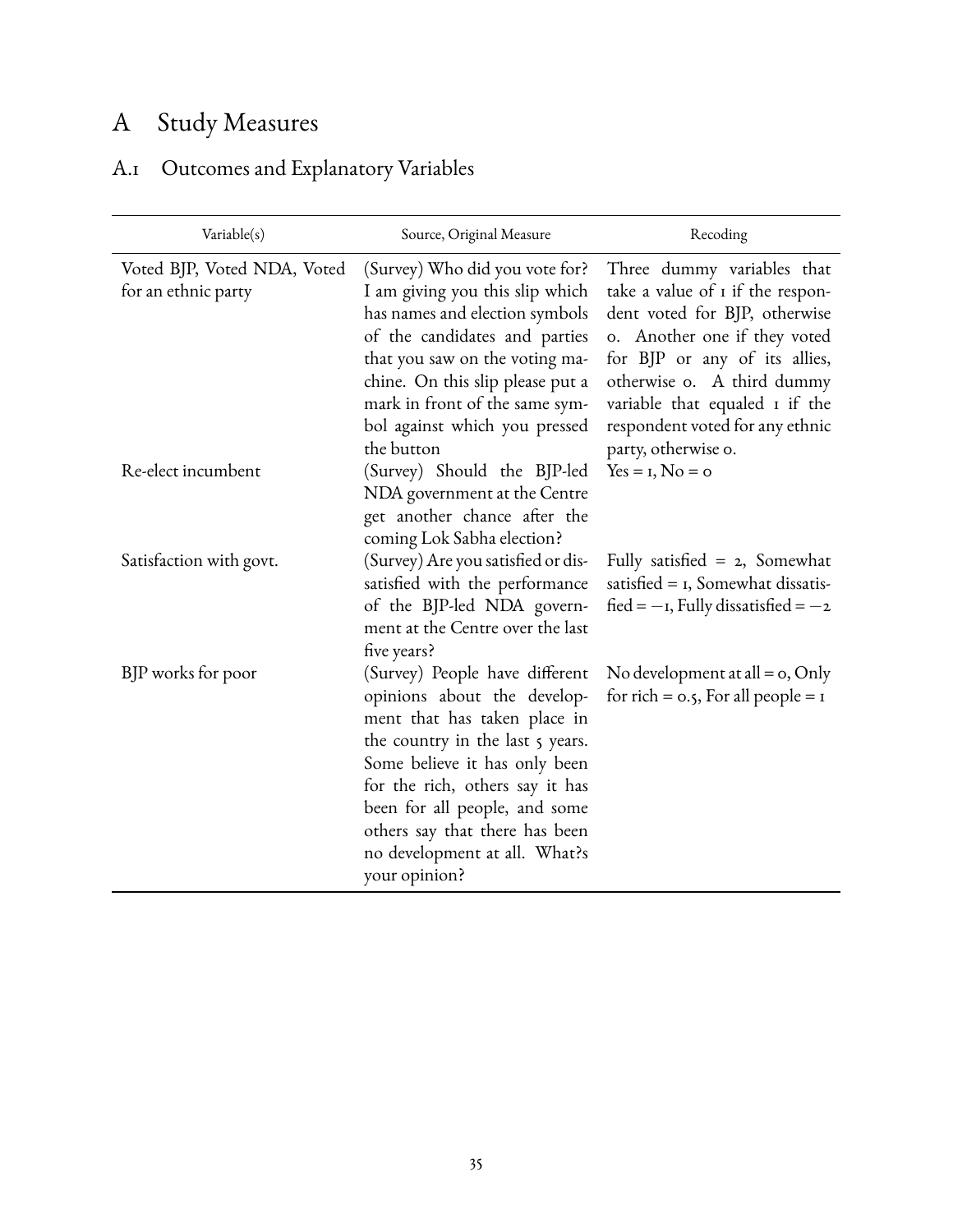| Variable(s)                                       | Source, Original Measure                                                                                                                                                                                                                                                                                                                                                                                                                                      | Recoding                                                                                                                                                                                                                                                                                                                     |
|---------------------------------------------------|---------------------------------------------------------------------------------------------------------------------------------------------------------------------------------------------------------------------------------------------------------------------------------------------------------------------------------------------------------------------------------------------------------------------------------------------------------------|------------------------------------------------------------------------------------------------------------------------------------------------------------------------------------------------------------------------------------------------------------------------------------------------------------------------------|
| Election involvement                              | (Survey) Did you do the fol-<br>(I) Attend election<br>lowing?<br>meetings/rallies? (2) Participate<br>in processions/nukad<br>natak<br>etc.? (3) Participate in door<br>to door canvassing? (4) Con-<br>tribute or collect money? $(5)$<br>Distribute election leaflets or<br>put up posters?                                                                                                                                                                | $Yes = I, No = o, Index is an aver-$<br>age of the dummy variables, ex-<br>cluding missing data.                                                                                                                                                                                                                             |
| Contacted by BJP, Congress, re-<br>gional parties | (Survey) Did a candidate/party<br>worker of the following parties<br>come to your house to ask for<br>your vote in the last one month?<br>And, Were you or any of your<br>family members contacted by<br>the following parties through a<br>phone call or recorded voice or<br>SMS or WhatsApp in the last<br>one month?                                                                                                                                      | For each party, two dummy<br>variables created that took a<br>value of <i>I</i> if the respondent<br>was contacted by that party (or<br>those parties), else o.<br>One<br>variable captured physical can-<br>vassing, the other digital con-<br>tact. Then an average of those<br>two variables was taken for each<br>party. |
| Majoritarianism                                   | (Survey) Please tell me whether<br>you agree or disagree with each<br>[statement]? $(i)$ Even if it is not<br>liked by the majority, the gov-<br>ernment must protect the inter-<br>ests of the minorities. (2) The<br>Muslim community in India has<br>been victimized under Naren-<br>dra Modi?s government. (3) Mi-<br>norities should adopt the cus-<br>toms of the majority commu-<br>nity. $(4)$ Only my religion is cor-<br>rect, not of anyone elses. | Each item/statement is coded<br>from $-2$ to $+2$ , with higher val-<br>ues indicating greater support<br>for majoritarian ideas. The in-<br>dex is computed by averaging<br>the items, excluding any missing<br>data.                                                                                                       |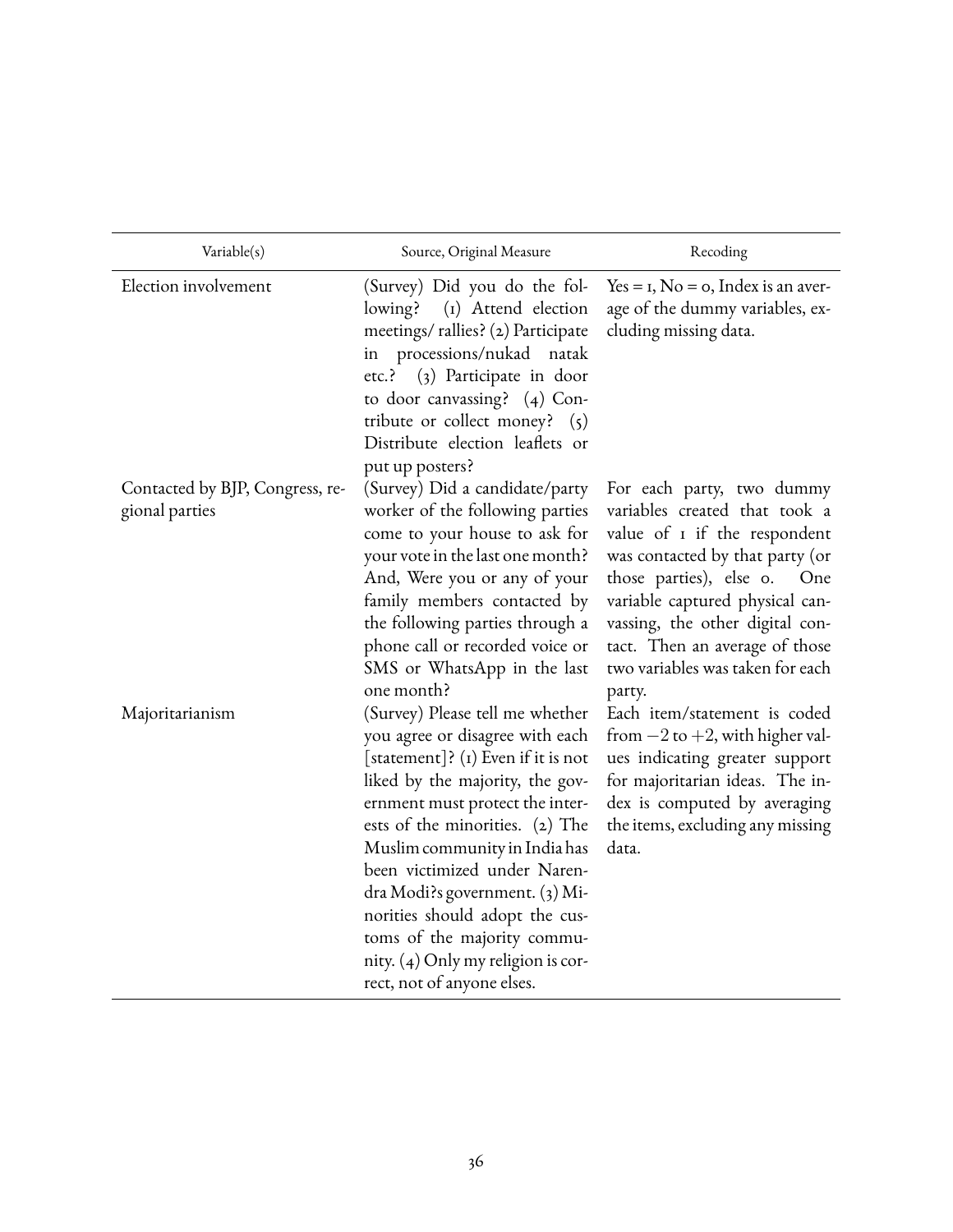| Variable(s)                                                                                                               | Source, Original Measure                                                                                                                                                                                                                                                                                                                                                                                                                                                                                                                  | Recoding                                                                                                                                                                                                                                                                                                                                                                                                                                                                      |
|---------------------------------------------------------------------------------------------------------------------------|-------------------------------------------------------------------------------------------------------------------------------------------------------------------------------------------------------------------------------------------------------------------------------------------------------------------------------------------------------------------------------------------------------------------------------------------------------------------------------------------------------------------------------------------|-------------------------------------------------------------------------------------------------------------------------------------------------------------------------------------------------------------------------------------------------------------------------------------------------------------------------------------------------------------------------------------------------------------------------------------------------------------------------------|
| Hindu nation                                                                                                              | (Survey) I will read out two<br>statements. Please tell me which<br>one do you agree with? (1) India<br>primarily belongs to only Hin-<br>dus; (2) India belongs to citizens<br>of all religions equally, not just<br>Hindus.                                                                                                                                                                                                                                                                                                             | Dummy variable that equals I<br>if the respondent selected state-<br>ment 1, else o                                                                                                                                                                                                                                                                                                                                                                                           |
| Muslim patriotism                                                                                                         | (Survey) According to you how<br>nationalist are the following re-<br>ligious communities - highly na-<br>tionalist, somewhat nationalist,<br>not much nationalist or not at<br>all nationalist?                                                                                                                                                                                                                                                                                                                                          | Coded from $-2$ (not at all na-<br>tionalist) to $+2$ (highly nation-<br>alist).                                                                                                                                                                                                                                                                                                                                                                                              |
| Benefited from housing scheme,<br>cooking gas cylinder scheme, all<br>BJP schemes (Outcome and ex-<br>planatory variable) | (Survey) Please tell me in the<br>last five years, have you or some-<br>one from your family bene-<br>fited from these government<br>schemes? (1) Housing scheme/<br>Awas Yojana, (2) Rozgar guar-<br>antee scheme (MNREGA), (3)<br>Scheme to provide free hospi-<br>tal treatment up to 5 lakh ru-<br>pees per family, (4) Pension<br>money (old age, widow, dis-<br>abilities etc.), (5) PDS, (6) In-<br>come support scheme for farm-<br>ers, (7) An agricultural loan<br>waiver scheme, (8) Ujjwala Yo-<br>jana, (9) Jan Dhan Yojana. | For each item, we create a<br>dummy variable that equals<br>I if the respondent claims to<br>have benefited, otherwise o. For<br>the index on BJP schemes, we<br>average the responses for the<br>following schemes: $(i)$ , $(3)$ , $(6)$ ,<br>$(7)$ , $(8)$ , and $(9)$ . The index takes<br>values between o and I, where I<br>= they have benefited from all<br>the schemes they know about,<br>$o =$ they have benefited from<br>none of the schemes they know<br>about. |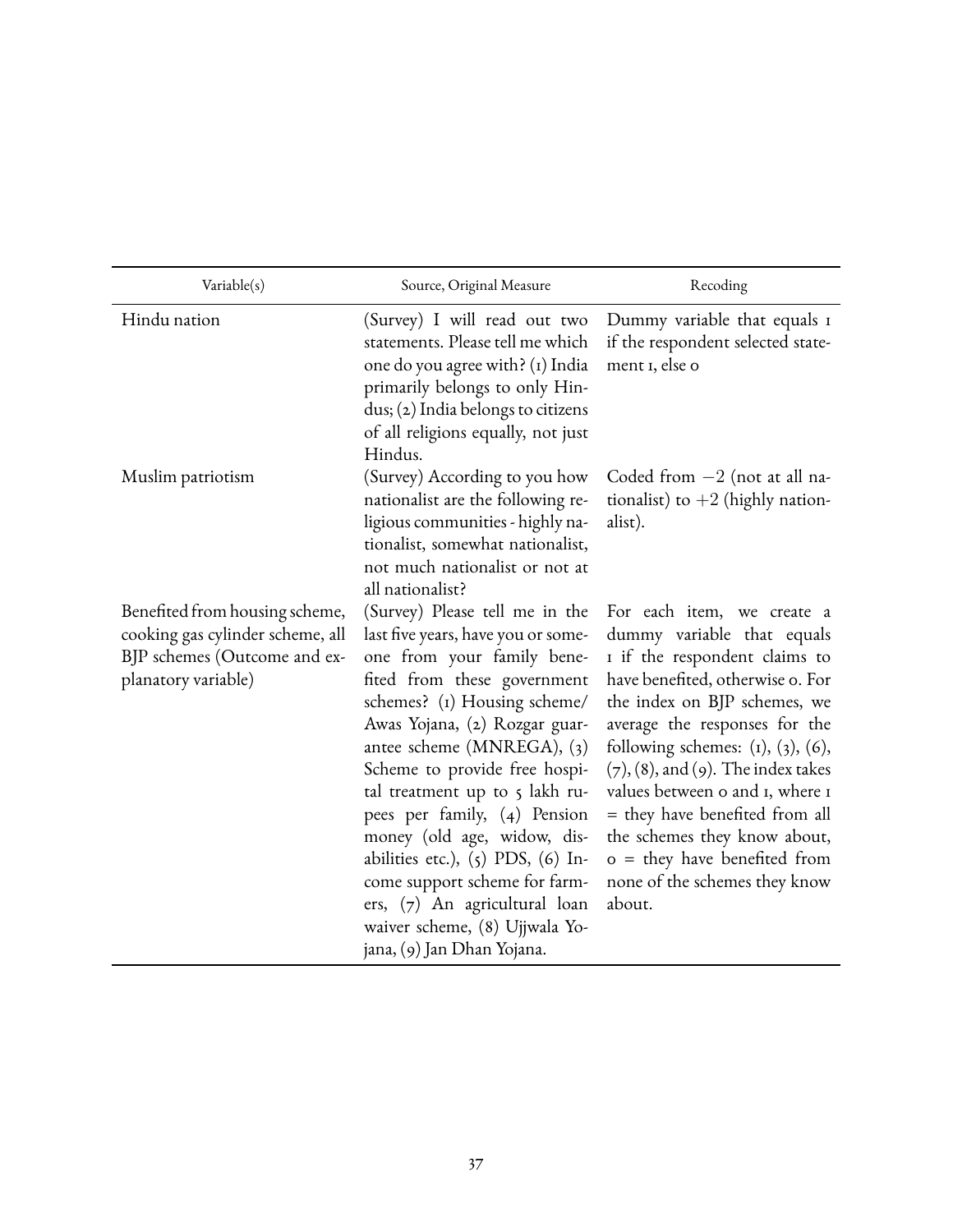| Variable(s)                                      | Source, Original Measure                                                                                                                                                                | Recoding                                                                                                                                                                                                                                                                                                                                                                         |
|--------------------------------------------------|-----------------------------------------------------------------------------------------------------------------------------------------------------------------------------------------|----------------------------------------------------------------------------------------------------------------------------------------------------------------------------------------------------------------------------------------------------------------------------------------------------------------------------------------------------------------------------------|
| Past vote for BJP                                | (Survey) Can you tell me which<br>party did you vote for in the<br>2014 Lok Sabha election held<br>five years ago?                                                                      | If the respondent says BJP we<br>code them I, any other party o.<br>No response/ did not vote =<br>NA.                                                                                                                                                                                                                                                                           |
| Muslim,<br>Ethnicity variables:<br>Dalit, Tribal | (Survey) What is your religion?<br>And, What caste group do you<br>belong to?                                                                                                           | Muslim takes a value of 1 if the<br>respondent's religion is "Mus-<br>lim", otherwise o. Dalit takes<br>a value of I if the respondent's<br>caste category is "SC", otherwise<br>Tribal takes a value of I if<br>O <sub>1</sub><br>the respondent's caste category<br>is "ST", else o. It is possible that<br>some Muslims are Dalits ( $n =$<br>131), and tribals ( $n = 81$ ). |
| Mean-centered age                                | (Survey) What is your age? (in<br>completed years)                                                                                                                                      | We apply the following transfor-<br>mation: age_centered = $age_i$ -<br>$\overline{age}$ where $\overline{age}$ is the average age<br>in the sample.                                                                                                                                                                                                                             |
| Female                                           | (Survey) Gender: Male, Female,<br>Other                                                                                                                                                 | Dummy variable that equals I if<br>the respondent answers female.                                                                                                                                                                                                                                                                                                                |
| Education                                        | (Survey) Up to what level have<br>you studied?                                                                                                                                          | 9 point scale where o is non-<br>literate and 8 is professional de-<br>gree or higher research (higher<br>values indicate more education)                                                                                                                                                                                                                                        |
| Rural                                            | (Survey) Locality (Rural / Ur-<br>ban)                                                                                                                                                  | Dummy variable that equals I if<br>the locality is reported as rural                                                                                                                                                                                                                                                                                                             |
| Monthly expenditure (numeric)                    | (Survey) In normal circum-<br>stances, what is your monthly<br>household expenditure?<br>(10)<br>categories or bins starting with<br>"up to 1,000" and ending with<br>"over $50,000$ ") | . We take the mid-point value<br>for each bin. For the last<br>bin ("over 50,000"), we use the<br>previous bin width ("30,001 to<br>50,000") and add half that to the<br>lower value, $50000 + \frac{20000}{2}$ =<br>60000.                                                                                                                                                      |

# <span id="page-37-0"></span>A.2 Control Variables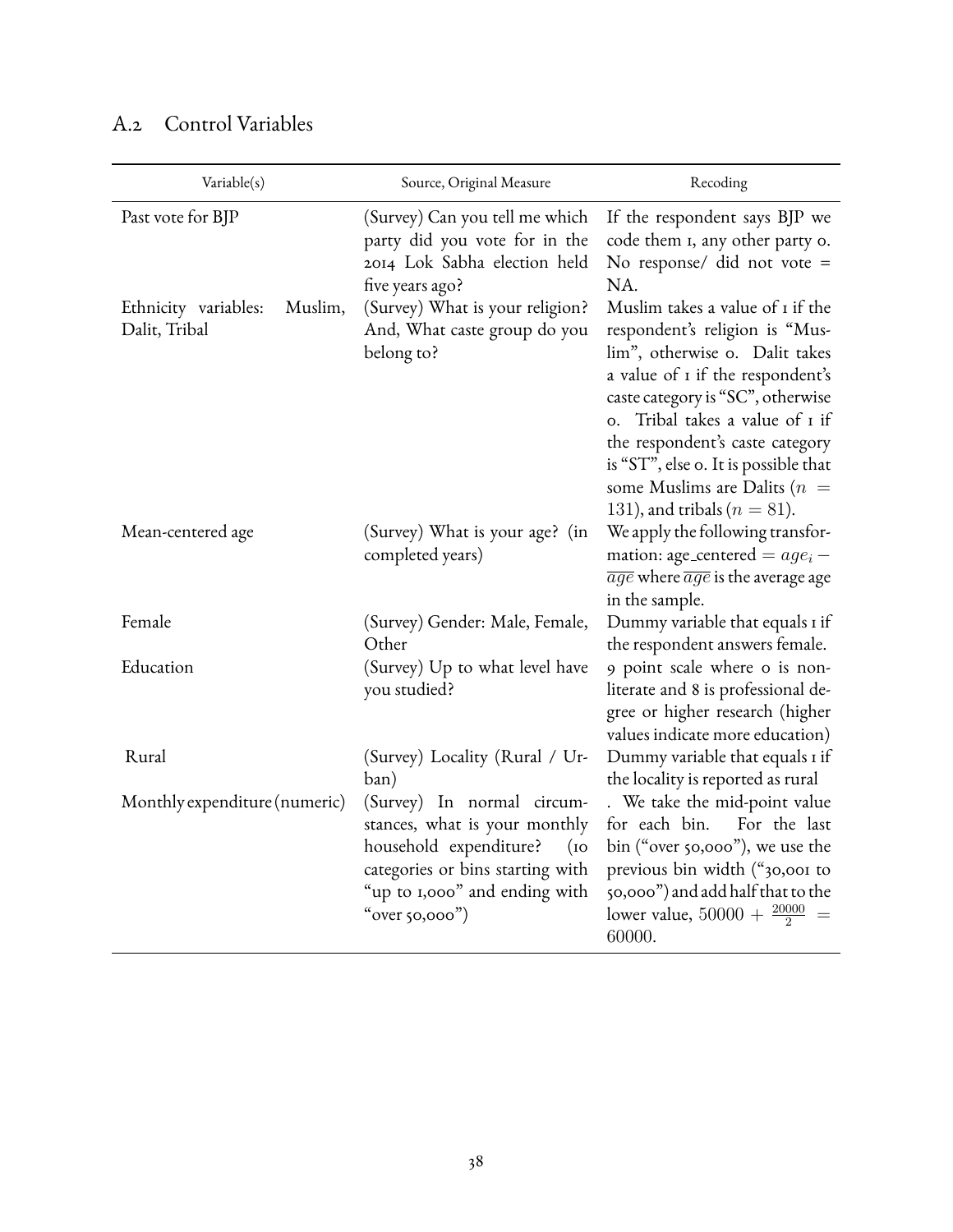# <span id="page-38-0"></span>B Electoral Impact

### <span id="page-38-1"></span>B.1 Regression Analysis

In puzzle section, I specify the following regression:

$$
Y_{i,t} = \alpha_0 + \beta_1 (\text{Got a house})_{i,t-1} + \beta_2 (\text{Got a cylinder})_{i,t} +
$$

$$
\rho X_{i,t} + \sum_{j=1}^{J} \gamma_j \text{Bookh}_j
$$

where  $Y_{i,t}$  captures electoral support for the BJP using a variety of survey measures, X is a vector of control variables like past vote choice, ethnicity, mean-centered age, gender (female or not), education, and monthly household expenditure (binned). The specification include polling booth fixed effects to adjust for any confounding due to time invariant factors at the precinct level.

Here, I report the full results (see Table [9\)](#page-39-0); the results when the sample includes all rural respondents (Table [10\)](#page-40-0); and the results with the full sample and an additional control variable for ruralness (Table  $\text{II}$ ).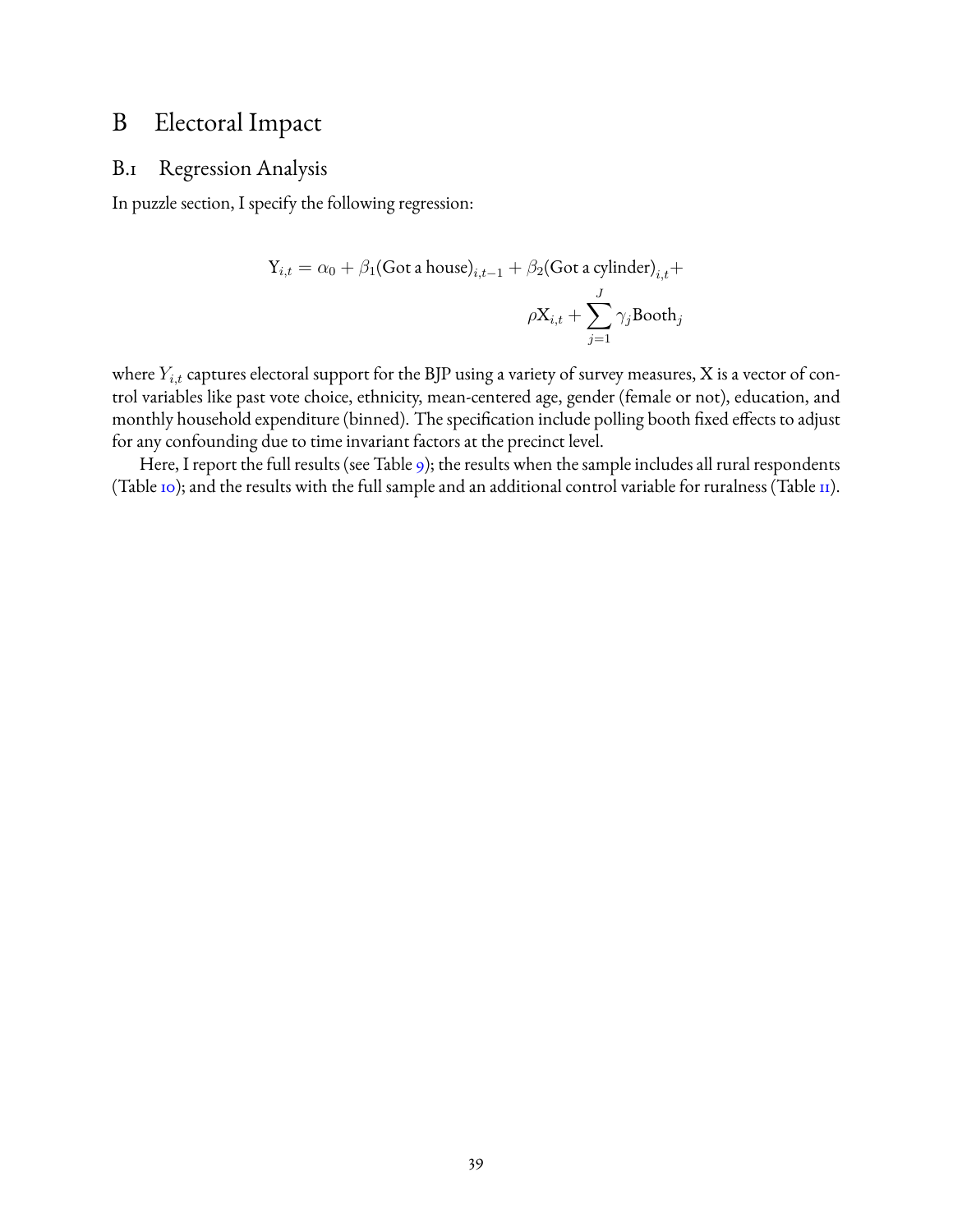Table 9: Electoral Impact: House v. Gas Cylinder (Full Results) Table 9: Electoral Impact: House v. Gas Cylinder (Full Results)

<span id="page-39-0"></span>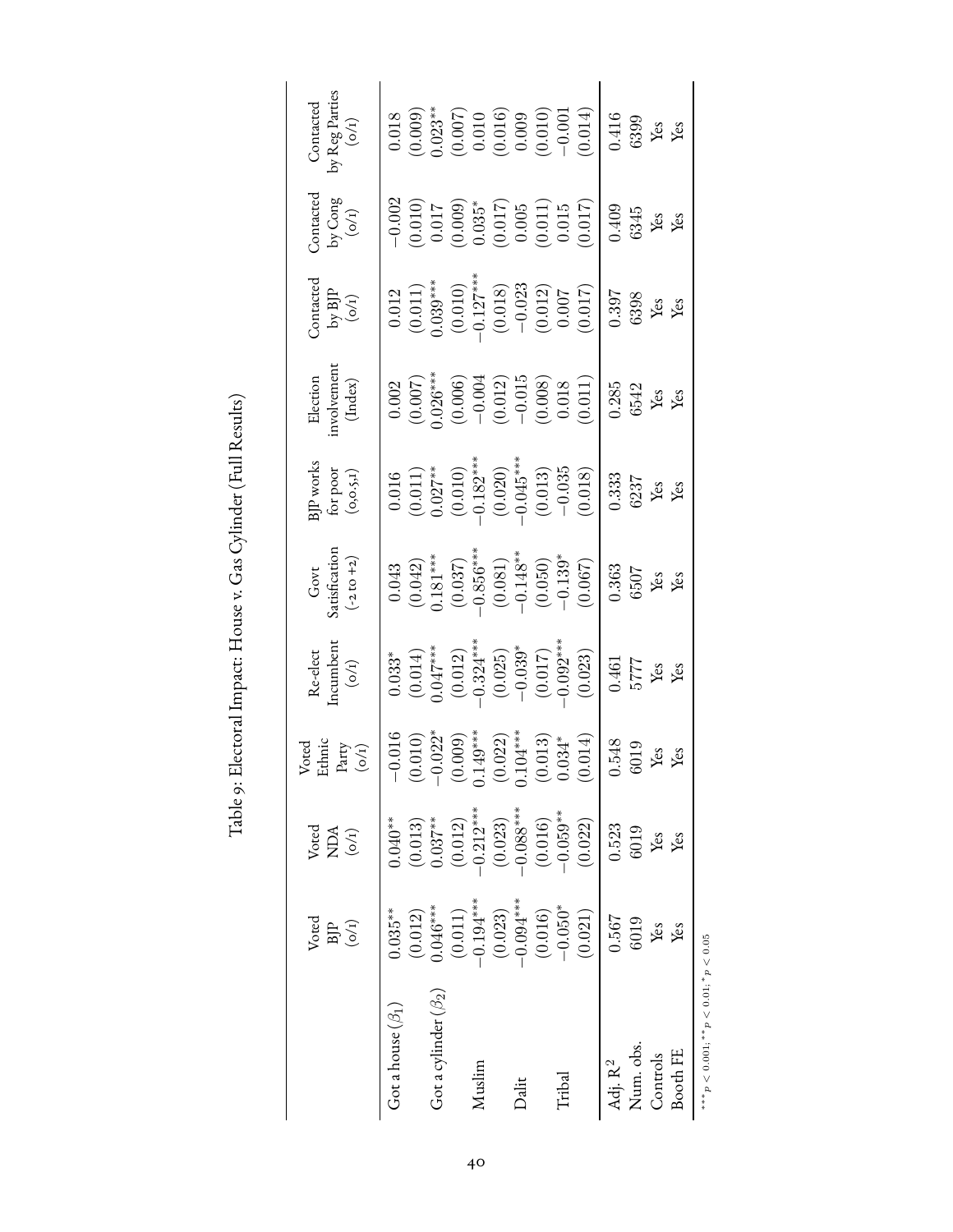| Ç                                 |
|-----------------------------------|
| )<br>!<br>į                       |
|                                   |
| ;<br>;<br>;<br>;<br>$\frac{1}{2}$ |
|                                   |
| ・・・・・・ くしょ キー・・                   |
|                                   |
| $\frac{1}{\sqrt{2}}$              |
| (                                 |
|                                   |
| - 2222                            |
|                                   |
|                                   |
| )<br>)<br>)                       |
|                                   |
| I                                 |
|                                   |
| Ī                                 |
| י המד                             |
| Ne To: Herbert Innoctri           |
|                                   |
| Ì                                 |

<span id="page-40-0"></span>

|                            | Voted<br>(o/r)<br>БJP  | $\begin{array}{c} \text{Vored} \\ \text{NDA} \\ (\text{o/I}) \end{array}$ | Voted<br>Ethnic<br>Party $($ mathcal{O}/\mathbf{I}) | $\begin{array}{ll} \text{Re-elect} \\ \text{Incumbent} \\ (o/t) \end{array}$                                                                                                                                                                                                                                                | Govt<br>Satisfication<br>(-2 to +2)                                                                                                                                           | $\begin{array}{l} {\rm BJP\,works} \\ {\rm for\, poor} \\ {\rm (o,o.s,1)} \end{array}$                                                                                     | Election<br>involvement<br>(Index)                                                                                                                                                                                                                                                                                      | Contacted<br>by $B$ JP<br>(0/1)                                                                                                                                                            | Contacted<br>by Cong<br>$(\sigma / t)$                                                                                                                   | Contacted<br>by Reg Parties<br>$(o/1)$                                                                                                                                                                                                                                                          |
|----------------------------|------------------------|---------------------------------------------------------------------------|-----------------------------------------------------|-----------------------------------------------------------------------------------------------------------------------------------------------------------------------------------------------------------------------------------------------------------------------------------------------------------------------------|-------------------------------------------------------------------------------------------------------------------------------------------------------------------------------|----------------------------------------------------------------------------------------------------------------------------------------------------------------------------|-------------------------------------------------------------------------------------------------------------------------------------------------------------------------------------------------------------------------------------------------------------------------------------------------------------------------|--------------------------------------------------------------------------------------------------------------------------------------------------------------------------------------------|----------------------------------------------------------------------------------------------------------------------------------------------------------|-------------------------------------------------------------------------------------------------------------------------------------------------------------------------------------------------------------------------------------------------------------------------------------------------|
| Got a house $(\beta_1)$    | (0.009)<br>0.015       | 0.019                                                                     | 0.009                                               |                                                                                                                                                                                                                                                                                                                             |                                                                                                                                                                               |                                                                                                                                                                            |                                                                                                                                                                                                                                                                                                                         |                                                                                                                                                                                            |                                                                                                                                                          |                                                                                                                                                                                                                                                                                                 |
| Got a cylinder $(\beta_2)$ | $0.038***$             | $(0.010)$<br>$0.029**$                                                    | $(0.007)$<br>-0.014*<br>(0.006)<br>(1.121***        |                                                                                                                                                                                                                                                                                                                             |                                                                                                                                                                               |                                                                                                                                                                            |                                                                                                                                                                                                                                                                                                                         |                                                                                                                                                                                            |                                                                                                                                                          |                                                                                                                                                                                                                                                                                                 |
| Muslim                     | $-0.163***$<br>(0.009) | $\left( 0.010\right)$                                                     |                                                     |                                                                                                                                                                                                                                                                                                                             |                                                                                                                                                                               |                                                                                                                                                                            |                                                                                                                                                                                                                                                                                                                         |                                                                                                                                                                                            |                                                                                                                                                          |                                                                                                                                                                                                                                                                                                 |
| Dalit                      | $(0.016)$<br>-0.068*** | $-0.189***$<br>(0.018)<br>-0.064***                                       | $(0.015)$<br>$0.068***$                             |                                                                                                                                                                                                                                                                                                                             |                                                                                                                                                                               |                                                                                                                                                                            |                                                                                                                                                                                                                                                                                                                         |                                                                                                                                                                                            |                                                                                                                                                          |                                                                                                                                                                                                                                                                                                 |
|                            | $\left( 0.011\right)$  | $(0.012)$<br>-0.027                                                       | $(0.008)$<br>$0.024*$                               |                                                                                                                                                                                                                                                                                                                             |                                                                                                                                                                               |                                                                                                                                                                            |                                                                                                                                                                                                                                                                                                                         |                                                                                                                                                                                            |                                                                                                                                                          |                                                                                                                                                                                                                                                                                                 |
| <b>Tribal</b>              | $-0.029$<br>(0.017)    | (0.018)                                                                   | (0.010)                                             | $\begin{array}{c} 0.014 \\ (0.012) \\ (0.010)^{***} \\ (0.010) \\ (0.010) \\ (0.020)^{***} \\ (0.021)^{***} \\ (0.020) \\ (0.013) \\ (0.013) \\ (0.020) \\ (0.021) \\ (0.022) \\ (0.022) \\ (0.023) \\ (0.024) \\ (0.025) \\ (0.025) \\ (0.025) \\ (0.027) \\ (0.028) \\ (0.028) \\ (0.028) \\ (0.029) \\ (0.020) \\ (0.02$ | $\begin{array}{c} 0.060 \\ (0.034) \\ (0.163^{***} \\ (0.030) \\ (0.030) \\ (0.064^{***} \\ (0.061) \\ (0.076^{*} \\ (-0.030) \\ (-0.038) \\ (-0.055) \\ (0.055) \end{array}$ | $\begin{array}{l} 0.023^{*} \\ (0.009) \\ (0.020^{*} \\ (0.008) \\ (0.008) \\ (0.016^{***} \\ (0.016) \\ (0.016) \\ (0.010) \\ (-0.024) \\ (0.010) \\ (0.015) \end{array}$ | $\begin{array}{l} 0.015^* \\ (0.006) \\ (0.005)^* \\ (0.003)^* \\ (0.005) \\ (0.001) \\ (0.011) \\ (0.007) \\ (0.007) \\ (0.007) \\ (0.004) \\ (0.007) \\ (0.004) \\ (0.004) \\ (0.007) \\ (0.008) \\ (0.007) \\ (0.008) \\ (0.008) \\ (0.007) \\ (0.008) \\ (0.008) \\ (0.008) \\ (0.009) \\ (0.009) \\ (0.009) \\ (0$ | $\begin{array}{c} 0.002 \\ (0.009) \\ (0.041^{***} \\ (0.008) \\ (0.008^{***} \\ (0.014) \\ (0.014) \\ (0.012) \\ (0.009^{***} \\ (0.012) \\ (0.007) \\ (0.008) \\ (0.015) \\ \end{array}$ | $\begin{array}{c} -0.006 \\ (0.008) \\ (0.016^* \\ (0.016^*) \\ (0.015 \\ (0.013) \\ (0.013) \\ (0.000) \\ (0.009) \\ (0.009) \\ (0.009) \\ \end{array}$ | $\begin{array}{c} 0.011\\ (0.007)\\ (0.0020^{***}\\ (0.006)\\ (0.011)\\ (0.011)\\ (0.002)\\ (0.007)\\ (0.007)\\ (0.007)\\ (0.006)\\ (0.007)\\ (0.011)\\ (0.011)\\ (0.011)\\ (0.012)\\ (0.013)\\ (0.012)\\ (0.013)\\ (0.014)\\ (0.015)\\ (0.015)\\ (0.015)\\ (0.016)\\ (0.017)\\ (0.018)\\ (0.0$ |
| Adj. $\mathrm{R}^2$        | 0.611                  | 0.551                                                                     |                                                     | 0.460                                                                                                                                                                                                                                                                                                                       |                                                                                                                                                                               |                                                                                                                                                                            |                                                                                                                                                                                                                                                                                                                         |                                                                                                                                                                                            |                                                                                                                                                          |                                                                                                                                                                                                                                                                                                 |
| Num. obs                   | 10157                  | 10157                                                                     | 1.550<br>10157                                      | $\begin{array}{l} 9658 \\ \text{Yes} \\ \text{Yes} \end{array}$                                                                                                                                                                                                                                                             | $\frac{0.423}{11164}$<br>Yes<br>Yes                                                                                                                                           | $\frac{0.360}{10548}$<br>Yes<br>Yes                                                                                                                                        | $\frac{0.284}{11361}$<br>Yes<br>Yes                                                                                                                                                                                                                                                                                     | $\frac{0.411}{10933}$<br>Yes<br>Yes                                                                                                                                                        | $\frac{0.454}{10657}$<br>Yes<br>Yes                                                                                                                      | $\frac{0.530}{11140}$<br>Yes<br>Yes                                                                                                                                                                                                                                                             |
| Controls                   | Yes                    | Yes                                                                       | Yes<br>Yes                                          |                                                                                                                                                                                                                                                                                                                             |                                                                                                                                                                               |                                                                                                                                                                            |                                                                                                                                                                                                                                                                                                                         |                                                                                                                                                                                            |                                                                                                                                                          |                                                                                                                                                                                                                                                                                                 |
| Booth FE                   | Yes                    | Yes                                                                       |                                                     |                                                                                                                                                                                                                                                                                                                             |                                                                                                                                                                               |                                                                                                                                                                            |                                                                                                                                                                                                                                                                                                                         |                                                                                                                                                                                            |                                                                                                                                                          |                                                                                                                                                                                                                                                                                                 |
|                            |                        |                                                                           |                                                     |                                                                                                                                                                                                                                                                                                                             |                                                                                                                                                                               |                                                                                                                                                                            |                                                                                                                                                                                                                                                                                                                         |                                                                                                                                                                                            |                                                                                                                                                          |                                                                                                                                                                                                                                                                                                 |

\*\*\*  $p < 0.001$ ; \*\*  $p < 0.01$ ; \*  $p < 0.05$ ∗∗∗p < 0.001; ∗∗p < 0.01; ∗p < 0.05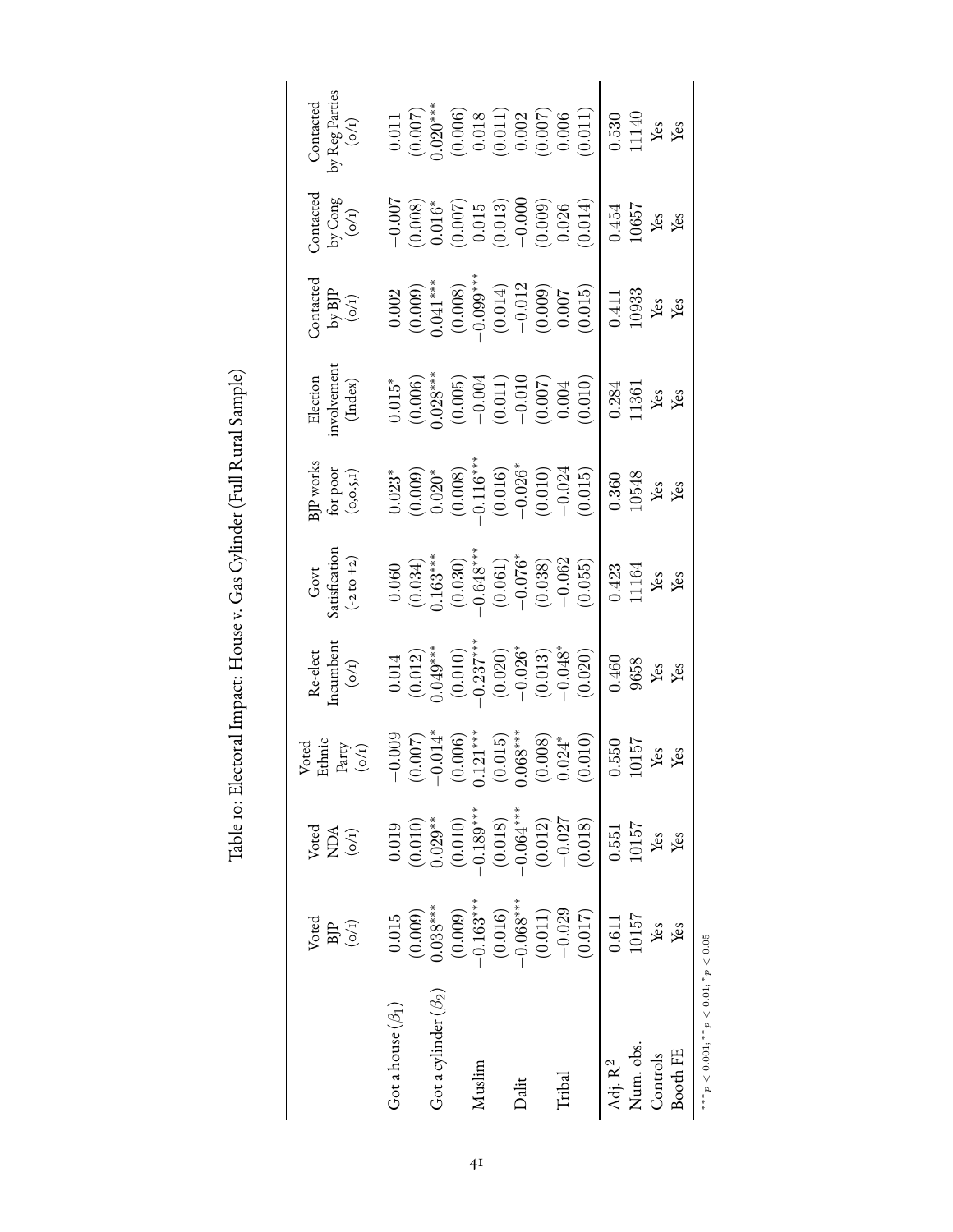<span id="page-41-0"></span>

|                            | Voted<br>$\begin{array}{c} \text{BIP} \\ \text{(o/1)} \end{array}$                                                                                                  | $V{\rm ored}$<br>NDA<br>$({\rm o/1})$                                                                                                                          | Voted<br>Ethnic<br>Party $($ 0/1)                                              | $\begin{array}{ll} \mbox{Re-elect} \\ \mbox{normalment} \\ (\mbox{o/t}) \end{array}$                                                                                                                                                                                                                                        | Govt<br>satisfication<br>(-2 to +2)                                                                                                            | 3JP works<br>for poor<br>(0,0.5,1)                                                                                                                                  | Election<br>involvement<br>(Index)                                                                                                                                                                                                                                                                                       | $\begin{array}{c} \text{Contacted} \\ \text{by BJP} \\ (\text{o/t}) \end{array}$                                                                                                                                                                                                                                           | Contacted<br>by Cong<br>$(\sigma/I)$                                                                                                                                              | by Reg Parties<br>$(\mathrm{o}/\mathrm{I})$<br>Contacted                                                                                                                                                                                                                                                            |
|----------------------------|---------------------------------------------------------------------------------------------------------------------------------------------------------------------|----------------------------------------------------------------------------------------------------------------------------------------------------------------|--------------------------------------------------------------------------------|-----------------------------------------------------------------------------------------------------------------------------------------------------------------------------------------------------------------------------------------------------------------------------------------------------------------------------|------------------------------------------------------------------------------------------------------------------------------------------------|---------------------------------------------------------------------------------------------------------------------------------------------------------------------|--------------------------------------------------------------------------------------------------------------------------------------------------------------------------------------------------------------------------------------------------------------------------------------------------------------------------|----------------------------------------------------------------------------------------------------------------------------------------------------------------------------------------------------------------------------------------------------------------------------------------------------------------------------|-----------------------------------------------------------------------------------------------------------------------------------------------------------------------------------|---------------------------------------------------------------------------------------------------------------------------------------------------------------------------------------------------------------------------------------------------------------------------------------------------------------------|
| Fot a house $(\beta_1)$    | $0.020*$                                                                                                                                                            | $0.020*$                                                                                                                                                       | $-0.008$                                                                       | $\begin{array}{c} 0.008 \\ (0.010) \\ (0.051^{***} \\ (0.009) \\ (0.017) \\ (0.017) \\ (0.017) \\ (0.011) \\ (0.011) \\ (-0.023^{**} \\ (0.011) \\ (0.010) \\ (0.018) \\ (0.018) \\ (0.018) \\ (0.018) \\ (0.018) \\ (0.018) \\ (0.018) \\ (0.019) \\ (0.019) \\ (0.019) \\ (0.019) \\ (0.019) \\ (0.019) \\ (0.019) \\ (0$ | $0.062*$                                                                                                                                       | $0.021**$                                                                                                                                                           | $0.028***$                                                                                                                                                                                                                                                                                                               | $\begin{array}{c} 0.004 \\ (0.008) \\ (0.03^{***} \\ (0.007) \\ (0.007) \\ (0.012) \\ (0.012) \\ (0.006) \\ (-0.008) \\ (-0.006) \\ (0.008) \\ (0.006) \\ (0.007) \\ (0.008) \\ (0.013) \\ (0.013) \\ (0.013) \\ (0.013) \\ (0.013) \\ (0.013) \\ (0.013) \\ (0.013) \\ (0.013) \\ (0.013) \\ (0.013) \\ (0.013) \\ (0.01$ | $\begin{array}{r} -0.011\ -0.007) \ 0.0007\ * \\ 0.007) \ * \\ 0.007) \ * \\ 0.007) \ * \\ 0.007) \ * \\ 0.007 \ * \\ 0.011) \ * \\ 0.017 \ * \\ 0.012) \ * \\ 0.012 \end{array}$ | 0.002                                                                                                                                                                                                                                                                                                               |
|                            |                                                                                                                                                                     |                                                                                                                                                                |                                                                                |                                                                                                                                                                                                                                                                                                                             |                                                                                                                                                |                                                                                                                                                                     |                                                                                                                                                                                                                                                                                                                          |                                                                                                                                                                                                                                                                                                                            |                                                                                                                                                                                   |                                                                                                                                                                                                                                                                                                                     |
| Got a cylinder $(\beta_2)$ |                                                                                                                                                                     |                                                                                                                                                                |                                                                                |                                                                                                                                                                                                                                                                                                                             |                                                                                                                                                |                                                                                                                                                                     |                                                                                                                                                                                                                                                                                                                          |                                                                                                                                                                                                                                                                                                                            |                                                                                                                                                                                   |                                                                                                                                                                                                                                                                                                                     |
|                            |                                                                                                                                                                     |                                                                                                                                                                | $\begin{array}{c} (0.006) \\ -0.016^{**} \\ (0.005) \\ 0.104^{**} \end{array}$ |                                                                                                                                                                                                                                                                                                                             |                                                                                                                                                |                                                                                                                                                                     |                                                                                                                                                                                                                                                                                                                          |                                                                                                                                                                                                                                                                                                                            |                                                                                                                                                                                   |                                                                                                                                                                                                                                                                                                                     |
| Auslim                     |                                                                                                                                                                     |                                                                                                                                                                |                                                                                |                                                                                                                                                                                                                                                                                                                             |                                                                                                                                                |                                                                                                                                                                     |                                                                                                                                                                                                                                                                                                                          |                                                                                                                                                                                                                                                                                                                            |                                                                                                                                                                                   |                                                                                                                                                                                                                                                                                                                     |
|                            |                                                                                                                                                                     |                                                                                                                                                                | $(0.012)$<br>0.57***                                                           |                                                                                                                                                                                                                                                                                                                             |                                                                                                                                                |                                                                                                                                                                     |                                                                                                                                                                                                                                                                                                                          |                                                                                                                                                                                                                                                                                                                            |                                                                                                                                                                                   |                                                                                                                                                                                                                                                                                                                     |
| Dalit                      |                                                                                                                                                                     |                                                                                                                                                                |                                                                                |                                                                                                                                                                                                                                                                                                                             |                                                                                                                                                |                                                                                                                                                                     |                                                                                                                                                                                                                                                                                                                          |                                                                                                                                                                                                                                                                                                                            |                                                                                                                                                                                   |                                                                                                                                                                                                                                                                                                                     |
|                            | $\begin{array}{l} (0.008) \\ 0.04^{***} \\ (0.008) \\ (0.008) \\ (0.014)^* \\ (0.014) \\ (0.014) \\ (0.0105^{***} \\ (0.010) \\ (0.010) \\ (-0.024) \\ \end{array}$ | $\begin{array}{l} (0.009) \\ 0.038^{***} \\ (0.009) \\ (0.009) \\ (0.015) \\ (0.015) \\ (0.011) \\ (0.011) \\ (-0.011) \\ (-0.011) \\ (-0.014) \\ \end{array}$ | $(0.007)$<br>$0.023**$                                                         |                                                                                                                                                                                                                                                                                                                             | $\begin{array}{c} (0.030) \\ 0.176^{***} \\ (0.027) \\ -0.638^{***} \\ (0.050) \\ (0.050) \\ -0.116^{***} \\ (0.033) \\ -0.082 \\ \end{array}$ | $\begin{array}{c} (0.008) \\ 0.036^{***} \\ (0.007) \\ -0.119^{***} \\ (0.013) \\ (0.013) \\ -0.028^{**} \\ (0.009) \\ -0.025 \\ (0.004) \\ (0.014) \\ \end{array}$ | $\begin{array}{l} (0.006) \\ 0.023^{***} \\ (0.005) \\ (0.005) \\ -0.012 \\ (0.009) \\ (0.006) \\ (0.006) \\ (0.006) \\ (0.001) \\ (0.001) \\ (0.003) \\ (0.009) \\ (0.001) \\ (0.003) \\ (0.000) \\ (0.000) \\ (0.000) \\ (0.001) \\ (0.000) \\ (0.001) \\ (0.001) \\ (0.001) \\ (0.000) \\ (0.000) \\ (0.001) \\ (0.0$ |                                                                                                                                                                                                                                                                                                                            |                                                                                                                                                                                   | $\begin{array}{l} (0.006) \\ (0.005) \\ (0.005) \\ (10.005) \\ (0.0000) \\ (0.0000) \\ (0.0000) \\ (0.0000) \\ (0.0000) \\ (0.000) \\ (0.000) \\ (0.000) \\ (0.000) \\ (0.000) \\ (0.000) \\ (0.000) \\ (0.000) \\ (0.000) \\ (0.000) \\ (0.000) \\ (0.000) \\ (0.000) \\ (0.000) \\ (0.000) \\ (0.000) \\ (0.000)$ |
| Fribal                     |                                                                                                                                                                     |                                                                                                                                                                |                                                                                |                                                                                                                                                                                                                                                                                                                             |                                                                                                                                                |                                                                                                                                                                     |                                                                                                                                                                                                                                                                                                                          |                                                                                                                                                                                                                                                                                                                            |                                                                                                                                                                                   |                                                                                                                                                                                                                                                                                                                     |
|                            | (0.015)                                                                                                                                                             | (0.016)                                                                                                                                                        | (0.009)                                                                        |                                                                                                                                                                                                                                                                                                                             |                                                                                                                                                |                                                                                                                                                                     |                                                                                                                                                                                                                                                                                                                          |                                                                                                                                                                                                                                                                                                                            |                                                                                                                                                                                   |                                                                                                                                                                                                                                                                                                                     |

Table II: Electoral Impact: House v. Gas Cylinder (Full Sample With Ruralness Control) Table 11: Electoral Impact: House v. Gas Cylinder (Full Sample With Ruralness Control)

> \*\*\*  $p < 0.001$ ; \*\* $p < 0.01$ ; \*  $p < 0.05$ ∗\*\* $p < 0.001$ ; \*\* $p < 0.01$ ; Booth FE

Adj. R 2

 0.610 0.543 0.533 0.459 0.432 0.356 0.278 0.401 0.456 0.530 Num. obs. 13471 13471 13471 13048 14962 14164 15198 14724 14384 14949 Controls Yes Yes Yes Yes Yes Yes Yes Yes Yes Yes Booth FE Yes Yes Yes Yes Yes Yes Yes Yes Yes Yes

 $0.432$ <br>14962 Yes Yes

 $0.459$ <br>13048

 $0.533$ <br>13471

 $\begin{array}{c} 0.543 \\ 13471 \end{array}$ 

 $\frac{0.610}{13471}$ 

Yes<br>Yes

Yes Yes

Yes<br>Yes

Yes Yes

Controls

(010'0) (210'0) (810'0) (600'0) (#10'0) (6#0'0) (810'0) (600'0) (910'0) (910'0)

14949 0.530

 $0.456$ <br>14384

 $\begin{array}{c} 0.401 \\ 14724 \end{array}$ Yes Yes

 $\frac{0.278}{15198}$ Yes  $Yes$ 

0.356<br>14164

Yes Yes

Yes Yes

Yes Yes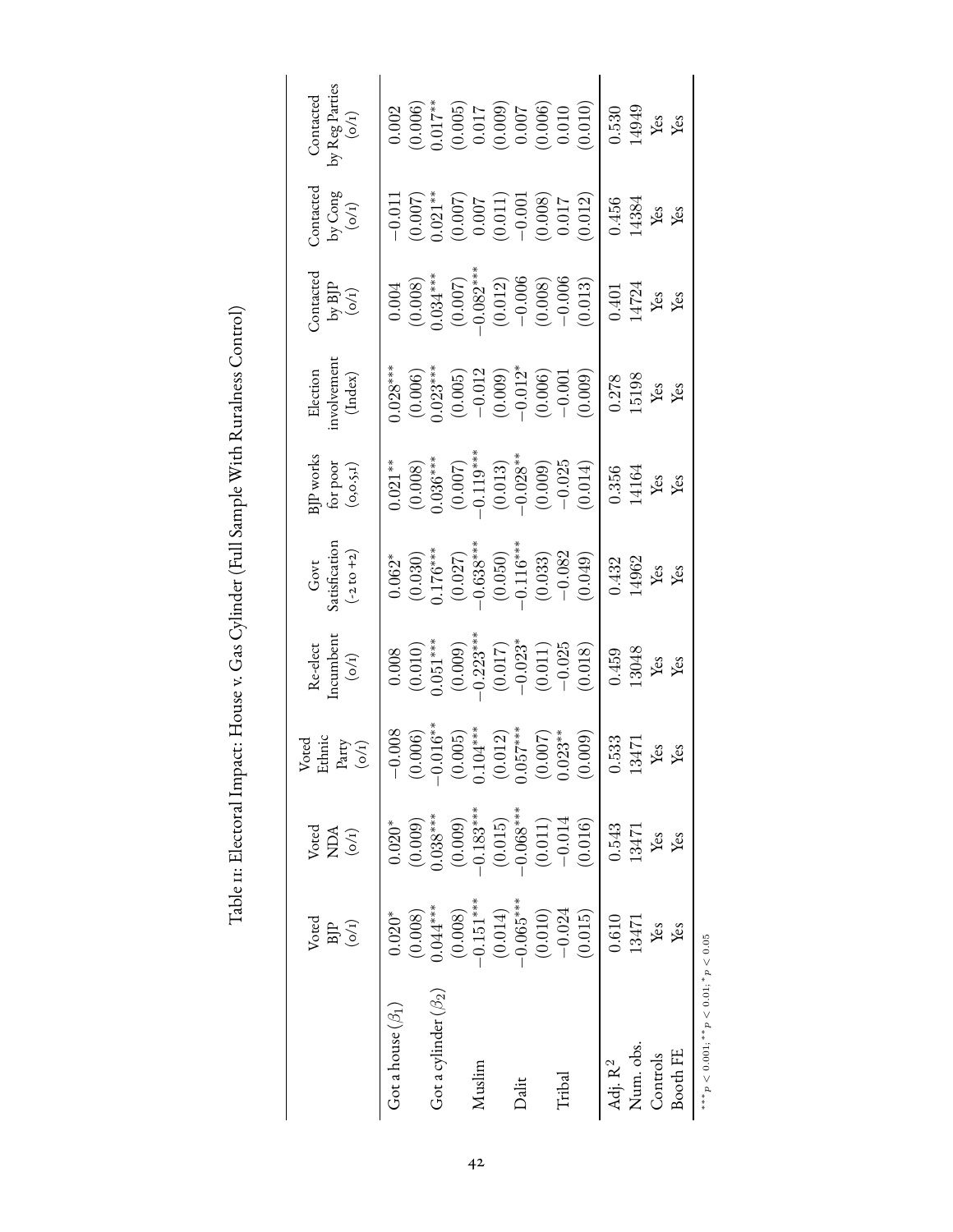### <span id="page-42-0"></span>B.2 Alternative Specification

I run regressions separately for each benefit (house and cooking gas cylinder) with the following specification:

$$
\begin{aligned} \mathbf{Y}_{i,t} = \alpha_0 + \beta_1 \text{Benefited}_{i,t-1} + \beta_2 \text{Muslim}_{i,t} + \beta_3 \text{Dality}_{i,t} + \beta_4 \text{Tribal}_{i,t} \\ + \rho \mathbf{X}_{i,t} + \sum_{j=1}^J \gamma_j \text{Booth}_j \end{aligned}
$$

Where  $Y_{i,t}$  captures electoral support for the BJP, X is a vector of control variables like mean-centered age, gender (female or not), education, monthly household expenditure (binned), and past vote choice. The models also include polling booth fixed effects to adjust for any confounding due to time invariant factors at the precinct level.

Table [12](#page-43-0) reports the results for the housing program, Table [13](#page-44-0) for the cooking gas scheme, and Table [14](#page-45-0) for an index of six flagship programs of the BJP government.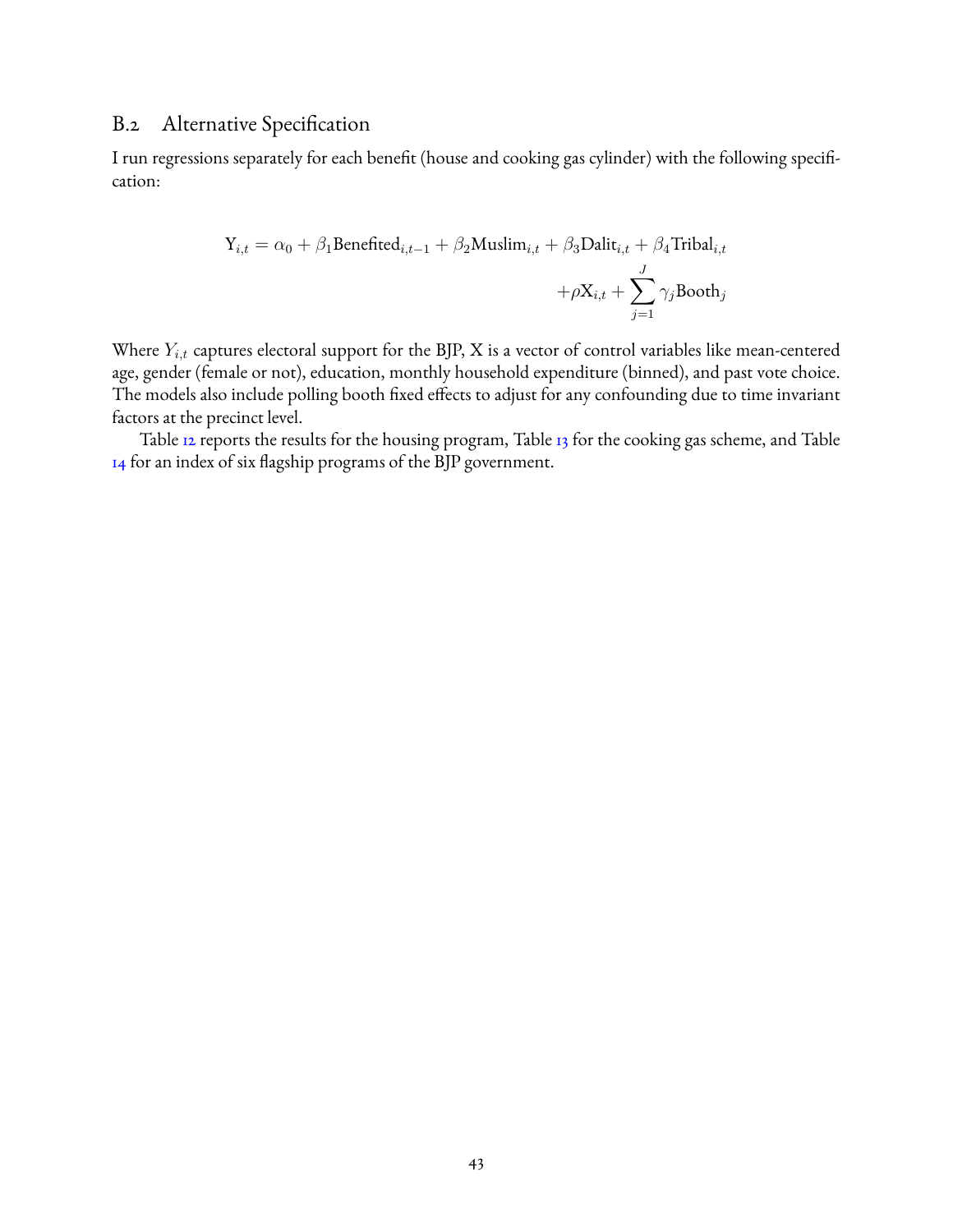<span id="page-43-0"></span>

Table 12: Housing Scheme and Electoral Preferences (Full Results) Table 12: Housing Scheme and Electoral Preferences (Full Results)

∗∗∗p < 0.001; ∗∗p < 0.01; ∗p < 0.05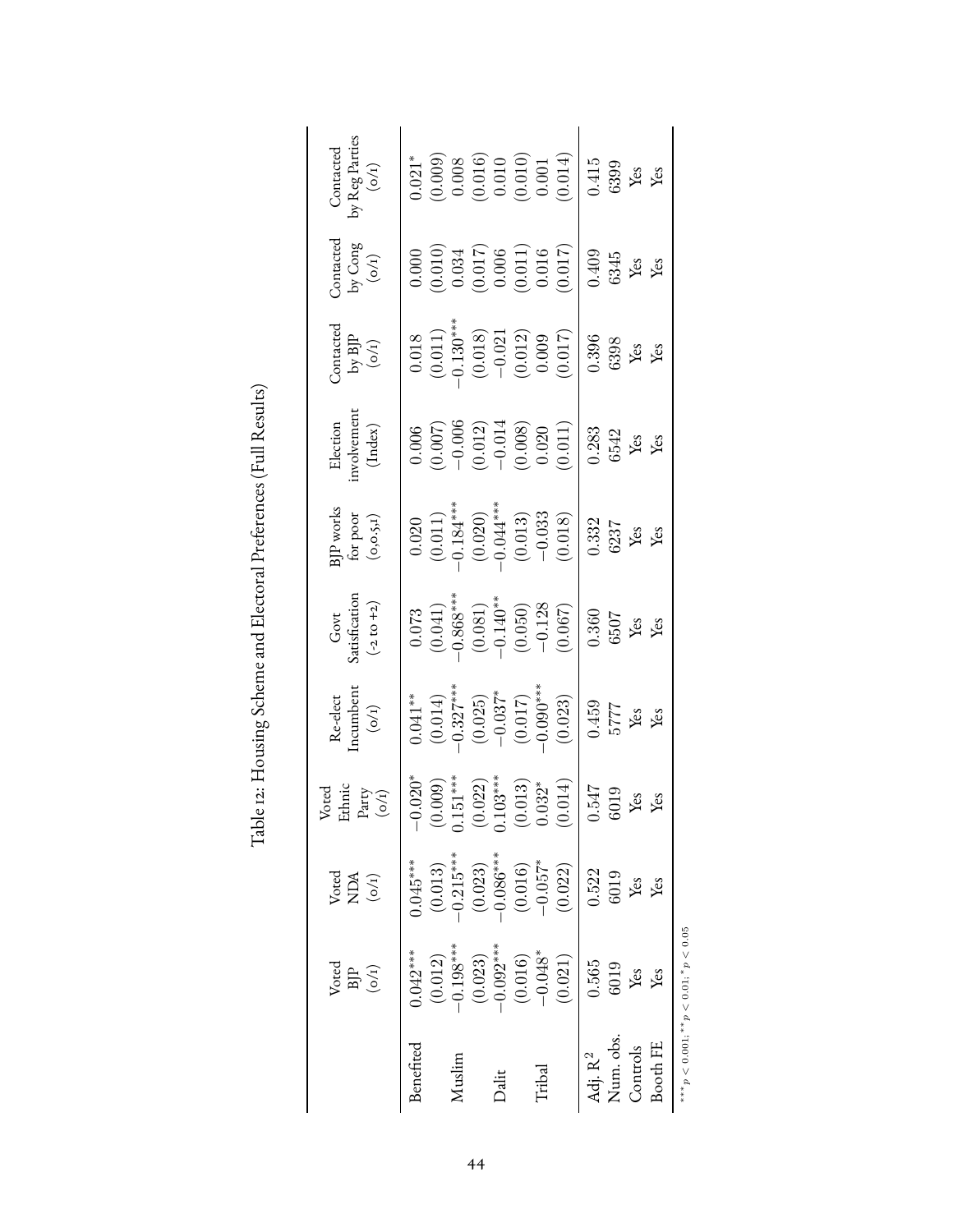<span id="page-44-0"></span>

|                                              | Voted<br>$\operatorname*{BIP}_{(o/I)}$                  | $Vored$<br>NDA<br>(0/1) | Ethnic<br>Voted<br>Party $\left( \text{o}/\text{i} \right)$ | $\begin{array}{l} \mbox{Re-elect} \\ \mbox{Incumbent} \\ \mbox{(o/t)} \end{array}$                                    | Govt<br>Satisfication<br>(-2 to +2)                                                                                                | $\begin{array}{l} \text{BJP works} \\ \text{for poor} \\ (\text{o,o.s},\text{i}) \end{array}$                                          | Election<br>involvement<br>(Index)                                                                   | $\begin{array}{c} \text{Contacted} \\ \text{by BJP} \\ (\text{o/t}) \end{array}$                              | $\begin{array}{c} \text{Contacted} \\ \text{by Cong} \\ \text{(o/t)} \end{array}$                                                                                                                                                                                                                                      | Contacted<br>by Reg Parties<br>$(o/t)$                                                                          |
|----------------------------------------------|---------------------------------------------------------|-------------------------|-------------------------------------------------------------|-----------------------------------------------------------------------------------------------------------------------|------------------------------------------------------------------------------------------------------------------------------------|----------------------------------------------------------------------------------------------------------------------------------------|------------------------------------------------------------------------------------------------------|---------------------------------------------------------------------------------------------------------------|------------------------------------------------------------------------------------------------------------------------------------------------------------------------------------------------------------------------------------------------------------------------------------------------------------------------|-----------------------------------------------------------------------------------------------------------------|
| Benefited                                    | $0.051***$<br>(0.011)                                   | $0.042***$<br>(0.012)   | $-0.024***$<br>(0.009)                                      | $0.052***$                                                                                                            | $0.187***$                                                                                                                         | $0.029***$                                                                                                                             | $0.027***$                                                                                           | $0.040***$                                                                                                    |                                                                                                                                                                                                                                                                                                                        | $0.026***$                                                                                                      |
| Muslim                                       | $-0.195***$<br>(0.023)                                  | $0.213***$<br>(0.023)   | $0.150***$                                                  |                                                                                                                       |                                                                                                                                    |                                                                                                                                        |                                                                                                      |                                                                                                               |                                                                                                                                                                                                                                                                                                                        |                                                                                                                 |
| Dalit                                        | $-0.093***$<br>(0.016)                                  | $0.085***$<br>(0.016)   | $(0.022)$<br>0.103***                                       | $\begin{array}{c} (0.012) \\ -0.325^{***} \\ (0.025) \\ -0.037^{*} \\ (0.017) \\ (0.017) \\ -0.088^{***} \end{array}$ |                                                                                                                                    |                                                                                                                                        |                                                                                                      |                                                                                                               |                                                                                                                                                                                                                                                                                                                        |                                                                                                                 |
| Tribal                                       | $-0.046*$<br>(0.021)                                    | $-0.054*$<br>(0.022)    | $(0.013)$<br>$0.032*$<br>(0.014)                            | (0.023)                                                                                                               | $\begin{array}{c} (0.036) \\ -0.856^{***} \\ (0.081) \\ (0.081) \\ -0.146^{**} \\ (0.050) \\ (0.050) \\ -0.134^{*} \\ \end{array}$ | $\begin{array}{c} (0.010) \\ -0.183^{***} \\ (0.020) \\ (0.021) \\ -0.04^{***} \\ (0.013) \\ -0.033 \\ (0.018) \\ (0.018) \end{array}$ | $\begin{array}{c} (0.006) \\ -0.004 \\ (0.012) \\ -0.015 \\ (0.008) \\ (0.009) \\ 0.019 \end{array}$ | $\begin{array}{c} (0.009) \\ -0.127^{***} \\ (0.018) \\ -0.022 \\ (0.012) \\ 0.008 \\ (0.017) \\ \end{array}$ | $\begin{array}{l} (110.000) \\ (0.0000) \\ (0.017) \\ (0.017) \\ (0.010) \\ (0.011) \\ (0.011) \\ (0.015) \\ (0.019) \\ (0.019) \\ (0.019) \\ (0.015) \\ (0.017) \\ (0.018) \\ (0.019) \\ (0.019) \\ (0.019) \\ (0.019) \\ (0.019) \\ (0.019) \\ (0.019) \\ (0.019) \\ (0.019) \\ (0.019) \\ (0.019) \\ (0.019) \\ (0$ | $\begin{array}{c} (0.007) \\ 0.009 \\ (0.016) \\ 0.010 \\ (0.010) \\ (0.010) \\ (0.001) \\ (0.001) \end{array}$ |
| Num. obs.<br>Controls<br>Adj. $\mathrm{R}^2$ | 0.566<br>6019<br>Yes                                    | 0.522<br>6019<br>Yes    | $0.547$<br>6019                                             | 0.460<br>$\frac{5777}{Yes}$                                                                                           | 0.363<br>6507                                                                                                                      | $\frac{0.333}{6237}$<br>Yes<br>Yes                                                                                                     | $\frac{0.285}{6542}$<br>Yes<br>Yes                                                                   | $\frac{0.397}{6398}$<br>Yes<br>Yes                                                                            | 0.409<br>6345<br>Yes                                                                                                                                                                                                                                                                                                   | 0.416<br>6399<br>Yes                                                                                            |
| Booth FE                                     | Yes                                                     | Yes                     | ίes<br>ιeς                                                  |                                                                                                                       | Yes<br>Yes                                                                                                                         |                                                                                                                                        |                                                                                                      |                                                                                                               | Yes                                                                                                                                                                                                                                                                                                                    | Yes                                                                                                             |
|                                              | *** $p < 0.001;$ ** $p < 0.01;$ *p < 0.01; * $p < 0.05$ |                         |                                                             |                                                                                                                       |                                                                                                                                    |                                                                                                                                        |                                                                                                      |                                                                                                               |                                                                                                                                                                                                                                                                                                                        |                                                                                                                 |

Table 13: Free Gas Cylinder Scheme and Electoral Preferences (Full Results) Table 13: Free Gas Cylinder Scheme and Electoral Preferences (Full Results)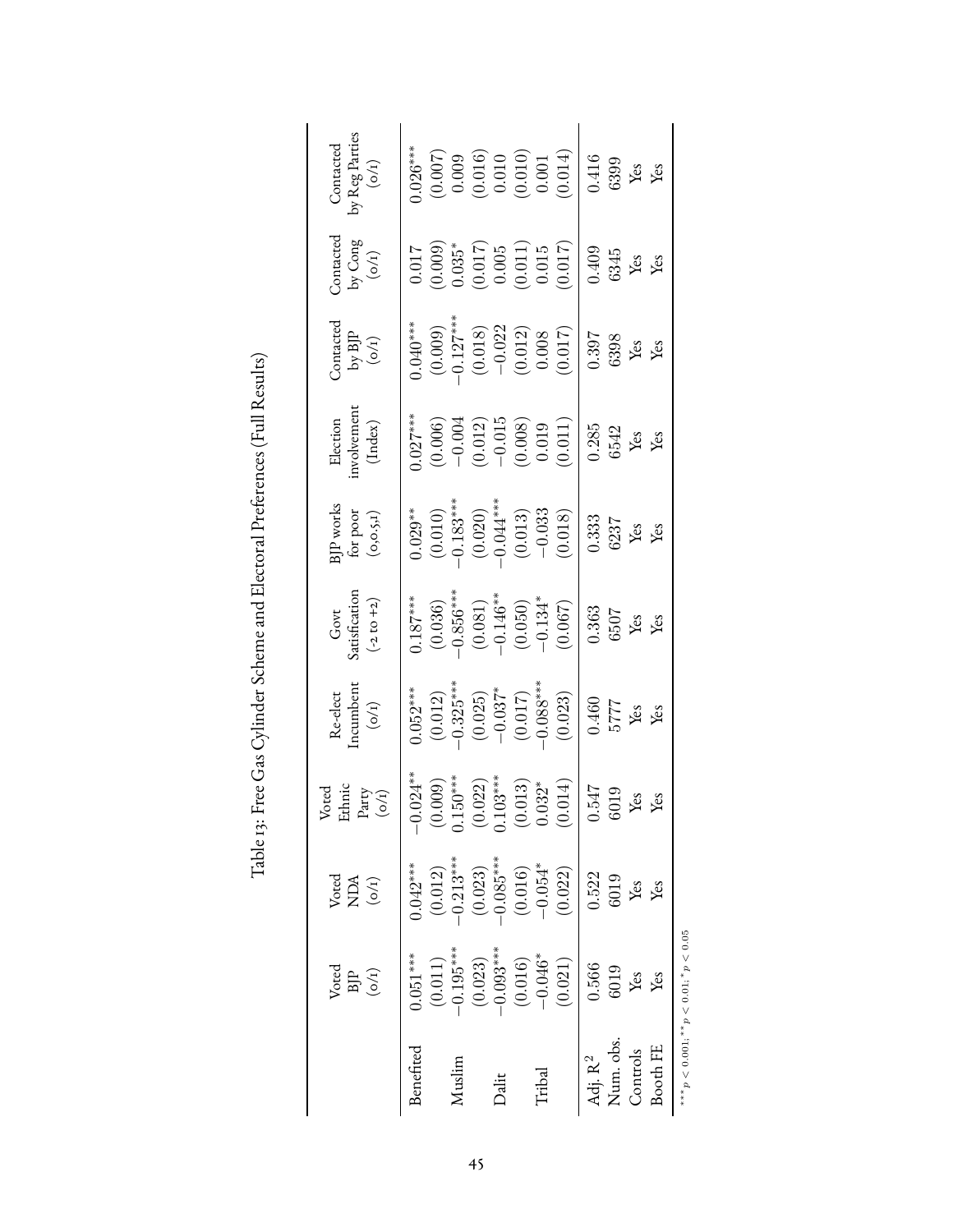<span id="page-45-0"></span>

|                                  | Voted<br>$\begin{array}{c} \text{BJP} \\ \text{(o/1)} \end{array}$ | Voted<br>$\begin{array}{c} \text{NDA} \\ \text{(o/1)} \end{array}$ | Ethnic<br>Voted<br>Party $($ mathcal{O}}^{I}) | $\begin{array}{ll} \mbox{Re-elect} \\ \mbox{Incumbent} \\ (\mbox{o/t}) \end{array}$         | Govt<br>Satisfication<br>(-2 to +2)                                                                                                                                                                                                                                                                                                               | $\begin{array}{l} \text{BJP works} \\ \text{for poor} \\ (\text{o}, \text{o}, \text{s}, \text{i}) \end{array}$                          | Election<br>involvement<br>(Index)                                                                   | $\begin{array}{c} \text{Contacted} \\ \text{by BJP} \\ (\text{o/t}) \end{array}$                           | Contacted<br>by Cong<br>$(\sigma/t)$                                     | Contacted<br>by Reg Parties<br>(0/1)                                              |
|----------------------------------|--------------------------------------------------------------------|--------------------------------------------------------------------|-----------------------------------------------|---------------------------------------------------------------------------------------------|---------------------------------------------------------------------------------------------------------------------------------------------------------------------------------------------------------------------------------------------------------------------------------------------------------------------------------------------------|-----------------------------------------------------------------------------------------------------------------------------------------|------------------------------------------------------------------------------------------------------|------------------------------------------------------------------------------------------------------------|--------------------------------------------------------------------------|-----------------------------------------------------------------------------------|
| Benefited                        | $0.147***$<br>(0.025)                                              | $0.170***$<br>(0.026)                                              | $-0.078***$<br>(0.021)                        | $0.181***$                                                                                  | $0.595***$                                                                                                                                                                                                                                                                                                                                        | $0.115***$                                                                                                                              | $0.078***$                                                                                           | $0.130***$                                                                                                 | $0.044*$                                                                 | $\frac{1}{0.099***}$                                                              |
| Muslim                           | $-0.192***$<br>(0.023)                                             | $-0.208***$<br>(0.023)                                             | $0.148***$                                    |                                                                                             |                                                                                                                                                                                                                                                                                                                                                   |                                                                                                                                         |                                                                                                      |                                                                                                            |                                                                          |                                                                                   |
| Dalit                            | $-0.091***$<br>(0.016)                                             | $-0.085***$<br>(0.016)                                             | $(0.022)$<br>0.103***<br>(0.013)              |                                                                                             |                                                                                                                                                                                                                                                                                                                                                   |                                                                                                                                         |                                                                                                      |                                                                                                            |                                                                          |                                                                                   |
| Tribal                           | $-0.047*$<br>(0.021)                                               | $-0.056*$<br>(0.022)                                               | (0.014)<br>$0.032*$                           | $(0.027)$<br>$-0.320***$<br>$(0.025)$<br>$-0.037*$<br>$(0.017)$<br>$-0.090***$<br>$(0.023)$ | $\begin{array}{l} (1.087) \\[-4pt] (-0.081) \\[-4pt] (-0.081) \\[-4pt] (-0.081) \\[-4pt] (-0.050) \\[-4pt] (-0.050) \\[-4pt] (-0.050) \\[-4pt] (-0.050) \\[-4pt] (-0.050) \\[-4pt] (-0.050) \\[-4pt] (-0.050) \\[-4pt] (-0.050) \\[-4pt] (-0.050) \\[-4pt] (-0.050) \\[-4pt] (-0.050) \\[-4pt] (-0.050) \\[-4pt] (-0.050) \\[-4pt] (-0.050) \\[-$ | $\begin{array}{r l} (0.023) \\ -0.180^{***} \\ (0.020) \\ -0.04^{***} \\ (0.013) \\ (0.013) \\ (0.013) \\ (0.034 \\ \hline \end{array}$ | $\begin{array}{c} (0.016) \\ -0.003 \\ (0.012) \\ -0.014 \\ (0.008) \\ 0.019 \\ (0.011) \end{array}$ | $\begin{array}{c} (0.024) \\ -0.125^{***} \\ (0.018) \\ -0.022 \\ (0.012) \\ (0.012) \\ 0.008 \end{array}$ | $(0.022)$<br>$0.036^*$<br>$(0.017)$<br>$0.005$<br>$(0.011)$<br>$(0.015)$ | $(0.019)$<br>$0.012$<br>$(0.016)$<br>$0.010$<br>$(0.010)$<br>$(0.010)$<br>$0.000$ |
| Num. obs.<br>Adj. $\mathrm{R}^2$ | 0.567<br>6019                                                      | 0.525<br>6019                                                      | 0.548<br>6019                                 | $\frac{0.463}{5777}$<br>Yes<br>Yes                                                          | $\frac{0.365}{6507}$<br>Yes                                                                                                                                                                                                                                                                                                                       | 0.335                                                                                                                                   | $\frac{0.286}{6542}$<br>Yes<br>Yes                                                                   | $\frac{0.399}{6398}$<br>Yes                                                                                | $0.409$<br>$6345$<br>Yes<br>Yes                                          | 0.418                                                                             |
| Booth FE<br>Controls             | Yes<br>Yes                                                         | Yes<br>Yes                                                         | les<br>ιes                                    |                                                                                             |                                                                                                                                                                                                                                                                                                                                                   | $\frac{\text{6237}}{\text{Yes}}$                                                                                                        |                                                                                                      |                                                                                                            |                                                                          | $\begin{array}{c} 6399 \\ \text{Yes} \\ \text{Yes} \end{array}$                   |
|                                  | *** $p < 0.001$ ; ** $p < 0.01$ ; * $p < 0.05$                     |                                                                    |                                               |                                                                                             |                                                                                                                                                                                                                                                                                                                                                   |                                                                                                                                         |                                                                                                      |                                                                                                            |                                                                          |                                                                                   |

Table 14: BJP Schemes (Index) and Electoral Preferences (Full Results) Table 14: BJP Schemes (Index) and Electoral Preferences (Full Results)

46

∗∗∗p < 0.001; ∗∗p < 0.01; ∗p < 0.05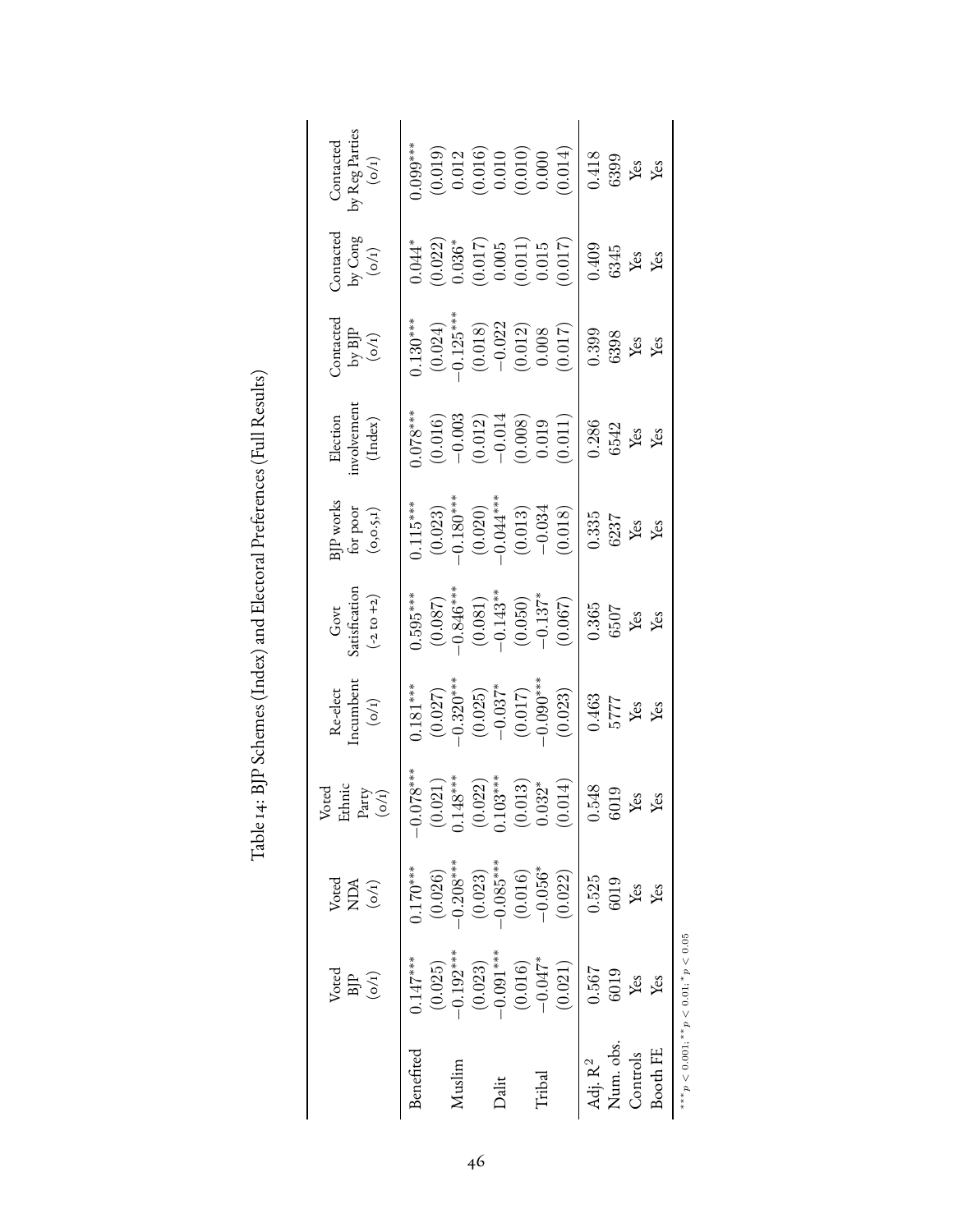# <span id="page-46-0"></span>C Ideological Impact

Is receiving a material benefit associated with shifts in ideological beliefs? In classical voting models, the benefit  $b_i$  can compensate for ideological disutility,  $(\sigma_i-\sigma_P)^2$ , but it does not fundamentally change ideological positions. Formally speaking, we do not think that  $\sigma_i = f(b_{i,t-1})$  (current ideology is a function of past benefits received).

In this appendix, I present correlational evidence from a fixed effects model with the specification:

$$
Y_{i,t} = \alpha_0 + \beta_1 (\text{Got a house})_{i,t-1} + \beta_2 (\text{Got a cylinder})_{i,t} + \beta_3 \left(\frac{1}{2} \sum_{i=1}^J \gamma_i \text{Bookh}_i\right)
$$

Where  $Y_{i,t}$  is a measure of political ideology, X is a vector of control variables like ethnicity, mean-centered age, gender (female or not), education, monthly household expenditure (binned), and past vote choice. The models also include polling booth fixed effects to adjust for any confounding due to time invariant factors at the precinct level.

The dependent variable captures ideological beliefs using three measures: (1) does the respondent think India is a Hindu nation; (2) how patriotic or unpatriotic are Muslims?; and (3) agreement with majoritarian statements (for instance: only my religion is correct, not of anyone else's; minorities should adopt the customs of the majority community; even if it is not liked by the majority, the government must protect the interests of the minorities (reverse coded); the Muslim community in India has been victimized under Narendra Modi's government (reverse coded).

Overall, receiving a benefit, big or small, is not associated with holding more majoritarian beliefs, or thinking that India is a Hindu nation. Cylinder recipients, if anything, are*less* likely to say India is a Hindu nation ( $\beta_2 = -0.041$ , s.e.=0.015). Cylinder recipients are also not more prejudiced towards Muslim. Home recipients, on the other hand, think think Muslims are less patriotic ( $\hat{\beta}_1 = -0.194$ , s.e.=0.064). Muslims, unsurprisingly, are less likely to hold majoritarian beliefs and think India is a Hindu nation, and more likely to say their ethnic group is patriotic. In sum, material benefits may compensate for ideological disutility but they do not seem to shape ideological beliefs as such.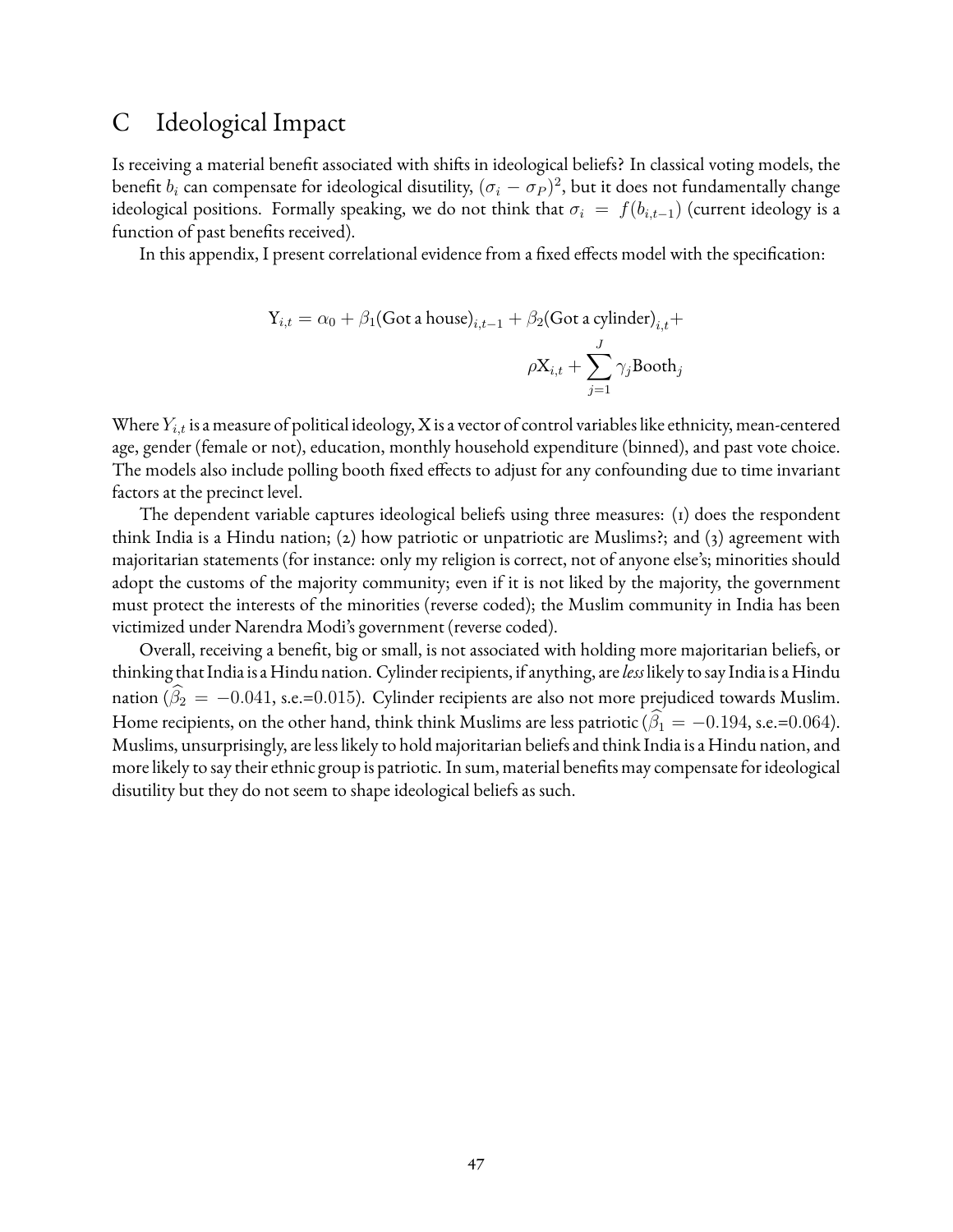| Majoritarian<br><b>Beliefs</b> | India is a<br>Hindu Nation | How patriotic<br>are Muslims?<br>$(-2 \text{ to } +2)$ |
|--------------------------------|----------------------------|--------------------------------------------------------|
|                                |                            |                                                        |
| 0.007                          | 0.026                      | $-0.194**$                                             |
| (0.037)                        | (0.018)                    | (0.064)                                                |
| 0.010                          | $-0.041**$                 | $-0.020$                                               |
| (0.034)                        | (0.015)                    | (0.058)                                                |
| $-0.214***$                    | $-0.153***$                | $1.249***$                                             |
| (0.065)                        | (0.030)                    | (0.125)                                                |
| 0.017                          | 0.017                      | 0.083                                                  |
| (0.042)                        | (0.019)                    | (0.074)                                                |
| $-0.026$                       | $-0.050$                   | 0.199                                                  |
| (0.055)                        | (0.028)                    | (0.104)                                                |
| $-0.000$                       | 0.000                      | $-0.002$                                               |
| (0.001)                        | (0.000)                    | (0.002)                                                |
| 0.002                          | 0.012                      | $-0.109*$                                              |
| (0.029)                        | (0.013)                    | (0.048)                                                |
| 0.001                          | 0.002                      | $-0.020$                                               |
| (0.009)                        | (0.004)                    | (0.015)                                                |
| $-0.000$                       | 0.000                      | $0.000*$                                               |
| (0.000)                        | (0.000)                    | (0.000)                                                |
| $0.078*$                       | 0.011                      | $-0.171**$                                             |
| (0.032)                        | (0.015)                    | (0.058)                                                |
| 0.353                          | 0.357                      | 0.527                                                  |
| 2928                           |                            | 2612                                                   |
| Yes                            | Yes                        | Yes                                                    |
|                                | $(Index, -2 to +2)$        | (o/r)<br>3378                                          |

Table 15: Material Benefits and Political Ideology

 $***p<0.001; **p<0.01; *p<0.05$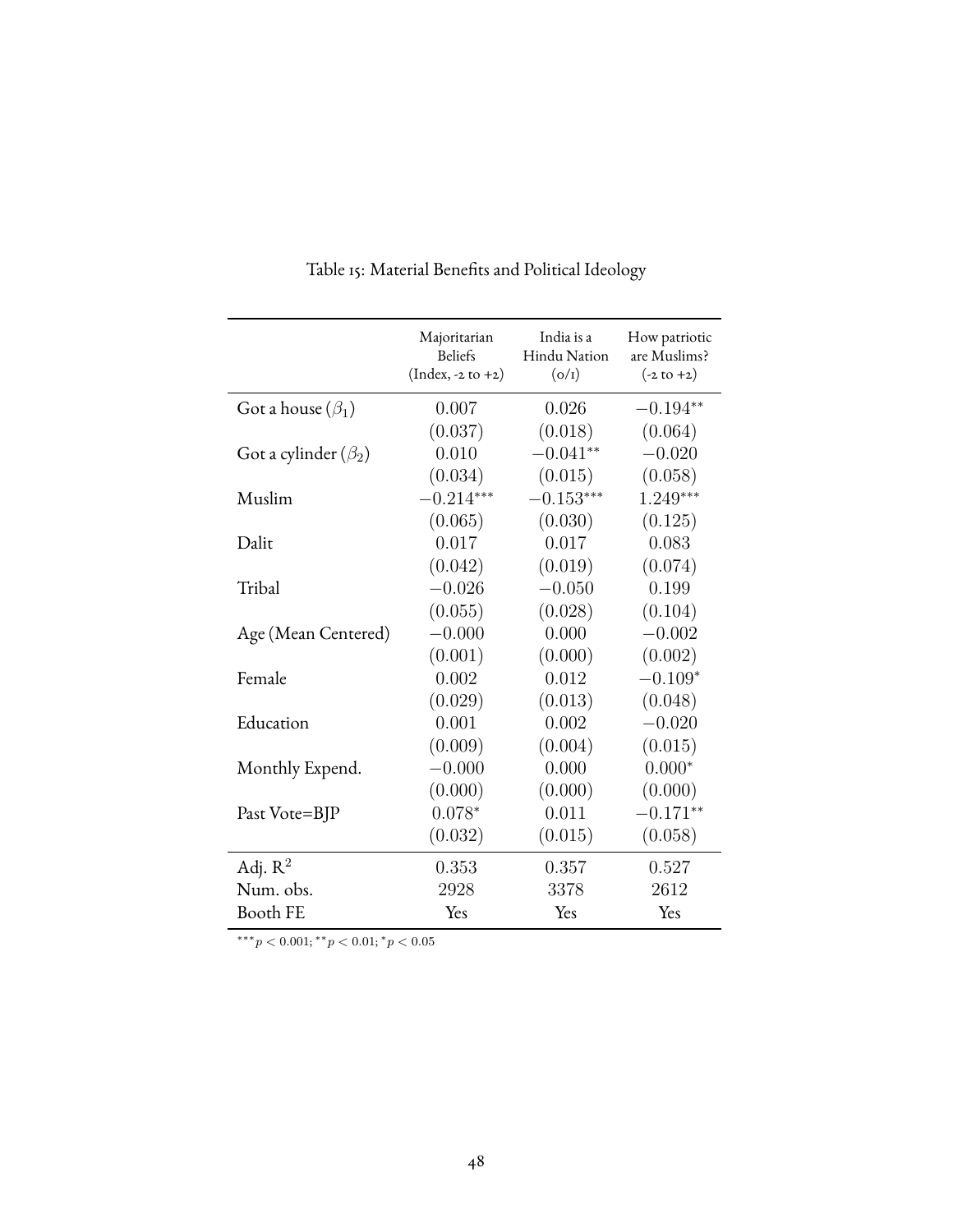# <span id="page-48-0"></span>D Design Tests (State Assembly Constituency Level)

### <span id="page-48-1"></span>D.1 McCrary Density Test

The McCrary density test is performed using rddensity package in R, using the default specifications: a local quadratic approximation (p=2), triangular kernel, and MSE optimal bandwidth.

| Table 16: McCrary Density Test |  |  |
|--------------------------------|--|--|
|--------------------------------|--|--|

| Diff. in Densities t statistic p |               |  |
|----------------------------------|---------------|--|
| 0.011                            | 4.246 $\circ$ |  |

*Note:* The McCrary test suggests there is a discontinuous change in the density of the forcing variable at the cut-point ( $x = 0$ ). This can happen because of two reasons: (1) close elections were manipulated in favor of (or against) the BJP; or (2) the survey company sampled more respondents on one side of the cut-point than the other. The first situation poses a problem for identification because it falsifies the "as-if randomness" or "coin-flip" logic of close elections. The second situation can arise with random sampling of constituencies and respondents, or even when there is asymmetric non-contact of respondents. This poses a problem for identification if respondent characteristics, or other predictors of the outcome, also discontinuously change at the cut-point.

<span id="page-48-2"></span>To rule out these possibilities, I perform the McCrary density test on the official election results ( $n=$ 4053 assembly constituencies in a parliamentary election where the BJP or its ally fielded candidates). Table [17](#page-48-2) reports the summary statistics from this test. We fail to reject the null hypothesis of no difference in densities at the cut-point. This can be seen visually in the section below, where I report the frequency distribution (see figure [2\)](#page-50-1). Finally, I check for covariate balance within the survey sample, and do not find any discontinuous changes.

Table 17: McCrary Density Test (All Assembly Constituencies)

| Diff. in Densities t statistic |               |  |
|--------------------------------|---------------|--|
| 0.004                          | $1.443$ 0.149 |  |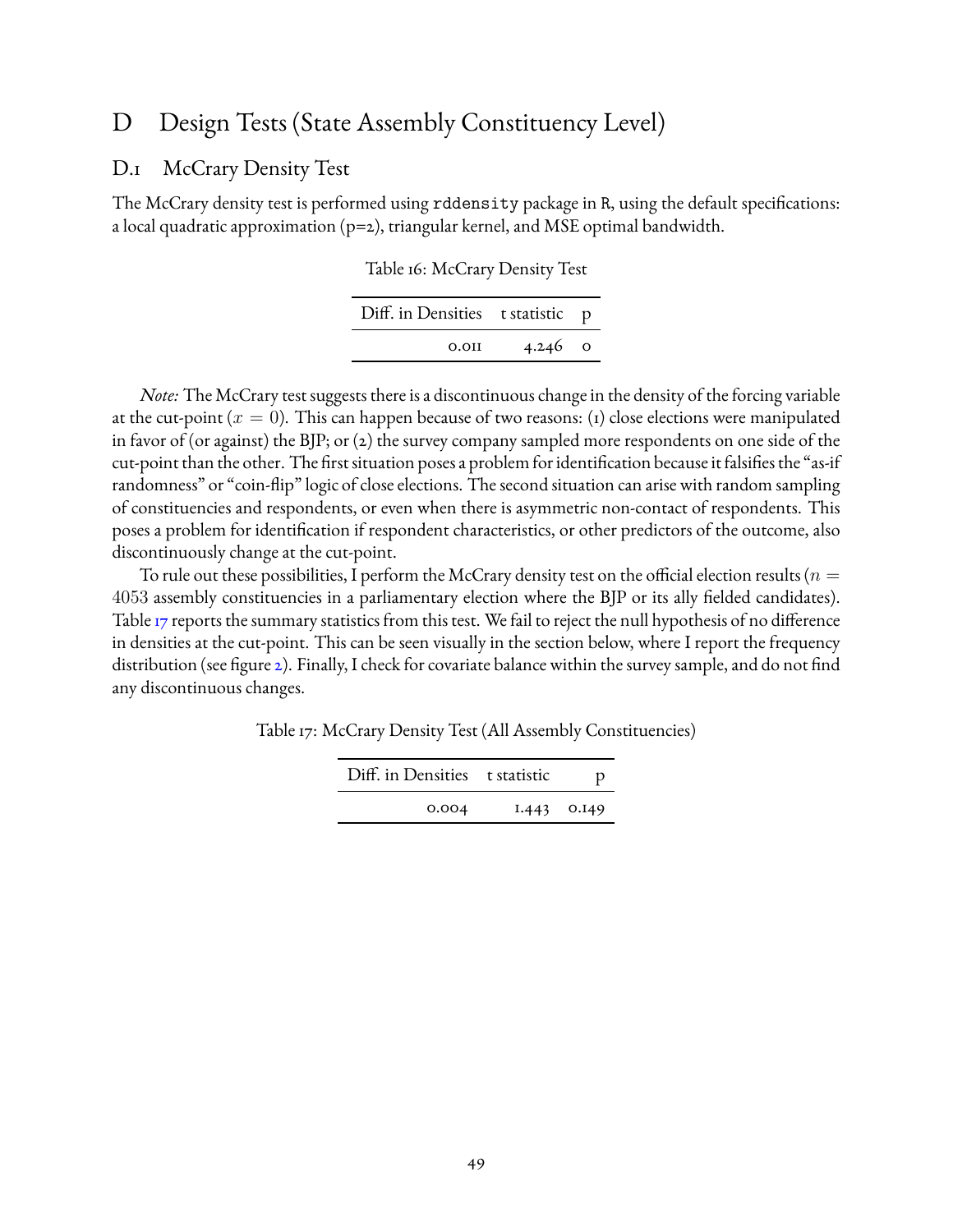# <span id="page-49-0"></span>D.2 Frequency Distribution

The top figure reports the frequency distribution of the forcing variable for survey respondents. The bottom figure reports the same for all assembly segments (restricted to parliamentary constituencies where the BJP or its allies fielded a candidate).



Figure 1: Forcing Variable Frequency Distribution (Survey Respondents,  $n = 9654$ )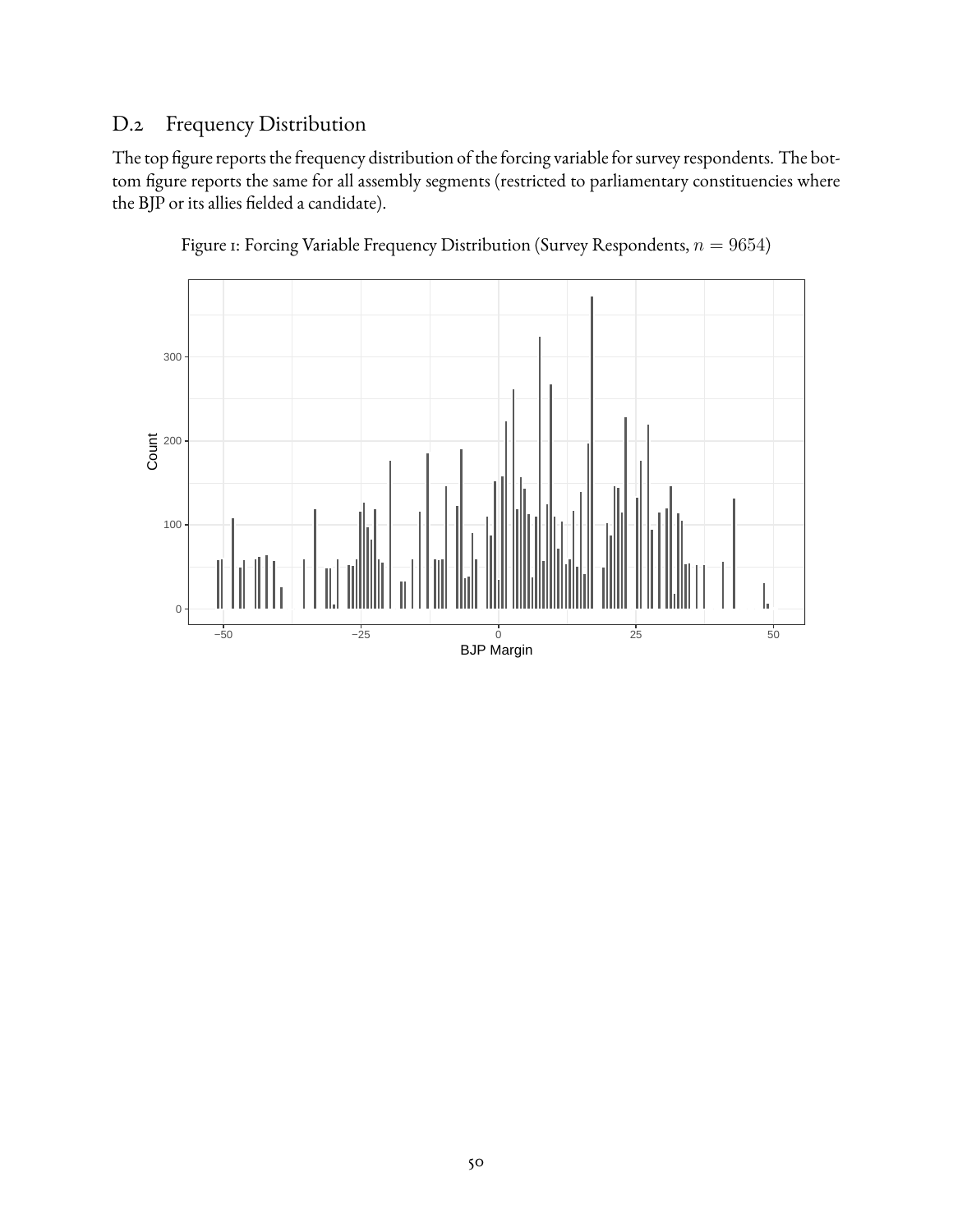<span id="page-50-1"></span>

Figure 2: Forcing Variable Frequency Distribution (4053 Assembly Constituencies)

# <span id="page-50-0"></span>D.3 Covariate Balance

The table below checks for any discontinuous change in covariates at the cut-point, using exactly the same specification as the primary outcome analysis.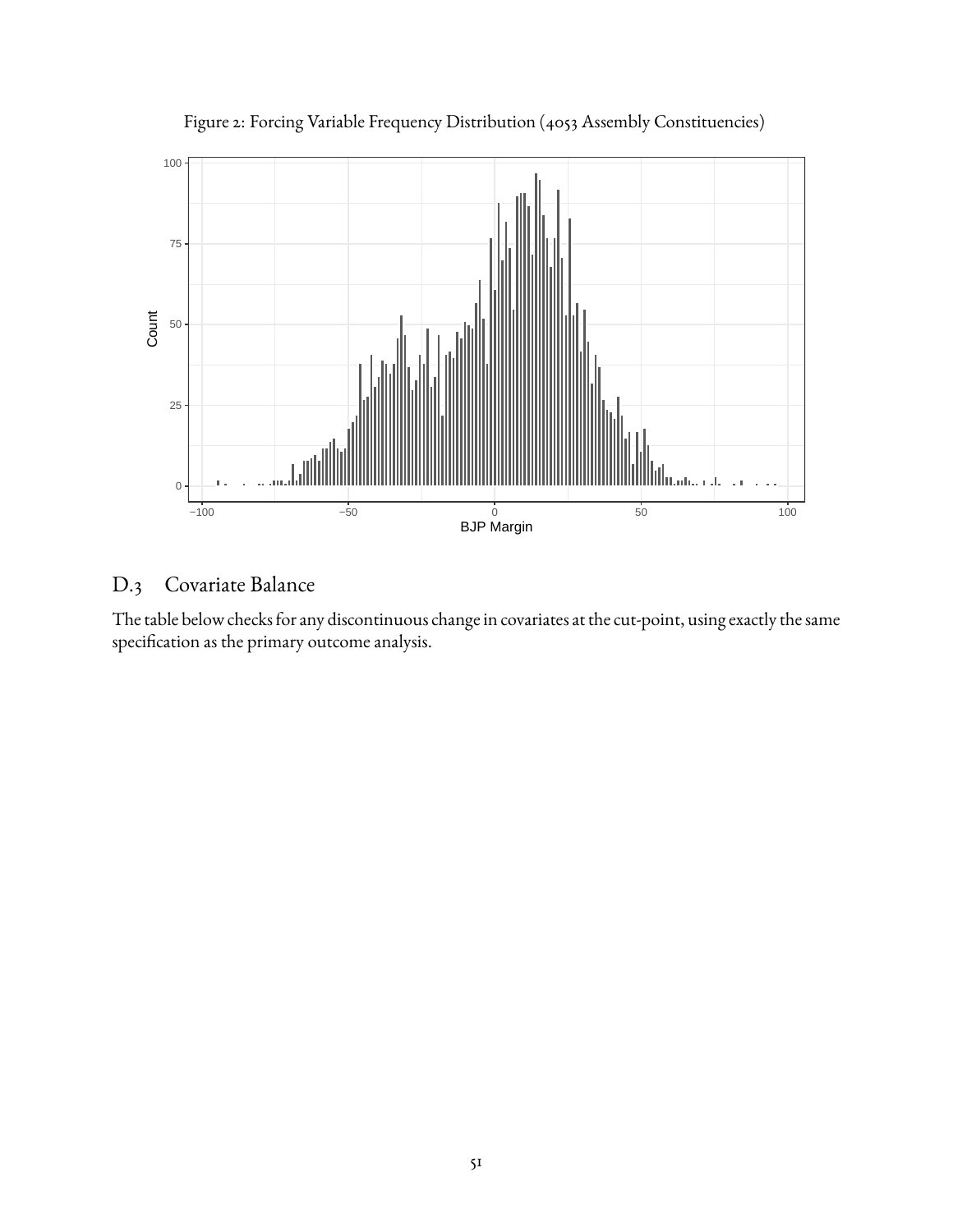| Covariate                     | RD (MSE optimal BW) |           |       |             |              |  |
|-------------------------------|---------------------|-----------|-------|-------------|--------------|--|
| DV                            | Coef                | <b>SE</b> | p     | $\mathbf n$ | BW(L,R)      |  |
| Hindu                         | 0.074               | 0.165     | 0.651 | 3358        | 10.65,10.65  |  |
| Muslim                        | $-0.152$            | 0.165     | 0.356 | 3187        | 10.24, 10.24 |  |
| Low Status Group              | $-0.065$            | 0.055     | 0.24I | 2518        | 7.77,7.77    |  |
| Age (Mean Centered)           | $-0.435$            | 1.680     | 0.796 | 3994        | 13.49, 13.49 |  |
| Female                        | 0.061               | 0.050     | 0.225 | 3893        | 12.91, 12.91 |  |
| Education                     | $-0.452$            | 0.375     | 0.228 | 4327        | 15.06,15.06  |  |
| Monthly Expenditure           | 191.965             | III0.087  | 0.863 | 3296        | 10.95,10.95  |  |
| Monthly Income                | 404.875             | 1655.364  | 0.807 | 3789        | 13.39, 13.39 |  |
| Past Vote = $BIP$             | 0.008               | 0.126     | 0.948 | 2425        | 10.51,10.51  |  |
| Landless                      | 0.035               | 0.13I     | 0.788 | 2948        | 9.52, 9.52   |  |
| Ineligible for Housing Scheme | 0.012               | 0.099     | 0.903 | 4243        | 16.01,16.01  |  |

### Table 18: Covariate Balance (AC Level RD)

*Note:*

The difference at the cut-point was estimated using rdrobust in R, specifying a first-order polynomial (p=1), triangular kernel weights, and MSE-optimal bandwidths. We report the robust, bias-corrected estimate and HC2 robust standard error (clustered at the assembly constituency level). This is identical to the primary outcome specification in the paper. Data from National Election Studies 2019, Election Commission of India 2014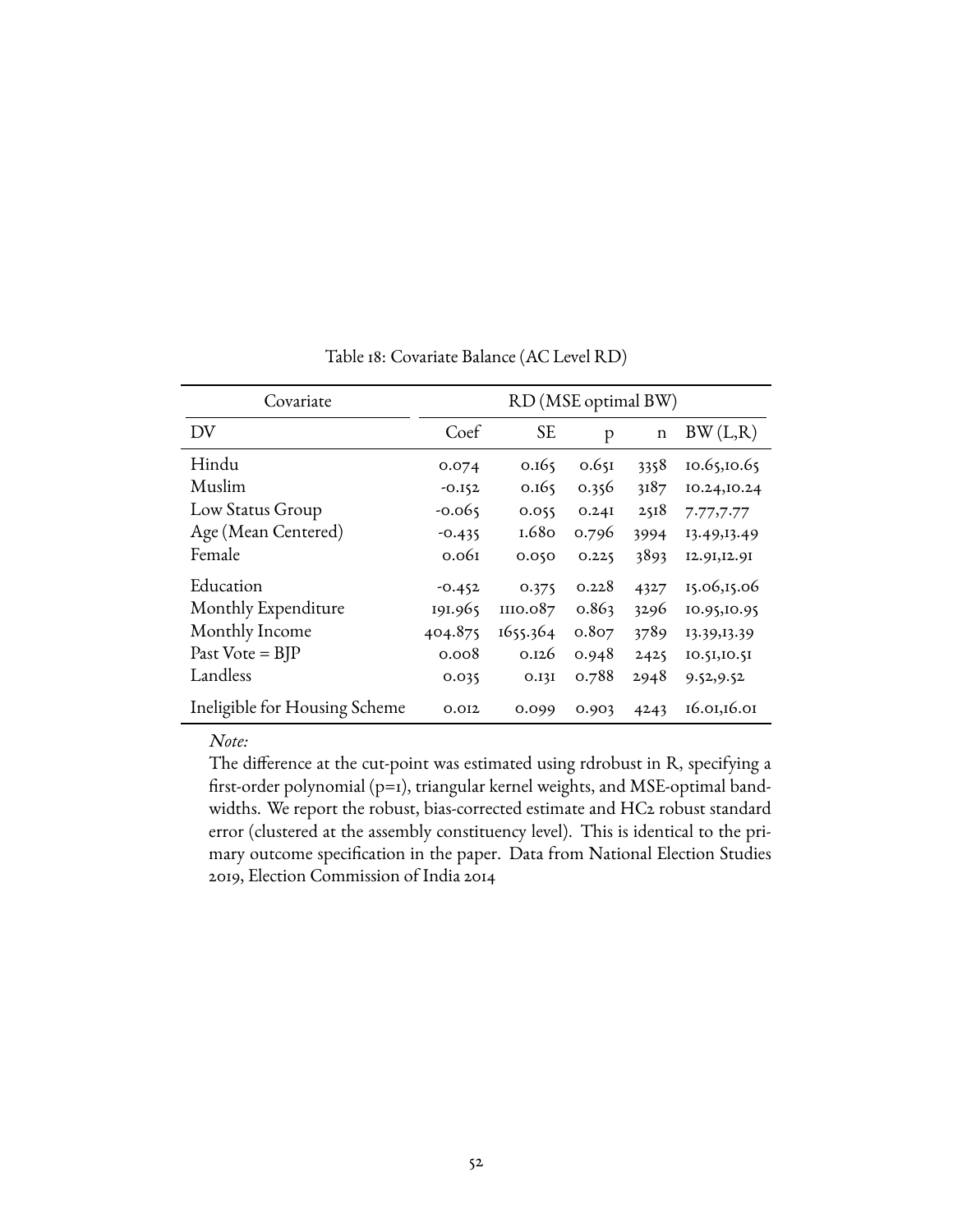### <span id="page-52-0"></span>D.4 Donut Hole RD Estimates

In this section, I evaluate how sensitive the results are to the inclusion of observations near the cut point. I report the results from a "donut hole" regression discontinuity design. [Cattaneo, Idrobo, and Titiunik](#page-29-14) [\(2019\)](#page-29-14) explain the utility of such an approach:

If systematic manipulation of score values occurred, it is natural to assume that the units closest to the cutoff are those most likely to have engaged in manipulation. The idea behind this approach is to exclude such units and then repeat the estimation and inference analysis using the remaining sample. [\(Cattaneo, Idrobo, and Titiunik](#page-29-14) [2019:](#page-29-14)103)



Figure 3: Donut Hole RD Estimates (Assembly Constituency Level)

*Note:* This figure shows the RD estimate and 95% confidence interval after excluding observations within the donut radius around the cut point. Data for this figure is presented in Table [19.](#page-53-0)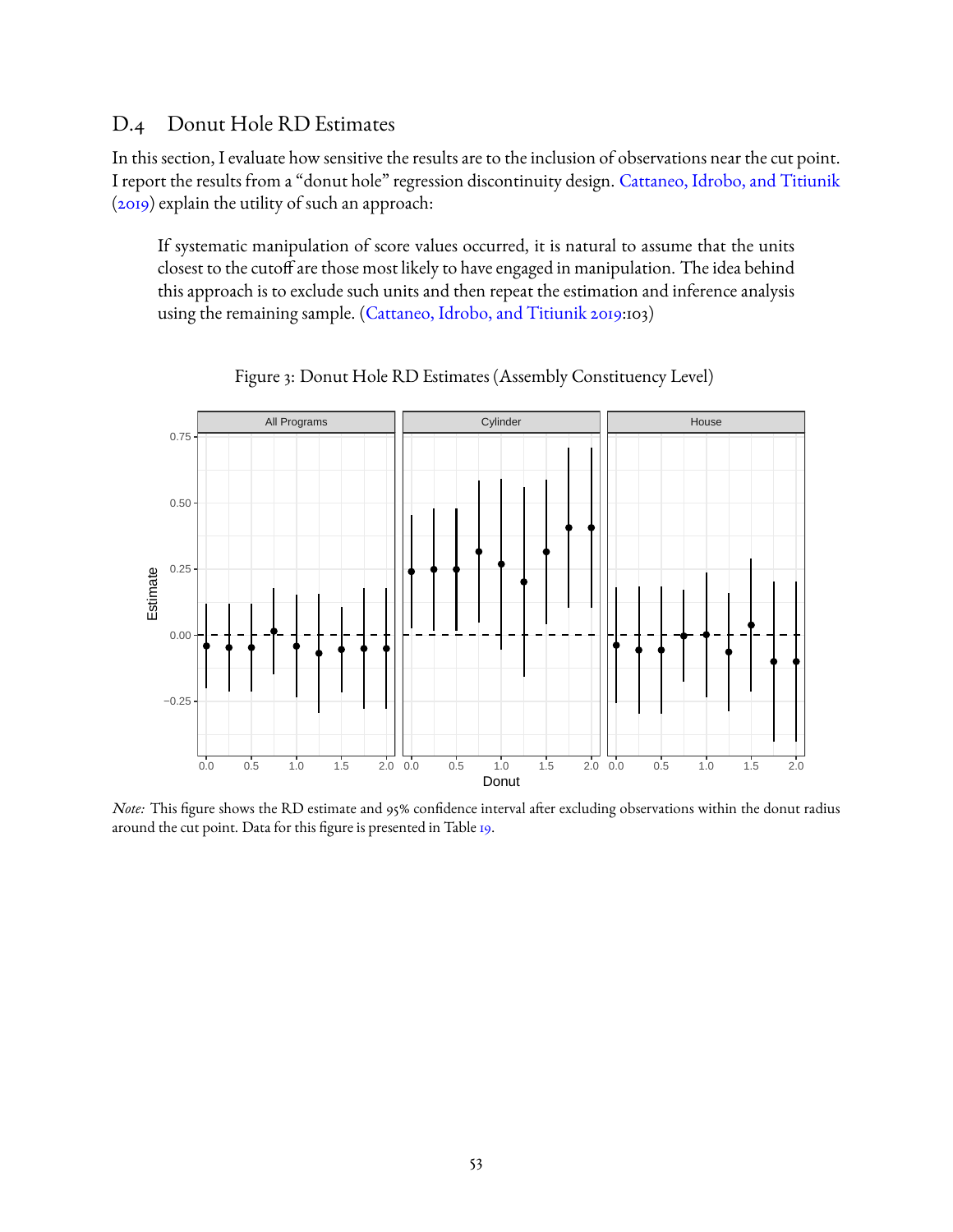<span id="page-53-0"></span>

| Donut | <b>BW</b> | DV           | Estimate | <b>SE</b> | p    | CI(L)   | CI(H) | Dropped |
|-------|-----------|--------------|----------|-----------|------|---------|-------|---------|
| 0.00  | 15.53     | All Programs | $-0.04$  | 0.08      | 0.62 | $-0.20$ | 0.12  | $\circ$ |
| 0.25  | 16.53     | All Programs | $-0.05$  | 0.09      | 0.58 | $-0.2I$ | 0.12  | 36      |
| 0.50  | 16.53     | All Programs | $-0.05$  | 0.09      | 0.58 | $-0.2I$ | 0.12  | 36      |
| 0.75  | 10.85     | All Programs | 0.01     | 0.08      | 0.86 | $-0.15$ | 0.18  | 183     |
| 1.00  | 10.20     | All Programs | $-0.04$  | 0.10      | o.68 | $-0.24$ | 0.15  | 306     |
| 1.25  | 10.54     | All Programs | $-0.07$  | 0.II      | 0.55 | $-0.29$ | 0.16  | 408     |
| 1.50  | 6.52      | All Programs | $-0.05$  | 0.08      | 0.5I | $-0.22$ | 0.II  | 544     |
| I.75  | 6.87      | All Programs | $-0.05$  | 0.12      | 0.66 | $-0.28$ | 0.18  | 660     |
| 2.00  | 6.87      | All Programs | $-0.05$  | 0.12      | 0.66 | $-0.28$ | 0.18  | 660     |
| 0.00  | 12.77     | Cylinder     | 0.24     | 0.II      | 0.03 | 0.03    | 0.46  | O       |
| 0.25  | 13.42     | Cylinder     | 0.25     | 0.12      | 0.04 | 0.02    | 0.48  | 36      |
| 0.50  | 13.42     | Cylinder     | 0.25     | O.I2      | 0.04 | 0.02    | 0.48  | 36      |
| 0.75  | 10.51     | Cylinder     | 0.32     | 0.14      | 0.02 | 0.05    | 0.58  | 183     |
| 1.00  | II.86     | Cylinder     | 0.27     | 0.16      | 0.10 | $-0.05$ | 0.59  | 306     |
| 1.25  | 13.44     | Cylinder     | 0.20     | 0.18      | 0.27 | $-0.16$ | 0.56  | 408     |
| 1.50  | 7.37      | Cylinder     | 0.32     | 0.14      | 0.02 | 0.04    | 0.59  | 544     |
| 1.75  | 8.28      | Cylinder     | 0.4I     | 0.15      | 0.01 | 0.10    | 0.71  | 660     |
| 2.00  | 8.28      | Cylinder     | 0.4I     | 0.15      | 0.01 | 0.10    | 0.71  | 660     |
| 0.00  | I2.I2     | House        | $-0.04$  | 0.II      | 0.73 | $-0.26$ | 0.18  | O       |
| 0.25  | 12.25     | House        | $-0.06$  | 0.12      | 0.64 | $-0.30$ | 0.18  | 36      |
| 0.50  | 12.25     | House        | $-0.06$  | 0.12      | 0.64 | $-0.30$ | 0.18  | 36      |
| 0.75  | 13.47     | House        | 0.00     | 0.09      | 0.97 | $-0.18$ | 0.17  | 183     |
| 1.00  | II.49     | House        | 0.00     | 0.12      | 0.99 | $-0.23$ | 0.24  | 306     |
| 1.25  | 14.22     | House        | $-0.06$  | 0.II      | 0.58 | $-0.29$ | 0.16  | 408     |
| 1.50  | 7.37      | House        | 0.04     | 0.13      | 0.77 | $-0.2I$ | 0.29  | 544     |
| I.75  | 6.97      | House        | $-0.10$  | 0.15      | 0.52 | $-0.40$ | 0.20  | 660     |
| 2.00  | 6.97      | House        | $-0.10$  | 0.15      | 0.52 | $-0.40$ | 0.20  | 660     |

Table 19: Donut-Hole Approach (AC Level RD)

The difference at the cut-point was estimated using rdrobust in R, specifying a firstorder polynomial (p=1), triangular kernel weights, and MSE-optimal bandwidth. Observations within the donut radius are excluded. We report the robust, bias-corrected estimate and HC2 robust standard error (clustered at the assembly constituency level). This is identical to the primary outcome specification in the paper. Data from National Election Studies 2019, Election Commission of India 2014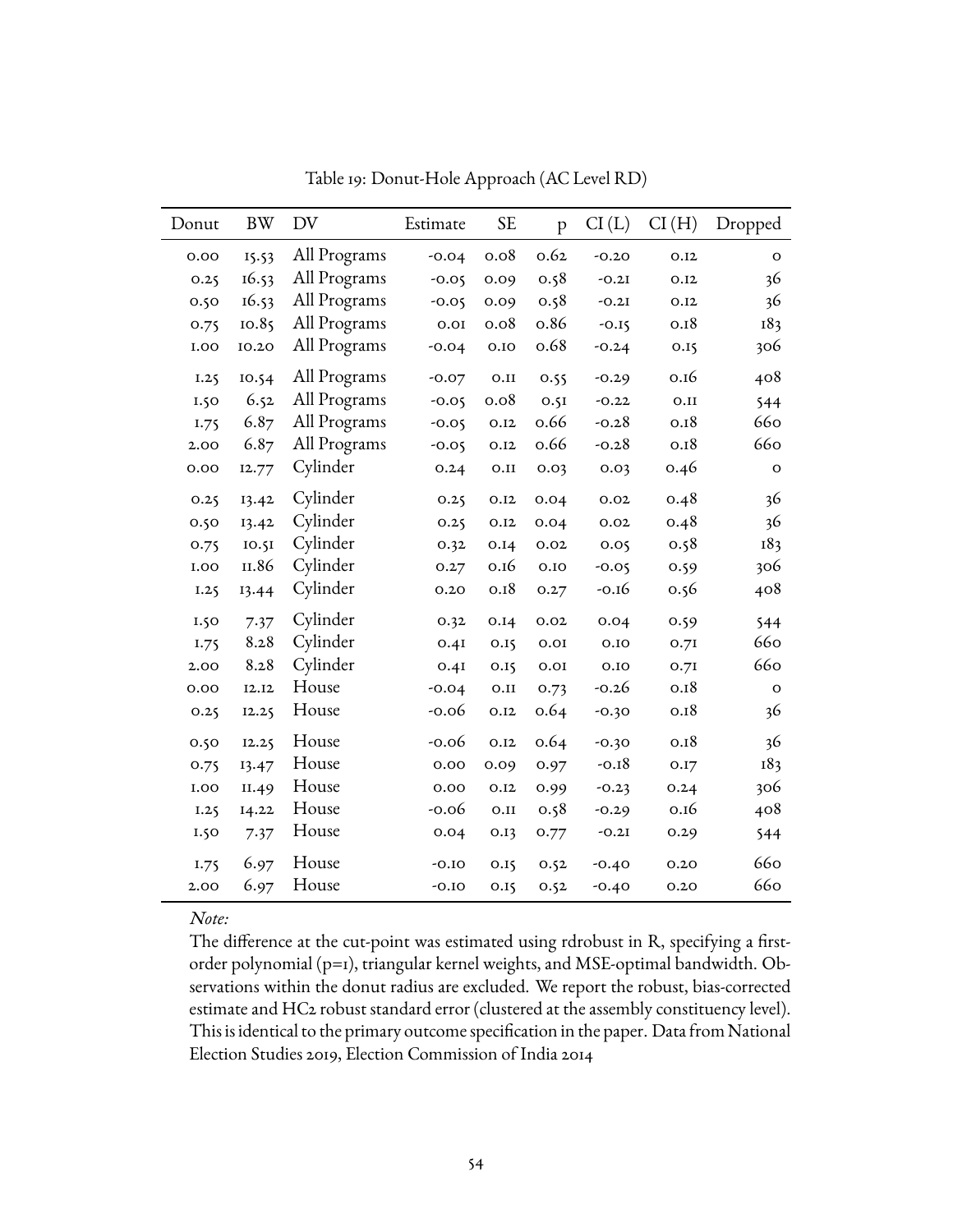# <span id="page-54-0"></span>E Design Tests (Parliamentary Constituency Level)

### <span id="page-54-1"></span>E.1 McCrary Density Test

The McCrary density test is performed using rddensity package in R, using the default specifications: a local quadratic approximation (p=2), triangular kernel, and MSE optimal bandwidth.

| Table 20: McCrary Density Test |  |  |
|--------------------------------|--|--|
|--------------------------------|--|--|

| Diff. in Densities t statistic p |            |  |
|----------------------------------|------------|--|
| $-0.007$                         | $-4.116$ 0 |  |

*Note:* The McCrary test suggests there is a discontinuous change in the density of the forcing variable at the cut-point ( $x = 0$ ). This can happen because of two reasons: (1) close elections were manipulated in favor of (or against) the BJP; or (2) the survey company sampled more respondents on one side of the cut-point than the other. The first situation poses a problem for identification because it falsifies the "as-if randomness" or "coin-flip" logic of close elections. The second situation can arise with random sampling of constituencies and respondents, or even when there is asymmetric non-contact of respondents. This poses a problem for identification if respondent characteristics, or other predictors of the outcome, also discontinuously change at the cut-point.

To rule out these possibilities, I perform the McCrary density test on the official election results  $(n = 537$  parliamentary constituencies where the BJP or its ally fielded candidates). Table [21](#page-54-2) reports the summary statistics from this test. We fail to reject the null hypothesis of no difference in densities at the cut-point. This can be seen visually in the section below, where I report the frequency distribu-tion (see figure [5\)](#page-56-1). Finally, I check for covariate balance within the survey sample, and do not find any discontinuous changes.

<span id="page-54-2"></span>Table 21: McCrary Density Test (All Parliamentary Constituencies)

| Diff. in Densities t statistic |                |  |
|--------------------------------|----------------|--|
| $-0.002$                       | $-0.284$ 0.776 |  |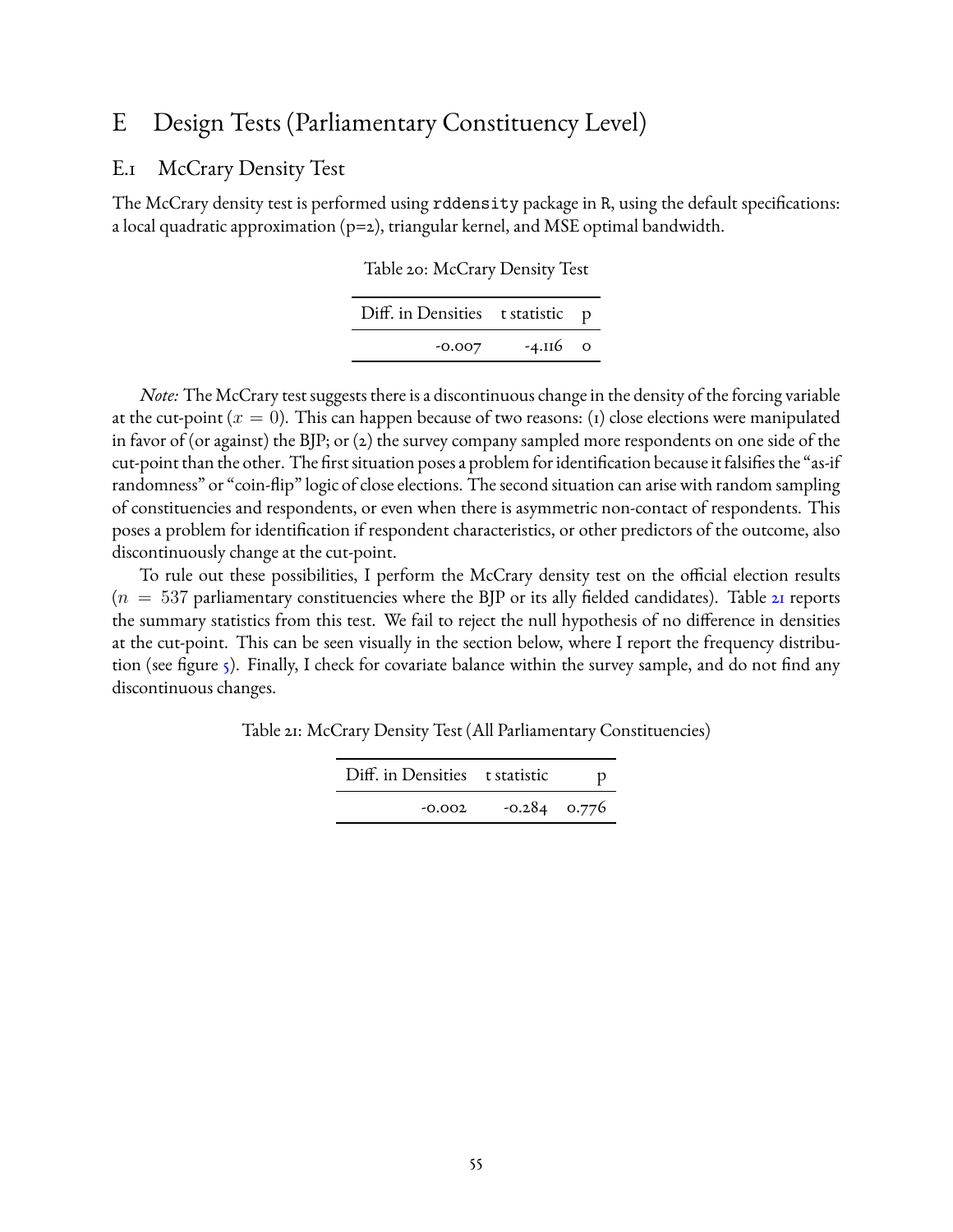# <span id="page-55-0"></span>E.2 Frequency Distributions

The top figure reports the frequency distribution of the forcing variable for survey respondents. The bottom figure reports the same for all parliamentary constituencies in which the BJP, or its allies, fielded candidates.



Figure 4: Forcing Variable Frequency Distribution (Survey Respondents,  $n = 9658$ )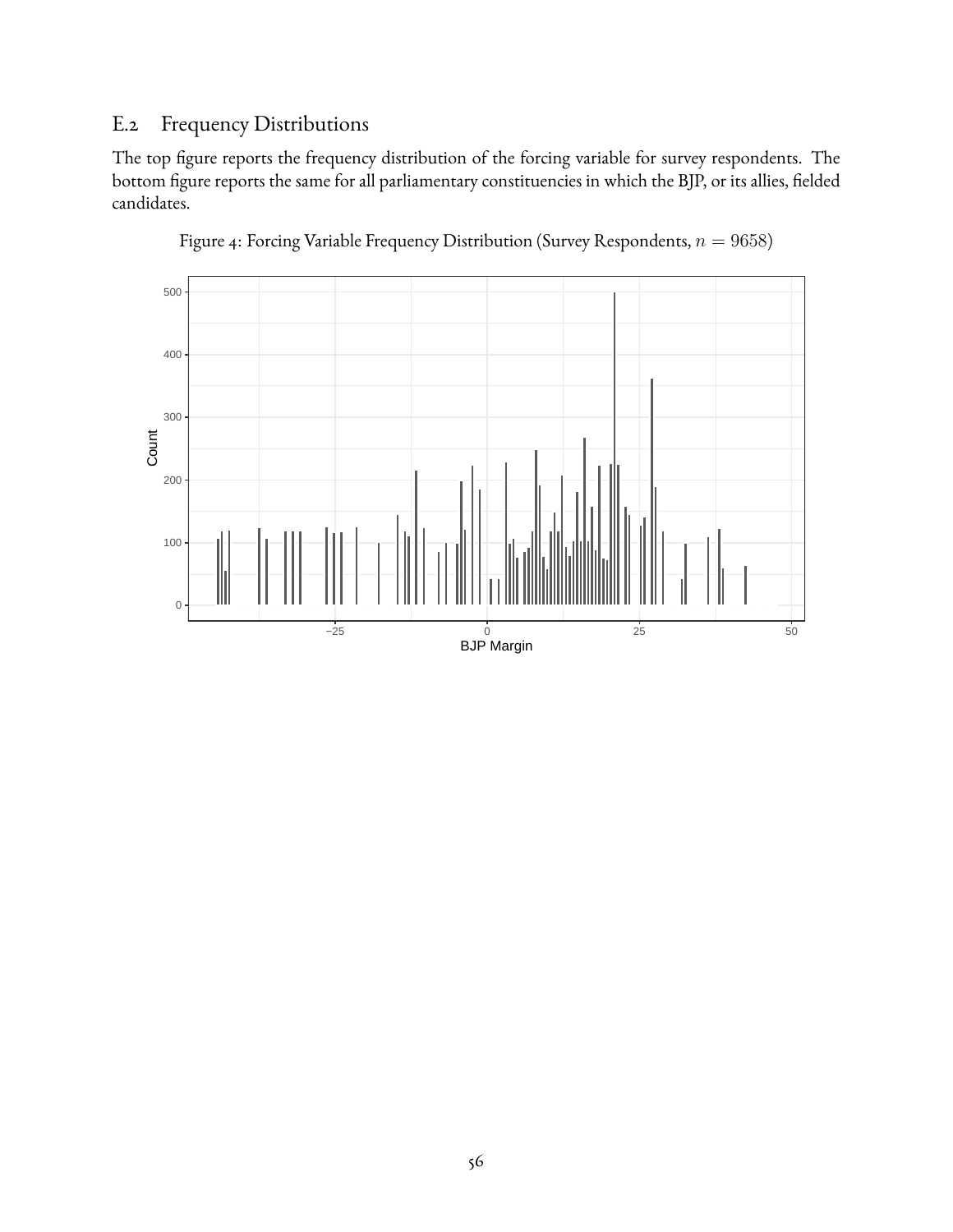<span id="page-56-1"></span>

Figure 5: Forcing Variable Frequency Distribution (537 Parliamentary Constituencies)

# <span id="page-56-0"></span>E.3 Covariate Balance

The table below checks for any discontinuous change in covariates at the cut-point, using exactly the same specification as the primary outcome analysis.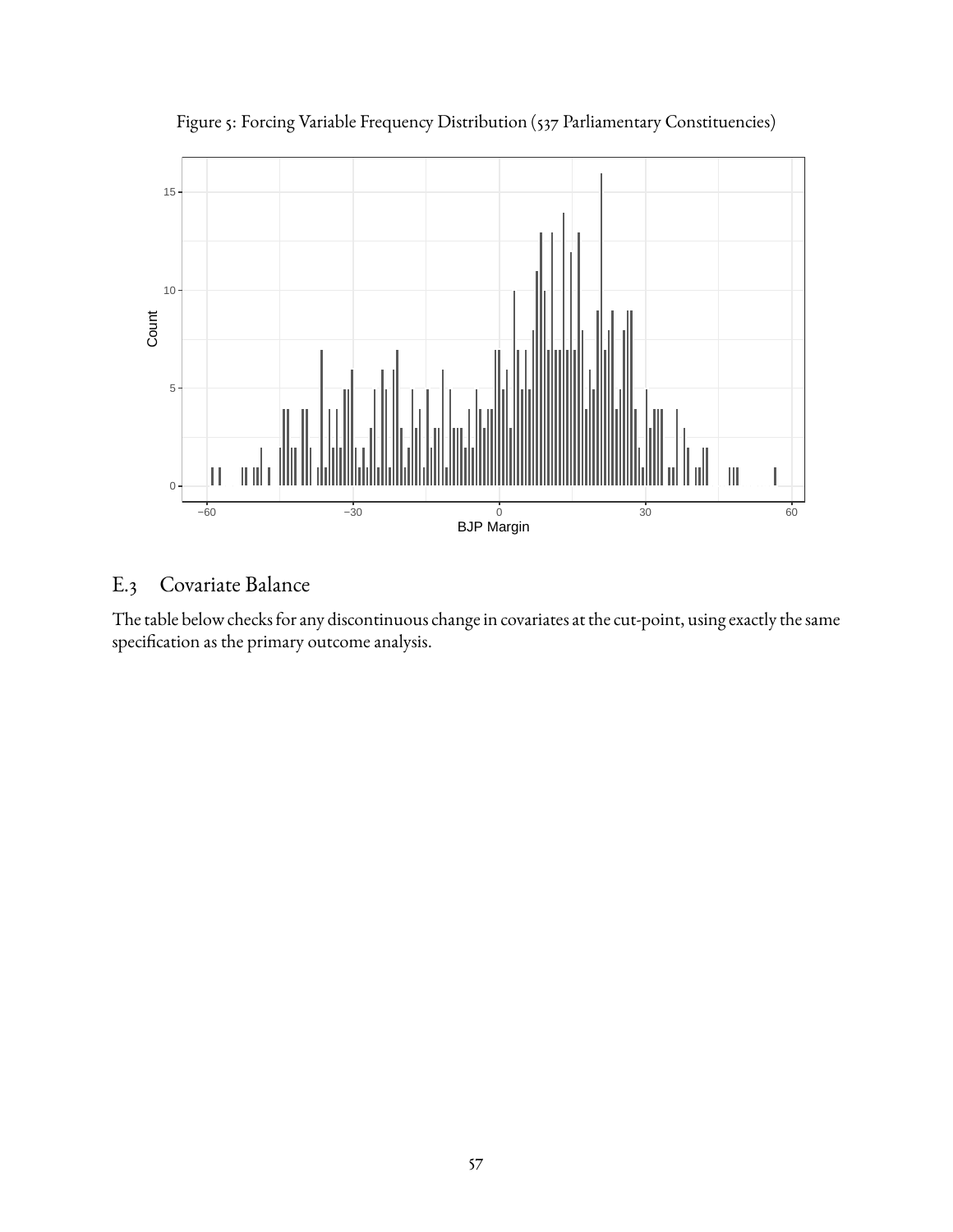| Covariate                     | RD (MSE optimal BW) |           |       |             |              |
|-------------------------------|---------------------|-----------|-------|-------------|--------------|
| DV                            | Coef                | <b>SE</b> | p     | $\mathbf n$ | BW(L,R)      |
| Hindu                         | $-0.059$            | 0.138     | 0.671 | 2620        | IO.3, IO.3   |
| Muslim                        | $-0.065$            | 0.087     | 0.456 | 1833        | 7.37,7.37    |
| Low Status Group              | 0.02I               | 0.161     | 0.898 | 2742        | 10.62,10.62  |
| Age (Mean Centered)           | $-2.464$            | 2.683     | 0.358 | 2744        | 10.81,10.81  |
| Female                        | 0.138               | 0.071     | 0.051 | 1895        | 7.84,7.84    |
| Education                     | 0.161               | 0.456     | 0.725 | 3192        | 12.37, 12.37 |
| Monthly Expenditure           | $-426.269$          | 1217.347  | 0.726 | 2349        | 9.26,9.26    |
| Monthly Income                | $-1725.593$         | 1965.691  | 0.380 | 2036        | 8.74,8.74    |
| Past Vote = $BIP$             | 0.028               | 0.229     | 0.901 | 2392        | I2.43, I2.43 |
| Landless                      | 0.030               | 0.137     | 0.829 | 2168        | 8.3, 8.3     |
| Ineligible for Housing Scheme | 0.260               | 0.183     | 0.155 | 2579        | IO.4, IO.4   |

Table 22: Covariate Balance (PC Level RD)

*Note:*

The difference at the cut-point was estimated using rdrobust in R, specifying a first-order polynomial (p=1), triangular kernel weights, and MSE-optimal bandwidths. We report the robust, bias-corrected estimate and HC2 robust standard error (clustered at the parliamentary constituency level). This is identical to the primary outcome specification in the paper. Data from National Election Studies 2019, Election Commission of India 2014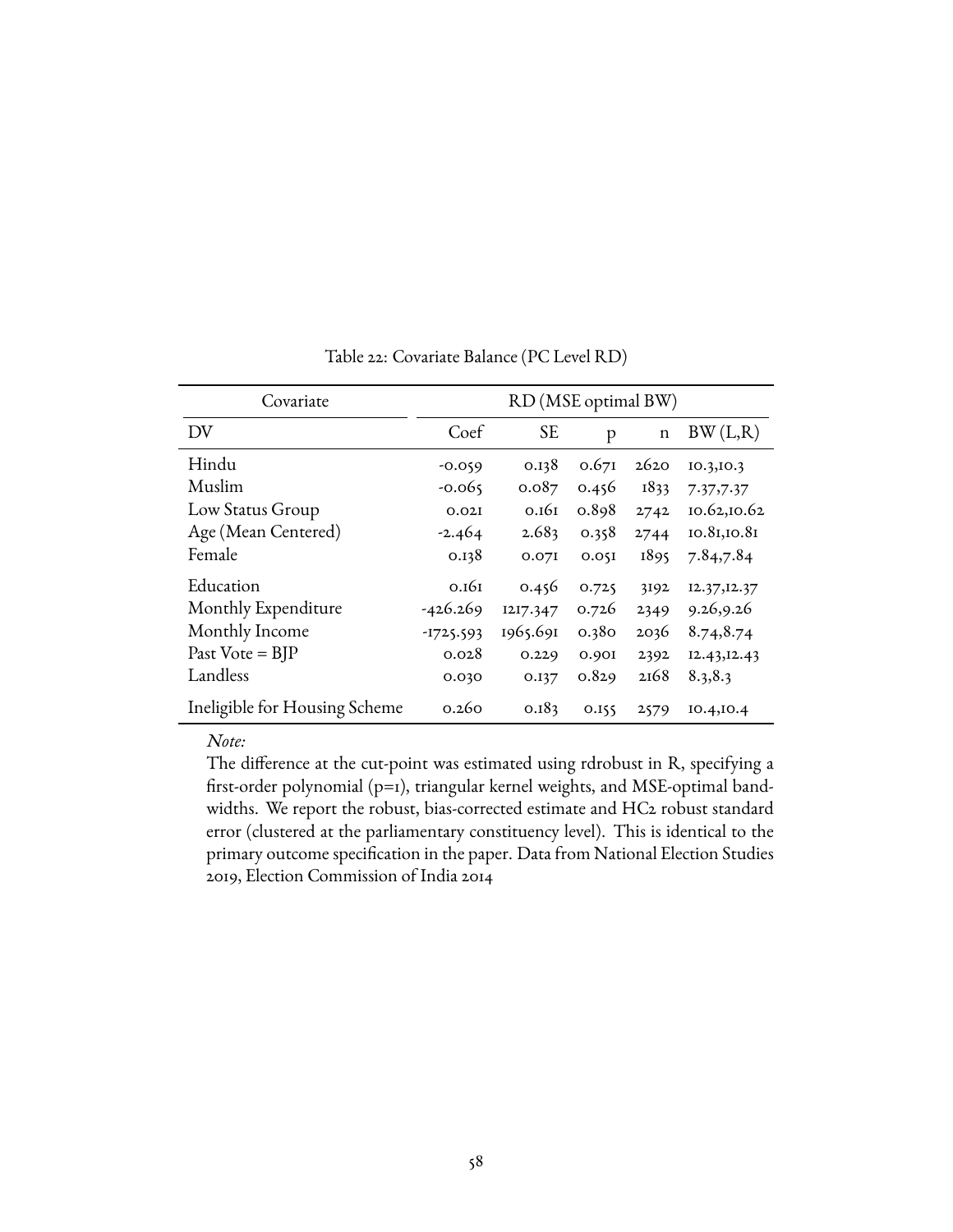### <span id="page-58-0"></span>E.4 Donut Hole RD Estimates

In this section, I evaluate how sensitive the results are to the inclusion of observations near the cut point. I report the results from a "donut hole" regression discontinuity design. [Cattaneo, Idrobo, and Titiunik](#page-29-14) [\(2019\)](#page-29-14) explain the utility of such an approach:

If systematic manipulation of score values occurred, it is natural to assume that the units closest to the cutoff are those most likely to have engaged in manipulation. The idea behind this approach is to exclude such units and then repeat the estimation and inference analysis using the remaining sample. [\(Cattaneo, Idrobo, and Titiunik](#page-29-14) [2019:](#page-29-14)103)

<span id="page-58-1"></span>

Figure 6: Donut Hole RD Estimates (Parliamentary Constituency Level)

*Note:* This figure shows the RD estimate and 95% confidence interval after excluding observations within the donut radius around the cut point. Data for this figure is presented in Table [23.](#page-59-0)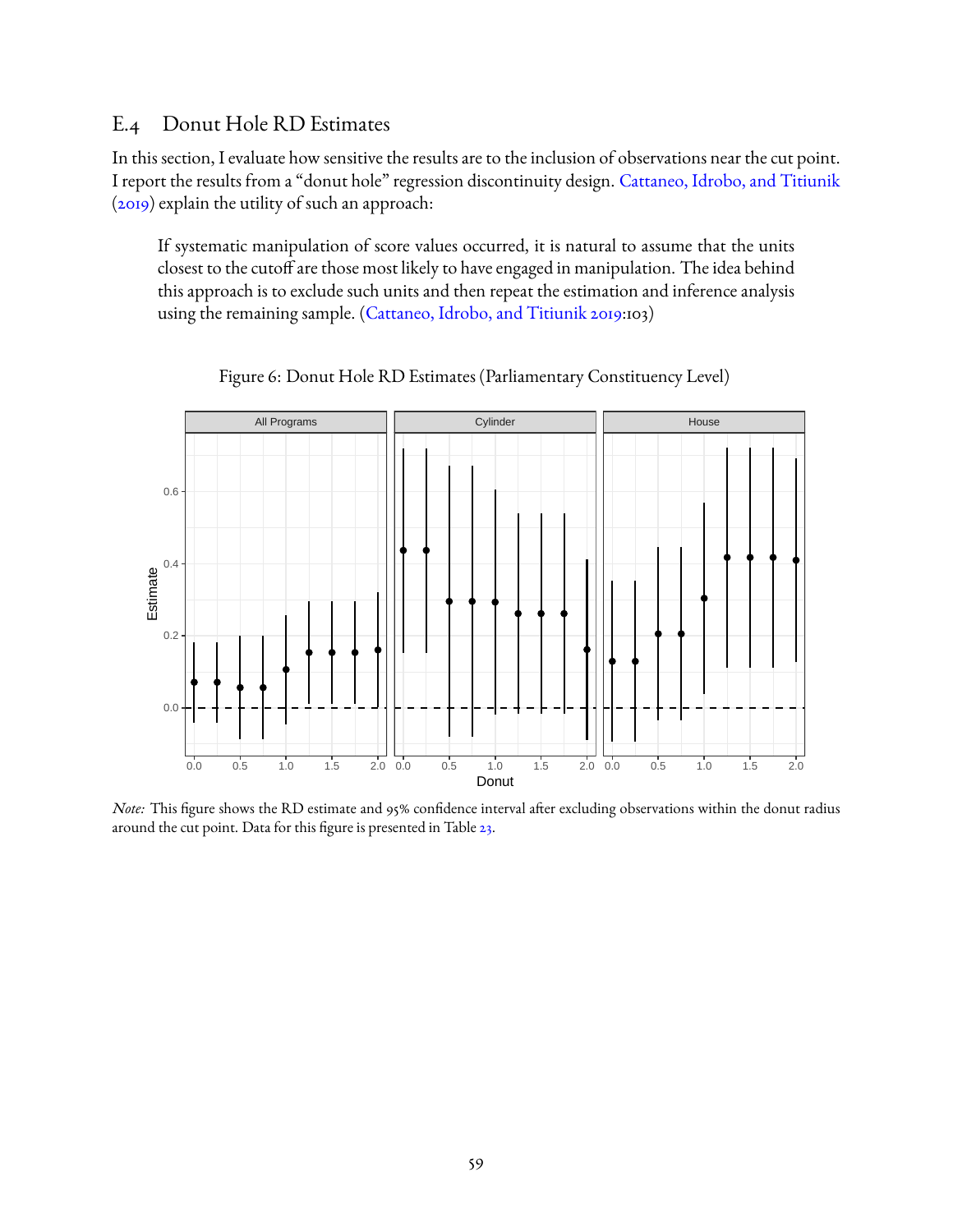<span id="page-59-0"></span>

| Donut  | <b>BW</b> | DV           | Estimate | <b>SE</b> | p                | CI(L)   | CI(H) | Dropped      |
|--------|-----------|--------------|----------|-----------|------------------|---------|-------|--------------|
| 0.00   | 8.61      | All Programs | 0.07     | 0.06      | 0.2I             | $-0.04$ | 0.18  | $\mathbf{O}$ |
| 0.25   | 8.61      | All Programs | 0.07     | 0.06      | 0.2I             | $-0.04$ | 0.18  | $\mathbf O$  |
| 0.50   | 9.84      | All Programs | 0.06     | 0.07      | 0.44             | $-0.09$ | 0.20  | 44           |
| 0.75   | 9.84      | All Programs | 0.06     | 0.07      | 0.44             | $-0.09$ | 0.20  | 44           |
| $1.00$ | II.73     | All Programs | 0.II     | 0.08      | 0.I7             | $-0.05$ | 0.26  | 164          |
| 1.25   | IO.3I     | All Programs | 0.15     | 0.07      | 0.03             | 0.01    | 0.30  | 230          |
| 1.50   | IO.3I     | All Programs | 0.15     | 0.07      | 0.03             | 0.01    | 0.30  | 230          |
| 1.75   | IO.3I     | All Programs | 0.15     | 0.07      | 0.03             | 0.01    | 0.30  | 230          |
| 2.00   | 10.83     | All Programs | 0.16     | 0.08      | 0.05             | 0.00    | 0.32  | 274          |
| 0.00   | 7.23      | Cylinder     | 0.44     | 0.14      | 0.00             | 0.15    | 0.72  | $\mathbf O$  |
| 0.25   | 7.23      | Cylinder     | 0.44     | 0.14      | 0.00             | 0.15    | 0.72  | $\mathbf O$  |
| 0.50   | 8.32      | Cylinder     | 0.30     | 0.19      | 0.12             | $-0.08$ | 0.67  | 44           |
| 0.75   | 8.32      | Cylinder     | 0.30     | 0.19      | O.I <sub>2</sub> | $-0.08$ | 0.67  | 44           |
| 1.00   | 9.06      | Cylinder     | 0.29     | 0.16      | 0.07             | $-0.02$ | 0.61  | 164          |
| 1.25   | 10.97     | Cylinder     | 0.26     | 0.14      | 0.07             | $-0.02$ | 0.54  | 230          |
| 1.50   | 10.97     | Cylinder     | 0.26     | 0.14      | 0.07             | $-0.02$ | 0.54  | 230          |
| 1.75   | 10.97     | Cylinder     | 0.26     | 0.14      | 0.07             | $-0.02$ | 0.54  | 230          |
| 2.00   | II.50     | Cylinder     | 0.16     | 0.13      | O.2I             | $-0.09$ | 0.41  | 274          |
| 0.00   | 9.68      | House        | 0.13     | 0.II      | 0.25             | $-0.09$ | 0.35  | $\mathbf O$  |
| 0.25   | 9.68      | House        | 0.13     | 0.II      | 0.25             | $-0.09$ | 0.35  | $\mathbf O$  |
| 0.50   | 9.84      | House        | 0.2I     | 0.12      | 0.09             | $-0.03$ | 0.45  | 44           |
| 0.75   | 9.84      | House        | 0.2I     | 0.12      | 0.09             | $-0.03$ | 0.45  | 44           |
| 1.00   | 8.49      | House        | 0.30     | 0.14      | 0.02             | 0.04    | 0.57  | 164          |
| 1.25   | 7.30      | House        | 0.42     | 0.16      | 0.01             | 0.II    | 0.72  | 230          |
| 1.50   | 7.30      | House        | 0.42     | 0.16      | $0.01$           | 0.II    | 0.72  | 230          |
| 1.75   | 7.30      | House        | 0.42     | 0.16      | $0.01$           | 0.II    | 0.72  | 230          |
| 2.00   | 8.91      | House        | 0.4I     | 0.14      | 0.00             | 0.13    | 0.69  | 274          |

Table 23: Donut-Hole Approach (PC Level RD)

The difference at the cut-point was estimated using rdrobust in R, specifying a firstorder polynomial (p=1), triangular kernel weights, and MSE-optimal bandwidth. Observations within the donut radius are excluded. We report the robust, bias-corrected estimate and HC2 robust standard error (clustered at the parliamentary constituency level). This is identical to the primary outcome specification in the paper. Data from National Election Studies 2019, Election Commission of India 2014